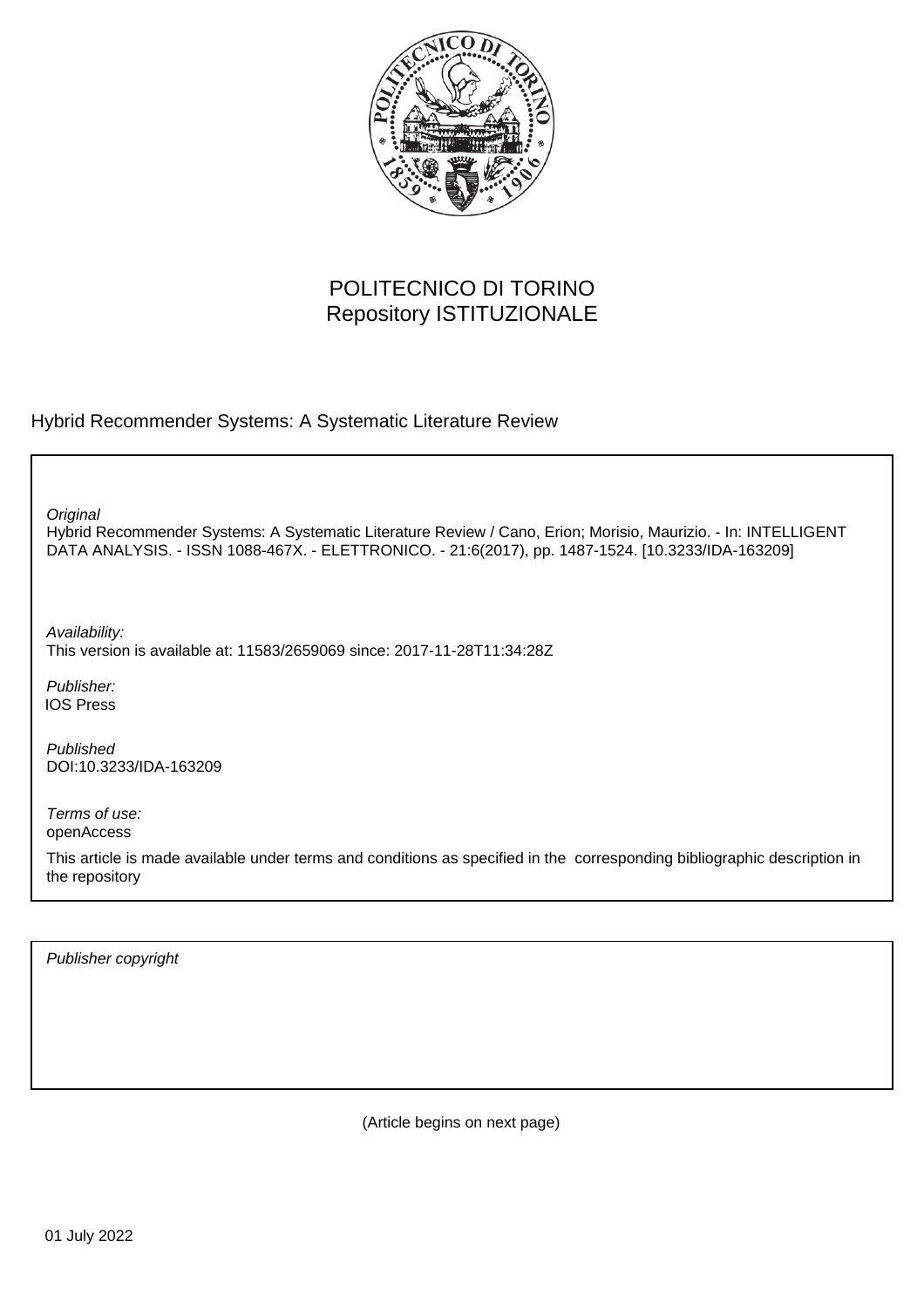# Hybrid Recommender Systems: A Systematic Literature Review

Erion Çano<sup>1</sup>, Maurizio Morisio

*Department of Control and Computer Engineering, Politecnico di Torino, Corso Duca degli Abruzzi, 24 - 10129 Torino*

#### **Abstract**

Recommender systems are software tools used to generate and provide suggestions for items and other entities to the users by exploiting various strategies. Hybrid recommender systems combine two or more recommendation strategies in different ways to benefit from their complementary advantages. This systematic literature review presents the state of the art in hybrid recommender systems of the last decade. It is the first quantitative review work completely focused in hybrid recommenders. We address the most relevant problems considered and present the associated data mining and recommendation techniques used to overcome them. We also explore the hybridization classes each hybrid recommender belongs to, the application domains, the evaluation process and proposed future research directions. Based on our findings, most of the studies combine collaborative filtering with another technique often in a weighted way. Also cold-start and data sparsity are the two traditional and top problems being addressed in 23 and 22 studies each, while movies and movie datasets are still widely used by most of the authors. As most of the studies are evaluated by comparisons with similar methods using accuracy metrics, providing more credible and user oriented evaluations remains a typical challenge. Besides this, newer challenges were also identified such as responding to the variation of user context, evolving user tastes or providing cross-domain recommendations. Being a hot topic, hybrid recommenders represent a good basis with which to respond accordingly by exploring newer opportunities such as contextualizing recommendations, involving parallel hybrid algorithms, processing larger datasets, etc.

*Keywords:* Hybrid Recommendations, Recommender Systems, Systematic Review, Recommendation Strategies

## 1. Introduction

Historically people have relied on their peers or on experts' suggestions for decision support and recommendations about commodities, news, entertainment, etc. The exponential growth of the digital information in the last 25 years, especially in the web, has created the problem of information overload. Information overload is defined as "stress induced by reception of more information than is necessary to make a decision and by attempts to deal with it with outdated time management practices".2 This problem limits our capacity to review the specifications

*Preprint submitted to Intelligent Data Analysis November 14, 2016*

*Email addresses:* erion.cano@polito.it (Erion Cano), maurizio.morisio@polito.it (Maurizio Morisio)

<sup>1</sup>Corresponding Author

<sup>2</sup><http://www.businessdictionary.com/definition/information-overload.html>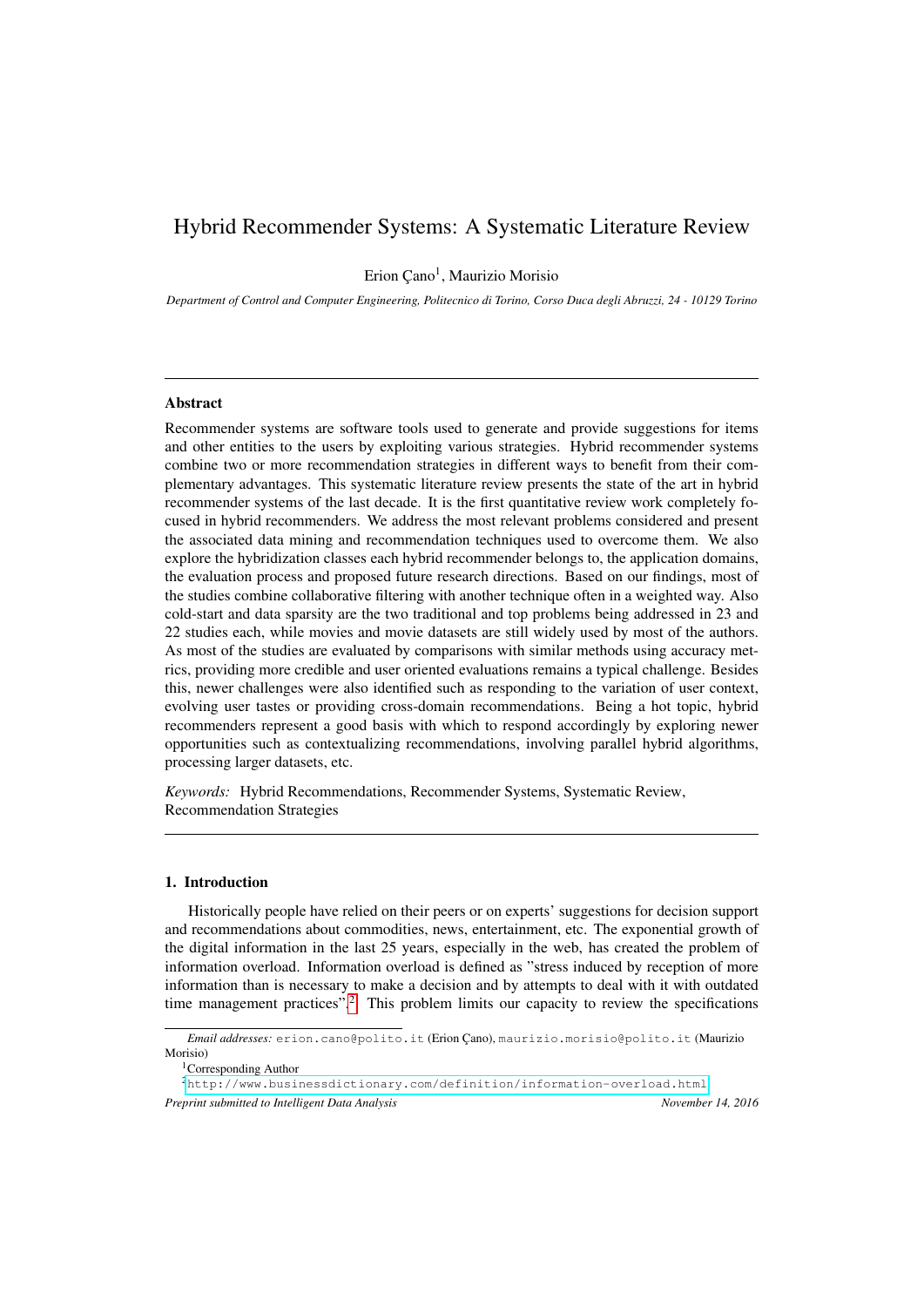and choose between numerous alternatives of items in the online market. On the other hand, information science and technology reacted accordingly by developing information filtering tools to alleviate the problem. Recommender Systems (RSs) are one such tools that emerged in the mid 90s. They are commonly defined as software tools and techniques used to provide suggestions for items and other recommendable entities to users [1]. In the early days (beginning of 90s) RSs were the study subject of other closely related research disciplines such as Human Computer Interaction (HCI) or Information Retrieval (IR) [2]. Today, RSs are found everywhere helping users in searching for various types of items and services. They also serve as sales assistants for businesses increasing their profits.

Technically all RSs employ one or more recommendation strategies such as Content-Based Filtering (CBF), Collaborative Filtering (CF), Demographic Filtering (DF), Knowledge-Based Filtering (KBF), etc. described below:

- Collaborative Filtering: The basic assumption of CF is that people who had similar tastes in the past will also have similar tastes in the future. One of its earliest definitions is "collaboration between people to help one another perform filtering by recording their reactions to documents they read" [3]. This approach uses ratings or other forms of user generated feedback to spot taste commonalities between groups of users and then generates recommendations based on inter-user similarities [2]. CF recommenders suffer from problems like cold-start (new user or new item), "gray sheep" (users that do not fit in any taste cluster), etc.
- Content-Based Filtering: CBF is based on the assumption that people who liked items with certain attributes in the past, will like the same kind of items in the future as well. It makes use of item features to compare the item with user profiles and provide recommendations. Recommendation quality is limited by the selected features of the recommended items. Same as CF, CBF suffer from the cold-start problem.
- Demographic Filtering: DF uses demographic data such as *age*, *gender*, *education*, etc. for identifying categories of users. It does not suffer from the new user problem as is doesn't use ratings to provide recommendations. However, it is difficult today to collect enough demographic information that is needed because of online privacy concerns, limiting the utilization of DF. It is still combined with other recommenders as a reinforcing technique for better quality.
- Knowledge-Based Filtering: KBF uses knowledge about users and items to reason about what items meet the users' requirements, and generate recommendations accordingly [4]. A special type of KBFs are constraint-based RSs which are capable to recommend complex items that are rarely bought (i.e. cars or houses) and manifest important constrains for the user (price) [5]. It is not possible to successfully use CF or CBF in this domain of items as few user-system interaction data are available (people rarely buy houses).

One of the earliest recommender systems was Tapestry, a manual CF mail system [3]. The first computerized RS prototypes also applied a collaborative filtering approach and emerged in mid 90s [6, 7]. GroupLens was a CF recommendation engine for finding news articles. In [7] the authors present a detailed analysis and evaluation of the Bellcore video recommender algorithm and its implementation embedded in the Mosaic browser interface. Ringo used taste similarities to provide personalized music recommendations. Other prototypes like NewsWeeder and InfoFinder recommended news and documents using CBF, based on item attributes [8, 9]. In late 90s important commercial RS prototypes also came out with Amazon.com recommender being the most popular. Many researchers started to combine the recommendation strategies in different ways building hybrid RSs which we consider in this review. Hybrid RSs put together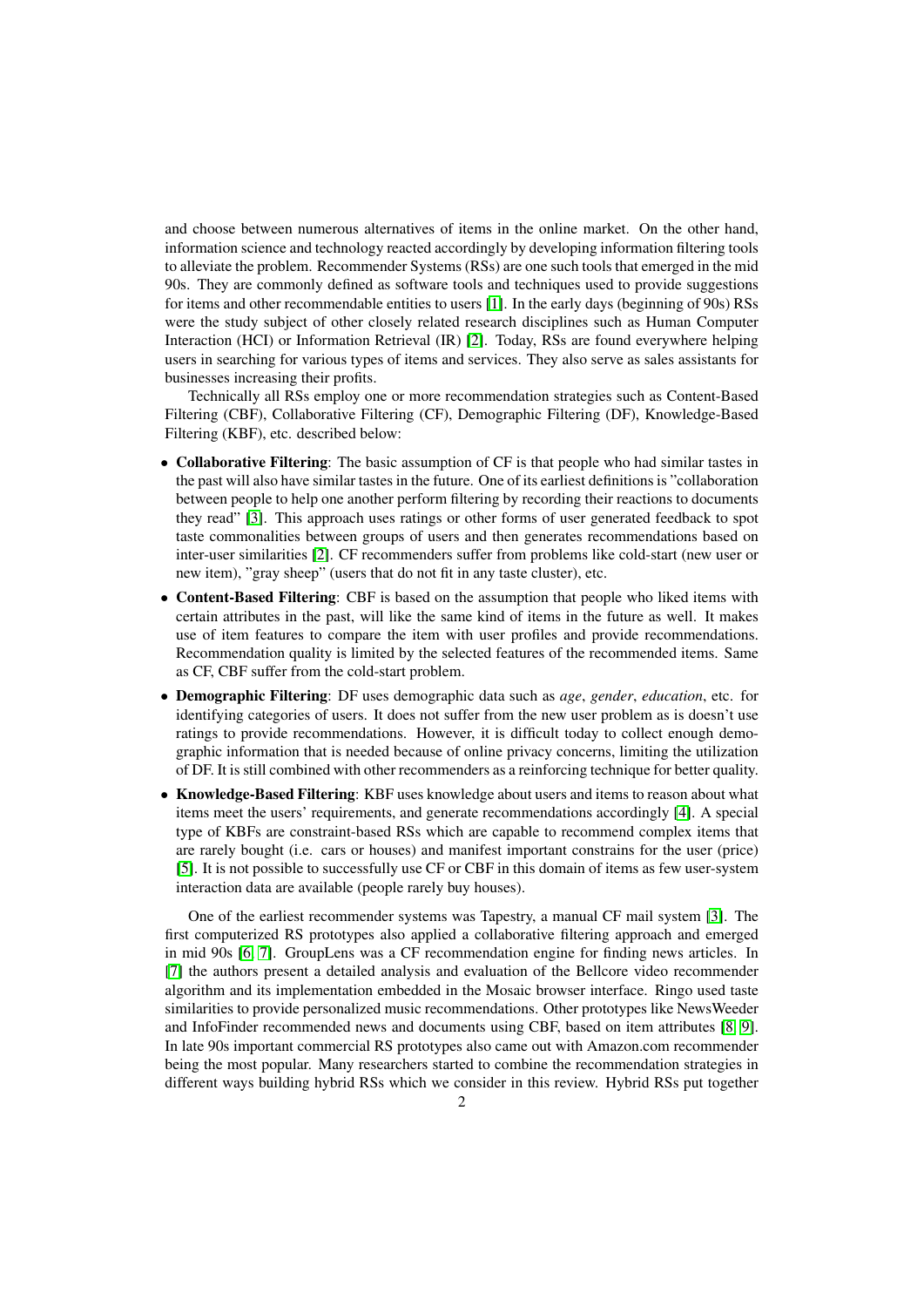two or more of the other strategies with the goal of reinforcing their advantages and reducing their disadvantages or limitations. One of the first was Fab, a meta-level recommender (see section 3.4.6) which was used to suggest websites [10]. It incorporated a combination of CF to find users having similar website preferences, with CBF to find websites with similar content. Other works such as [11] followed shortly and hybrid RSs became a well established recommendation approach.

The continuously growing industrial interest in the recent and promising domains of mobile and social web has been followed by a similar increase of academic interest in RSs. ACM RecSys annual conference<sup>3</sup> is now the most significant event for presenting and discussing RS research. The work of Burke in [12] is one of the first qualitative surveys addressing hybrid RSs. The author analyzes advantages and disadvantages of the different recommendation strategies and provides a comprehensive taxonomy for classifying the ways they combine with each other to form hybrid RSs. He also presents several hybrid RS prototypes falling into the 7 hybridization classes of the taxonomy. Another early exploratory work is [13] where several experiments combining personalized agents with opinions of community members in a CF framework are conducted. They conclude that this combination produces high-quality recommendations and that the best results of CF are achieved using large data of user communities. Other review works are more generic and address RSs in general, not focusing in any RS type. They reflect the increasing interest in the field in quantitative terms. In [14] the authors perform a review work of 249 journal and conference RS publications from 1995 to 2013. The peak publication period of the works they consider is between 2007 and 2013 (last one-third of the analyzed period). They emphasize the fact that the current hybrid RSs are incorporating location information into existing recommendation algorithms. They also highlight the proper combination of existing methods using different forms of data, and evaluating other characteristics (e.g., diversity and novelty) besides accuracy as future trends. In [15] the authors review 210 recommender system articles published in 46 journals from 2001 to 2010. They similarly report a rapid increase of publications between 2007 and 2010 and predict an increase interest in mixing existing recommendation methods or using social network analysis to provide recommendations.

In this review paper we summarize the state of the art of hybrid RSs in the last 10 years. We follow a systematic methodology to analyze and interpret the available facts related to the 7 research questions we defined. This methodology defined at [16, 17] provides an unbiased and reproducible way for undertaking a review work. Unlike the other review works not focused in any RS type [14, 15], this systematic literature review is the first quantitative work that is entirely focused in recent hybrid RS publications. For this reason it was not possible for us to have a direct basis with which to compare our results. Nevertheless we provide some comparisons of results for certain aspects in which hybrid RSs do not differ from other types of RSs. To have a general idea about what percentage of total RS publications address hybrid RSs we examined [18], a survey work about RSs in general. Here the authors review the work of 330 papers published in computer science and information systems conferences proceedings and journals from 2006 to 2011. Their results show that hybrid recommendation paradigm is the study object of about 14.5% of their reviewed literature.

We considered the most relevant problems hybrid RSs attempt to solve, the data mining and machine learning methods involved, RS technique combinations the studies utilize and the hybridization classes the proposed systems fall into. We also observed the domains in which

<sup>3</sup><https://recsys.acm.org/>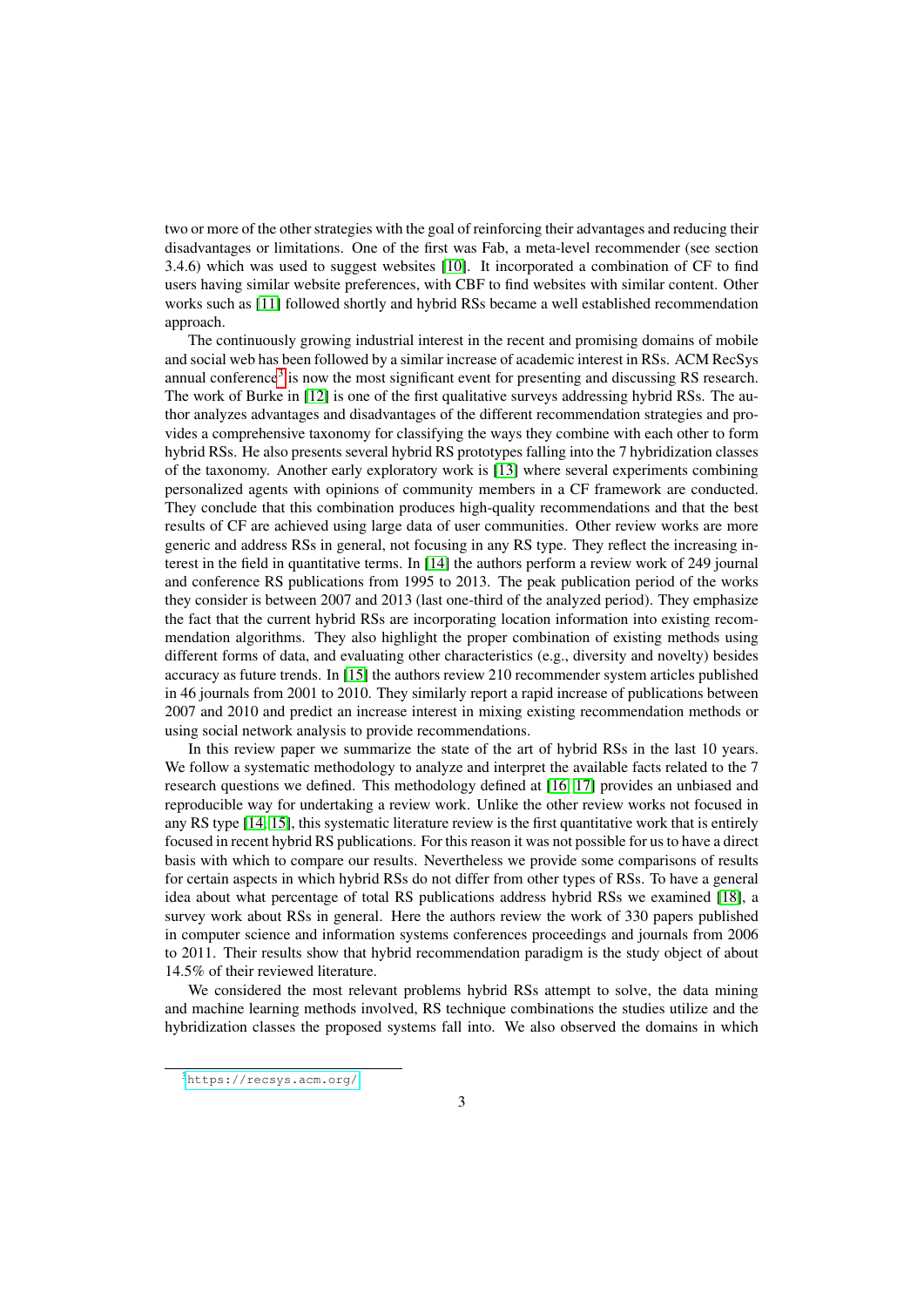the contributions were applied and the evaluation strategies, characteristics and metrics that were used. Based on the suggestions of the authors and the identified challenges we also present some future work directions which seem promising and in concordance with the RS trends. Many primary studies were retrieved from digital libraries and the most relevant papers were selected for more detailed processing (we use the terms paper and study interchangeably to refer to the same object / concept). We hope this work will help anyone working in the field of (hybrid) RSs, especially by providing insights about future trends or opportunities. The remainder of the paper is structured as follows. Section 2 briefly summarizes the methodology we followed, the objectives and research questions defined, the selection of papers and the quality assessment process. Section 3 introduces the results of the review organized in accordance with each research question. Section 4 discusses and summarizes each result whereas Section 5 concludes. Finally we list the selected papers in Appendix A.

#### 2. Methodology

The review work of this paper follows the guidelines that were defined by Kitchenham and Charters [17] for systematic literature reviews in Software Engineering. The purpose of a sys-



Figure 1: Systematic literature review protocol

tematic literature review is to present a verifiable and unbiased treatment of a research topic utilizing a rigorous and reproducible methodology. The guidelines that were followed are high level and do not consider the influence of research questions type on the review procedures. In Figure 1 we present the protocol of the review. It represents a clear set of steps which assist the management of the review process. The protocol was defined by the first author and verified by the second author. In the following sections we describe each step we summarized in Figure 1.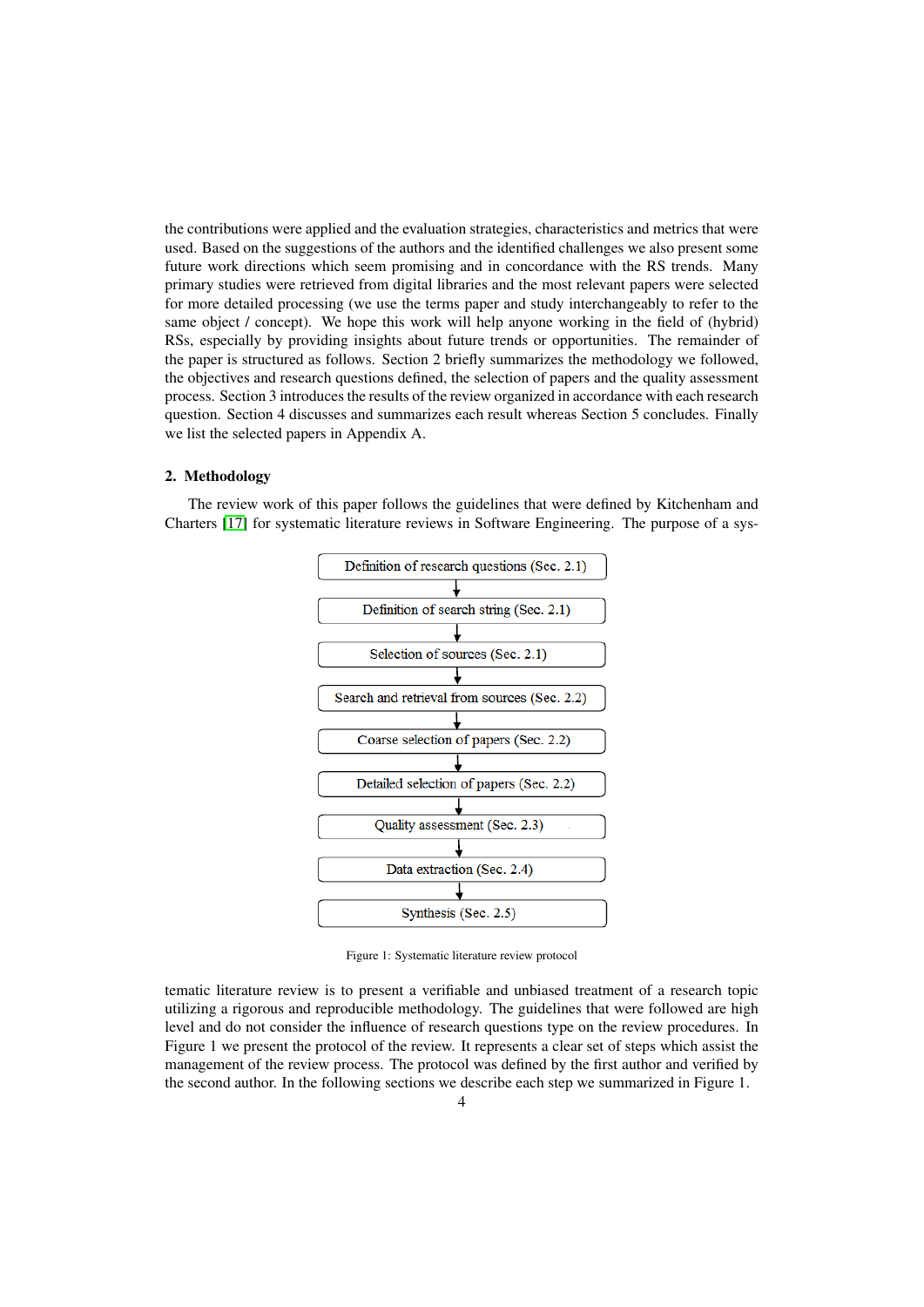## *2.1. Research questions, search string and digital sources*

The primary goal of this systematic literature review is to understand what challenges hybrid RSs could successfully address, how they are developed and evaluated and in what ways or aspects they could be experimented with. To this end, we defined the following research questions:

RQ1 What are the most relevant studies addressing hybrid recommender systems?

RQ2 What problems and challenges are faced by the researchers in this field?

RQ3a Which data mining and machine learning techniques are used in hybrid RSs?

RQ3b What recommendation techniques are combined and which problems they solve?

RQ4 What hybridization classes are used, based on the taxonomy of Burke?

RQ5 In what domains are hybrid recommenders applied?

RQ6a What methodologies are used for the evaluation and what metrics they utilize?

RQ6b Which RS characteristics are evaluated and what metrics they use?

- RQ6c What datasets are used for training and testing hybrid RSs?
- RQ7 Which directions are most promising for future research?

Furthermore we picked five scientific digital libraries that represent our primary sources for computer science research publications. They are listed in Table 1. Other similar sources were not considered as they mainly index data from the primary sources. We defined *("Hybrid", "Rec-*

| <b>Source</b>              | URL                          |
|----------------------------|------------------------------|
| SpringerLink               | http://link.springer.com     |
| Science Direct             | http://www.sciencedirect.com |
| <b>IEEExplore</b>          | http://ieeexplore.ieee.org   |
| <b>ACM</b> Digital Library | http://dl.acm.org            |
| Scopus                     | http://www.scopus.com        |

Table 1: Selected sources to search for primary studies

| <b>Keyword</b> | <b>Synonyms</b>                                   |
|----------------|---------------------------------------------------|
| Hybrid         | Hybridization, Mixed                              |
| Recommender    | Recommendation                                    |
| System         | Software, Technique, Technology, Approach, Engine |

*ommender", "Systems"*) as the basic set of keywords. Then we added synonyms to extend it and obtain the final set of keywords. The set of keywords and synonyms is listed in Table 2. The search string we defined is: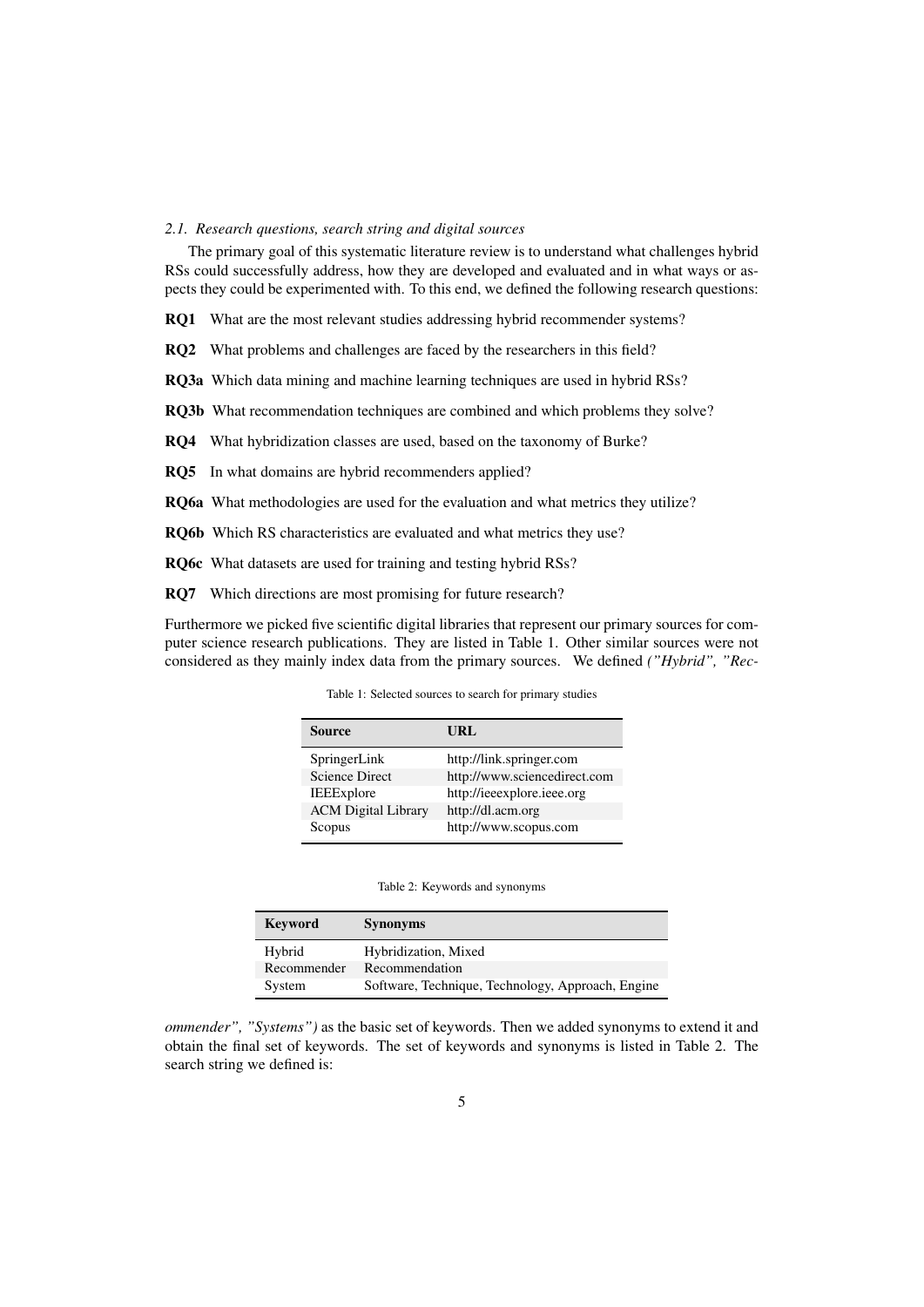*("Hybrid" OR "Hybridization" OR "Mixed") AND ("Recommender" OR "Recommendation") AND ("System" OR "Software" OR "Technique" OR "Technology" OR "Approach" OR "Engine")*

# *2.2. Selection of papers*

Following Step 4 of the protocol, we applied the search string in the search engines of the five digital libraries and found 9673 preliminary primary studies (see Table 4). The digital libraries return different numbers of papers because of the dissimilar filtering settings they use in their search engines. This retrieval process was conducted during May 2015. To objectively decide whether to select each preliminary primary study for further processing or not, we defined a set of inclusion / exclusion criteria listed in Table 3. The inclusion / exclusion criteria are considered as a basis of concentrating in the most relevant studies with which to achieve the objectives of the review. Duplicate papers were removed and a coarse selection phase followed. Processing

| <b>Inclusion criteria</b>                                                                                                              |  |  |  |
|----------------------------------------------------------------------------------------------------------------------------------------|--|--|--|
| Papers presenting hybrid recommender systems, algorithms, approaches, etc.                                                             |  |  |  |
| Papers that even though do not specifically present hybrid RSs, provide<br>recommendations combining different data mining techniques. |  |  |  |
| Papers from conferences and journals                                                                                                   |  |  |  |
| Papers published from 2005 to 2015                                                                                                     |  |  |  |
| Papers written in English language only                                                                                                |  |  |  |
| <b>Exclusion criteria</b>                                                                                                              |  |  |  |
| Papers not addressing recommender systems at all                                                                                       |  |  |  |
| Papers addressing RSs but not implying any hybridization or combination<br>of different approaches or data mining techniques.          |  |  |  |
| Papers that report only abstracts or slides of presentation, lacking detailed information                                              |  |  |  |
| Grey literature                                                                                                                        |  |  |  |

all of them strictly was not practical. Therefore we decided to include journal and conference papers only, leaving out gray literature, workshop presentations or papers that report abstracts or presentation slides. We initially analyzed title, publication year and publication type (journal, conference, workshop, etc.). In many cases abstract or even more parts of each paper were examined for deciding to keep it or not. Our focus in this review work is on hybrid recommender systems. Thus we selected papers presenting mixed or combined RSs dropping out any paper addressing single recommendation strategies or papers not addressing RSs at all. Hybrid RSs represent a somehow newer family of recommender systems compared to other well known and widely used families such as CF or CBF. Therefore the last decade (2005-2015) was considered an appropriate publication period. Using inclusion / exclusion and this coarse selection step we reached to a list of 240 papers. In the next step we performed a more detailed analysis and selection of the papers reviewing abstract and other parts of every paper. Besides relevance based on the inclusion / exclusion criteria, completeness (in terms of problem definition, description of the proposed method / technique / algorithm and evaluation of results) of each study was also taken into account. Finally we reached to our set of 76 included papers. The full list is presented in Appendix A together with the publication details.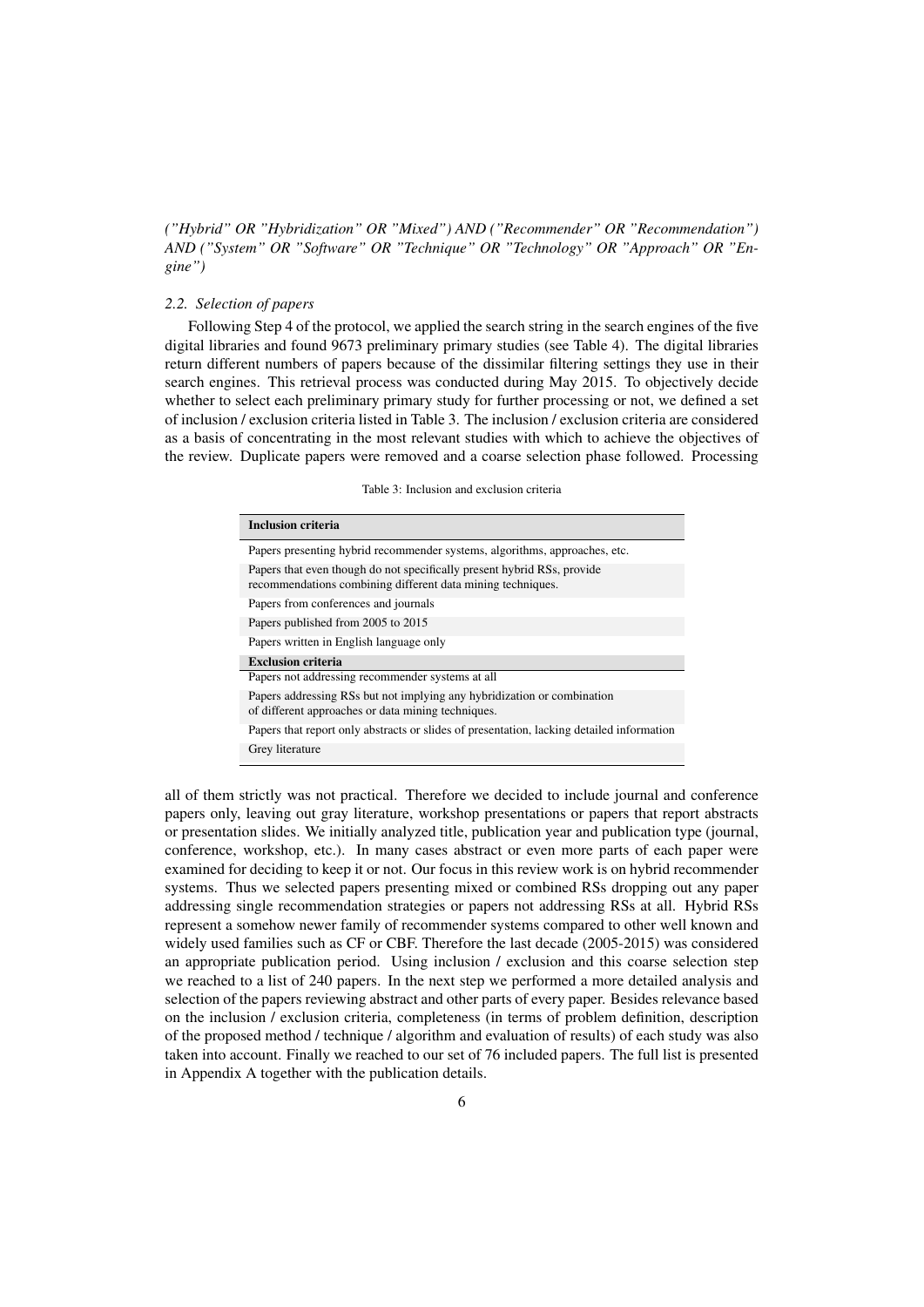| Table 4: Number of papers after each selection step |  |  |
|-----------------------------------------------------|--|--|
|-----------------------------------------------------|--|--|

|                            | Number of papers at the end of step:                     |     |    |  |  |
|----------------------------|----------------------------------------------------------|-----|----|--|--|
| <b>Digital source</b>      | Search and retrieval Coarse selection Detailed selection |     |    |  |  |
| SpringerLink               | 4152                                                     | 50  | 13 |  |  |
| Scopus                     | 3582                                                     | 27  | 9  |  |  |
| <b>ACM</b> Digital Library | 1012                                                     | 53  | 13 |  |  |
| <b>Science Direct</b>      | 484                                                      | 35  | 12 |  |  |
| <b>IEEExplore</b>          | 443                                                      | 75  | 29 |  |  |
| <b>Total</b>               | 9673                                                     | 240 | 76 |  |  |

#### *2.3. Quality assessment*

We also defined 6 questions listed in Table 5 for the quality estimation of the selected studies. Each of the question receives score values of 0, 0.5 and 1 which represent answers "no", "partly" and "yes" correspondingly. The questions we defined do not reflect equal level of importance in the overall quality of the studies. For this reason we decided to weight them with coefficients of 0.5 (low importance) 1 (medium importance) and 1.5 (high importance). We set higher weight to

Table 5: Quality assessment questions

| <b>Quality Question</b>                                                                 | Score                         | Weight |
|-----------------------------------------------------------------------------------------|-------------------------------|--------|
| QQ1. Did the study clearly describe the problems<br>that is addressing?                 | yes / partly / no $(1/0.5/0)$ |        |
| QQ2. Did the study review the related work for the<br>problems?                         | yes / partly / no $(1/0.5/0)$ | 0.5    |
| QQ3. Did the study recommend any further re-<br>search?                                 | yes / partly / no $(1/0.5/0)$ | 0.5    |
| QQ4. Did the study describe the components or ar-<br>chitecture of the proposed system? | yes / partly / no $(1/0.5/0)$ | 1.5    |
| QQ5. Did the study provide an empirical evalua-<br>tion?                                | yes / partly / no $(1/0.5/0)$ | 1.5    |
| QQ6. Did the study present a clear statement of<br>findings?                            | yes / partly / no $(1/0.5/0)$ |        |

the quality questions that address the components/architecture of the system/solution (QQ4) and the empirical evaluation (QQ5). Quality questions that address problem description (QQ1) and statement of results (QQ6) got medium importance. We set a low importance weight to the two questions that address the related studies (QQ2) and future work (QQ3). The papers were split in two disjoint subsets. Each subset of papers was evaluated by one of the authors. In cases of indecision the quality score was set after a discussion between the authors. At the end, the final weighted quality score of each study was computed using the following formula:

$$
score = \sum_{i=1}^{6} w_i * v_i / 6
$$

 $w_i$  is the weight of question *i* (0.5, 1, 1.5)  $v_i$  is the vote for question *i* (0, 0.5, 1)

After this evaluation, cross-checking of the assessment was done on arbitrary studies (about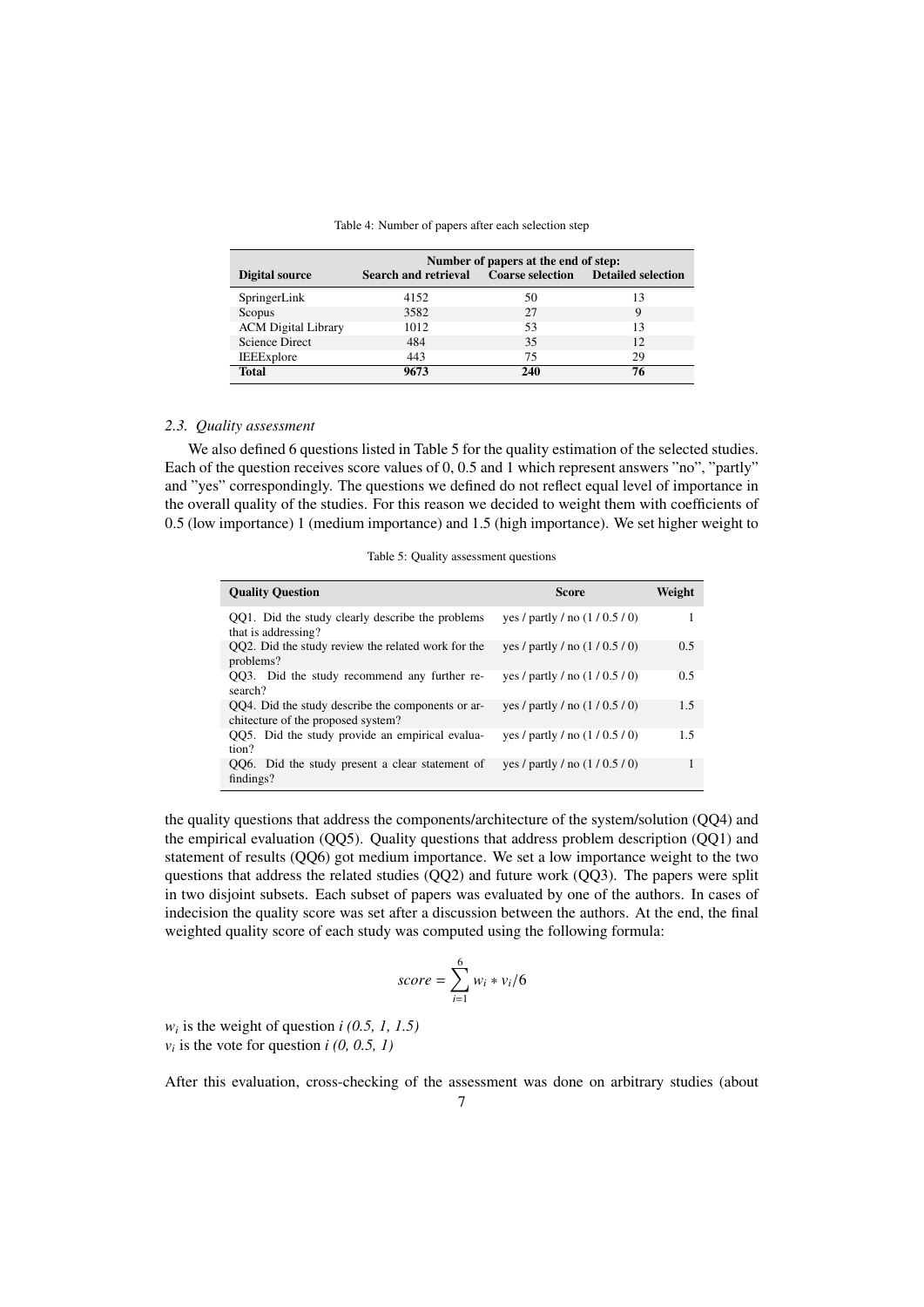40% of included papers) by the second author. At the end, an agreement on differences was reached by discussion.

# *2.4. Data extraction*

Data extraction was carried on the final set of selected primary studies. We collected both paper meta-data (i.e., author, title, year, etc.) and content data important to answer our research questions like problems, application domains, etc. Table 6 presents our data extraction form. In the first column we list the extracted data, in the second column we provide an explanation for some of the extracted data which may seem unclear and in the third column the research question with which the data is related. All the extracted information was stored in Nvivo $4$  which was used to manage data extraction and synthesis process. Nvivo is a data analysis software tool that helps in automating the identification and the labeling of the initial segments of text from the selected studies.

| <b>Explanation</b>                                       | <b>RO</b>         |
|----------------------------------------------------------|-------------------|
| A unique identifier of the form Pxx we set to each paper |                   |
| -                                                        | RQ1               |
|                                                          |                   |
|                                                          | RO1               |
|                                                          |                   |
| Volume of the journal                                    |                   |
| Location of the conference                               | ٠                 |
| Digital library from which was retrieved                 |                   |
|                                                          |                   |
| Name of person who performed data extraction             |                   |
| Study participants like students, academics, etc.        |                   |
| Work objectives                                          |                   |
| Domain in which the study is applied                     | RO <sub>5</sub>   |
| Hybrid recommendation approach applied                   | RQ3b              |
| Contribution of the research work                        |                   |
| Public dataset used to train and evaluate the algorithm  | RQ <sub>6</sub> c |
| Data mining techniques used                              | RO3a              |
| Methodology used to evaluate the RS                      | RO <sub>6a</sub>  |
| RS characteristics evaluated                             | RO <sub>6</sub> b |
| Suggested future works                                   | RQ7               |
| Class of hybrid RS                                       | RQ4               |
|                                                          | RQ <sub>2</sub>   |
| Overall weighted quality score                           |                   |
|                                                          |                   |
|                                                          |                   |

| Table 6: Data extraction form |
|-------------------------------|
|-------------------------------|

# *2.5. Synthesis*

For the synthesis step we followed Cruzes and Dyba methodology for the thematic synthesis [19]. Their methodology uses the concept of codes which are labeled segments of text to organize and aggregate the extracted information. Following the methodology we defined some initial codes which reflected the research questions. Some examples include the first research problems found, hybrid recommendation classes, first application domains, data mining techniques, recommendation approaches and evaluation methodologies. After completing the reading we had refined or detailed each of the initial codes with more precise sub-codes (leaf nodes in NVivo)

<sup>4</sup><http://www.qsrinternational.com/products.aspx>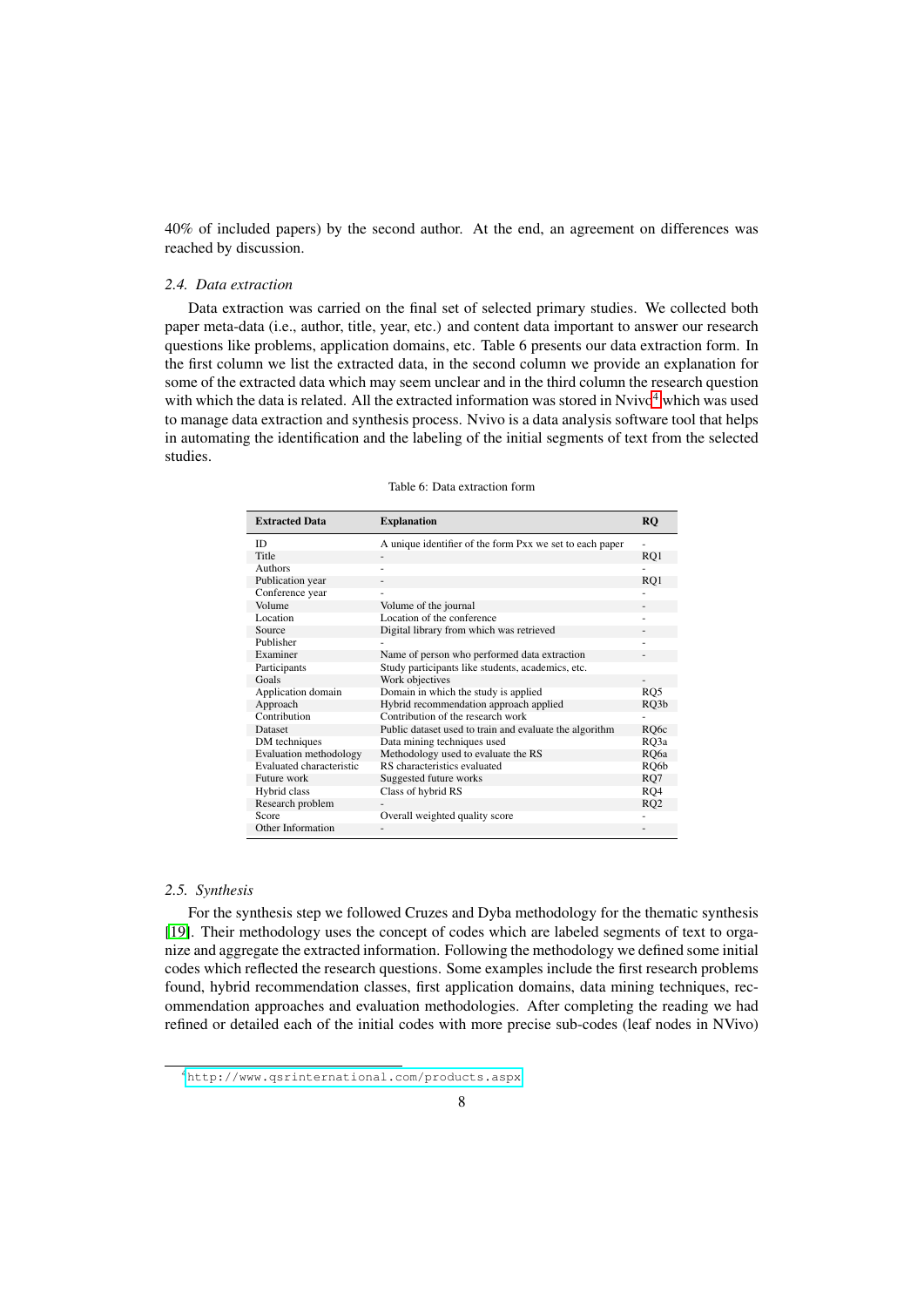which were even closer to the content of the selected papers, covering all the problems found, all the datasets used, and similar detailed data we found. We finished assigning codes to all the highlighted text segments of the papers and then the codes were aggregated in themes (of different levels if necessary) by which the papers were grouped. Afterwards a model of higher-order themes was created to have an overall picture. The research questions were mapped with the corresponding themes. Finally, the extracted data were summarized in categories which are reported in the results section (in pictures or tables) associated with the research questions they belong to.

## 3. Results

In this section we present the results we found from the selected studies to answer each research question. We illustrate the different categories of problems, techniques, hybridization classes, evaluation methodologies, etc. with examples from the included studies. The results are further discussed in the next section.

## *3.1. RQ1: Included studies*



Figure 2: Distribution of studies per publication year

RQ1 addresses the most relevant studies that present Hybrid RSs. We selected 76 papers as the final ones for further processing. They were published in conference proceedings and journals from 2005 to 2015. The publication year distribution of the papers is presented in Figure 2. It shows that most of the hybrid RS papers we selected were published in the last 5 years.

For the quality assessment process we used the quality questions listed in Table 5. In Figure 3, the box plots of quality score distributions per study type (conference or journal) are shown. We see that about 75% of journal studies have quality score higher than 0.9. Same is true for about 35% of conference studies. In Figure 4 we present the average quality score about each quality question. QQ4 (Did the study describe the components or architecture of the proposed system?) has the highest average score (0.947) wheres QQ3 (Did the study suggest further research?) has the lowest (0.651). The weighted quality score is higher than 0.81 for any included paper. Only one journal study got a weighted average score of 1.0 (highest possible).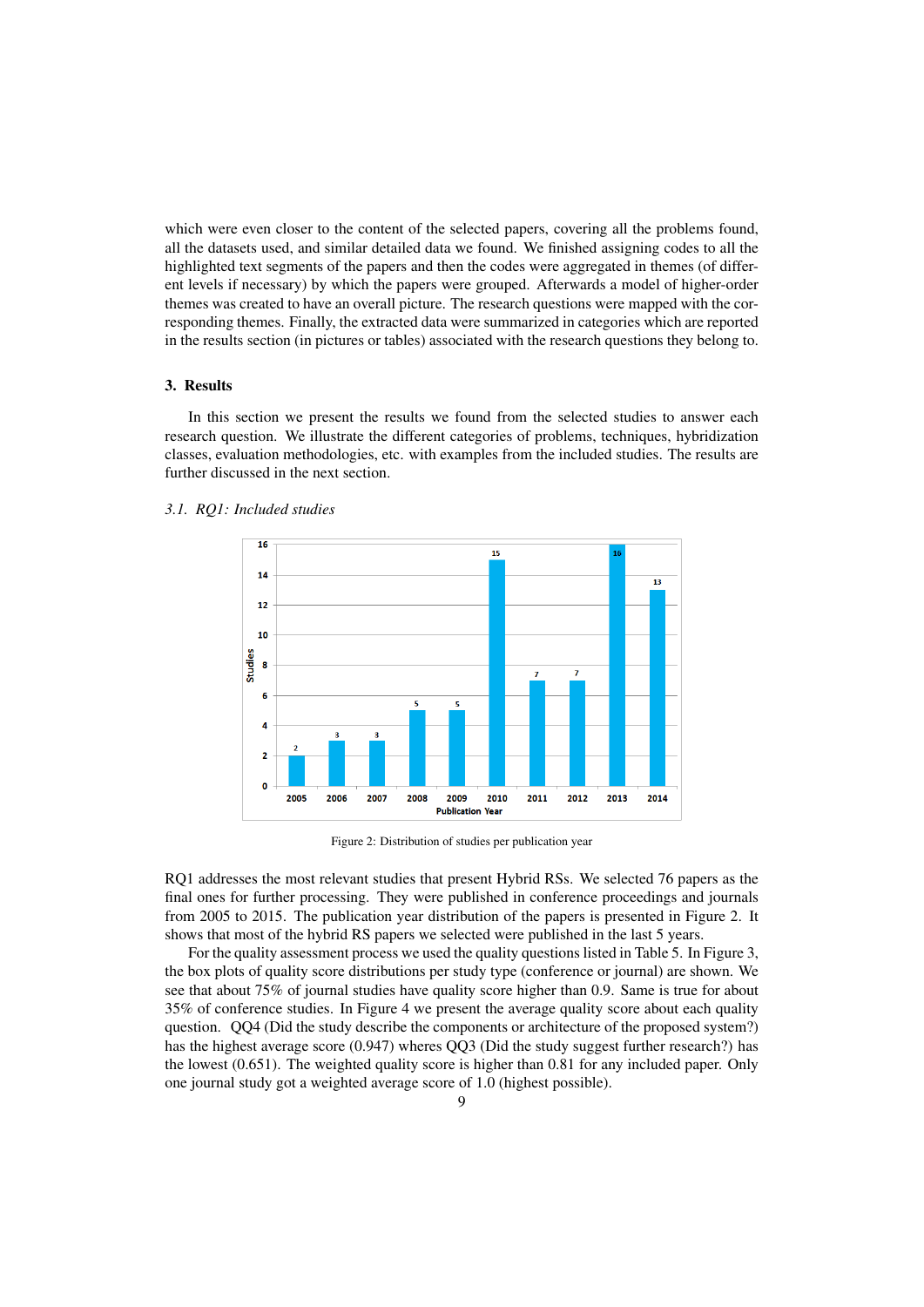

Figure 3: Boxplot of quality score per publication type



Figure 4: Average score of each quality question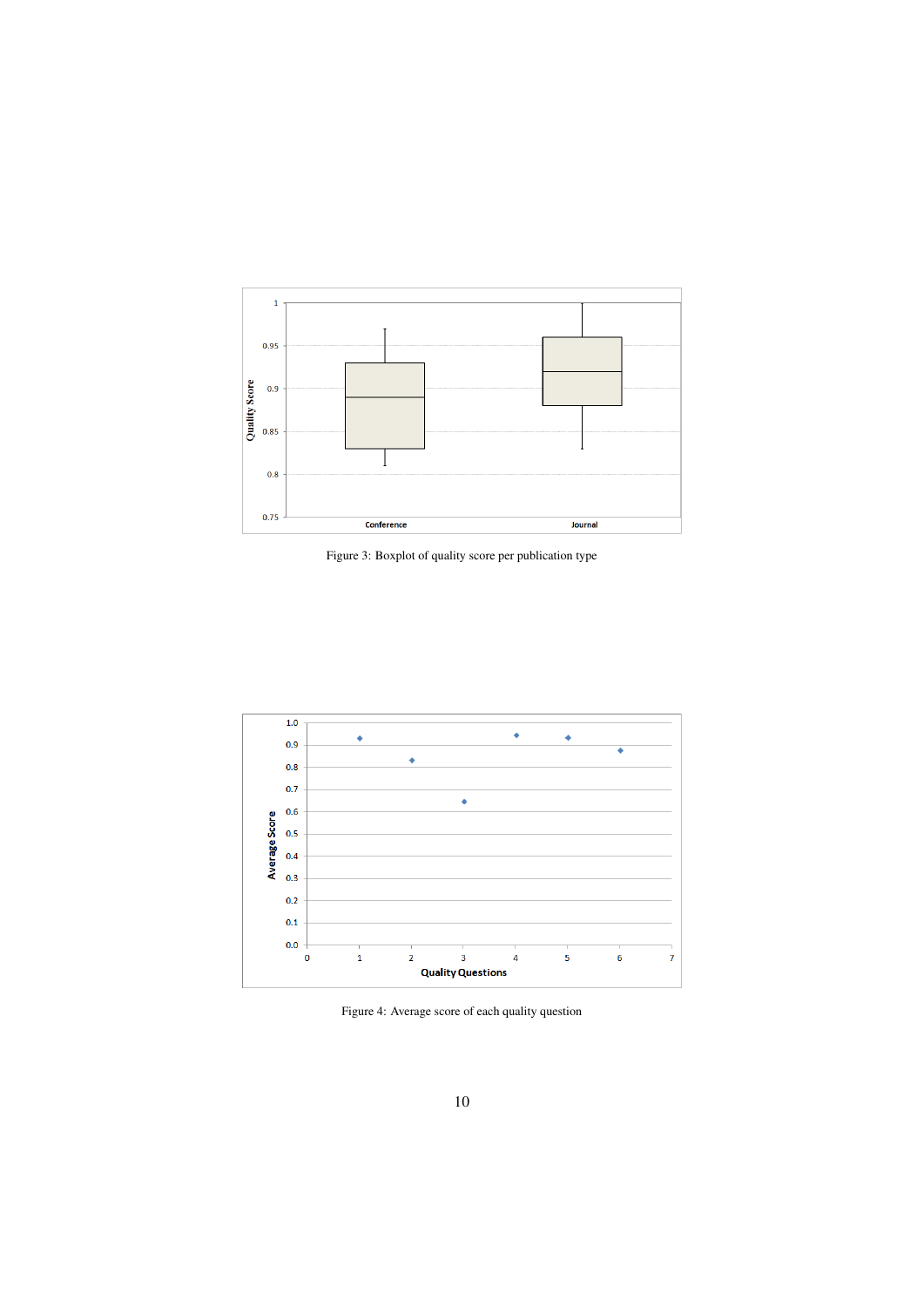## *3.2. RQ2: Research problems*

To answer RQ2 we summarize the most important RS problems the studies try to solve. A total of 12 problems were found. The most frequent are presented in Figure 5 with the corresponding number of studies where they appear. Studies may (and often do) address more than one problem. Same thing applies for other results (data mining techniques, domains, evaluation metrics, etc.) reported in this section. Below we describe each of the problems:

- Cold-start This problem is heavily addressed in the literature [20, 21] and has to do with recommendations for new users or items. In the case of new users the system has no information about their preferences and thus fails to recommend anything to them. In the case of new items the system has no ratings for these items and doesn't know to whom recommend them. To alleviate cold-start, authors in [P21] use a probabilistic model to extract latent features from item's representation. Using the latent features they generate accurate pseudo ratings, even in cold-start situation when few or no ratings are provided. Another example is [P47] where the authors try to solve the new user cold-start in the e-learning domain by combining CF with a CBF representation of learning contents. Cold-start problem is also treated in [P26] where the authors merge the weighted outputs of different recommendation strategies using Ordered Weighted Averaging (OWA), a mathematical technique first introduced in [22]. In total, coldstart was found in 23 studies.
- Data sparsity This problem rises from the fact that users usually rate a very limited number of the available items, especially when the catalog is very large. The result is a sparse *user-item* rating matrix with insufficient data for identifying similar users or items, negatively impacting the quality of the recommendations. Data sparsity is prevalent in CF RSs which rely on peer feedback to provide recommendations. In [P13] data sparsity of cross-domain recommendations is solved using a factorization model of the triadic relation *user-item-domain*. Also in [P1] we find an attempt to solve data sparsity by treating each user-item rating as predictor of other missing ratings. They estimate the final ratings by merging ratings of the same item by other users, different item ratings made by the same user and ratings of other similar users on other similar items. Another example is [P5] where CF is combined with Naive Bayes in a switching way. Data sparsity was a research problem of 22 studies.
- Accuracy Recommendation accuracy is the ability of a RS to correctly predict the item preferences of each user. Much attention has been paid to improve the recommendation accuracy since the dawn of RSs. Obviously there is still place for recommendation accuracy improvements. This is especially true in data sparsity situations, as accuracy and data sparsity are two problems that appear together in 6 studies (e.g., [P24]). In [P51] a Bayesian network model with user nodes, item nodes, and feature nodes is used to combine CF with CBF and attain better recommendation quality. Other example is [P53] where a web content RS is constructed. The authors construct user's long term interest based on his/her navigation history. Than the similarity of user's profile with website content is computed to decide whether to suggest the website or not. Experiments conducted with news websites show improved accuracy results. Improving accuracy was a research objective of 16 studies.
- Scalability This is a difficult to attain characteristic which is related to the number of users and items the system is designed to work for. A system designed to recommend few items to some hundreds of users will probably fail to recommend hundreds of items to millions of people, unless it is designed to be highly scalable. Hyred in [P28] is an example of a system designed to be scalable and overcome data sparsity problem as well. The authors combine a modified Pearson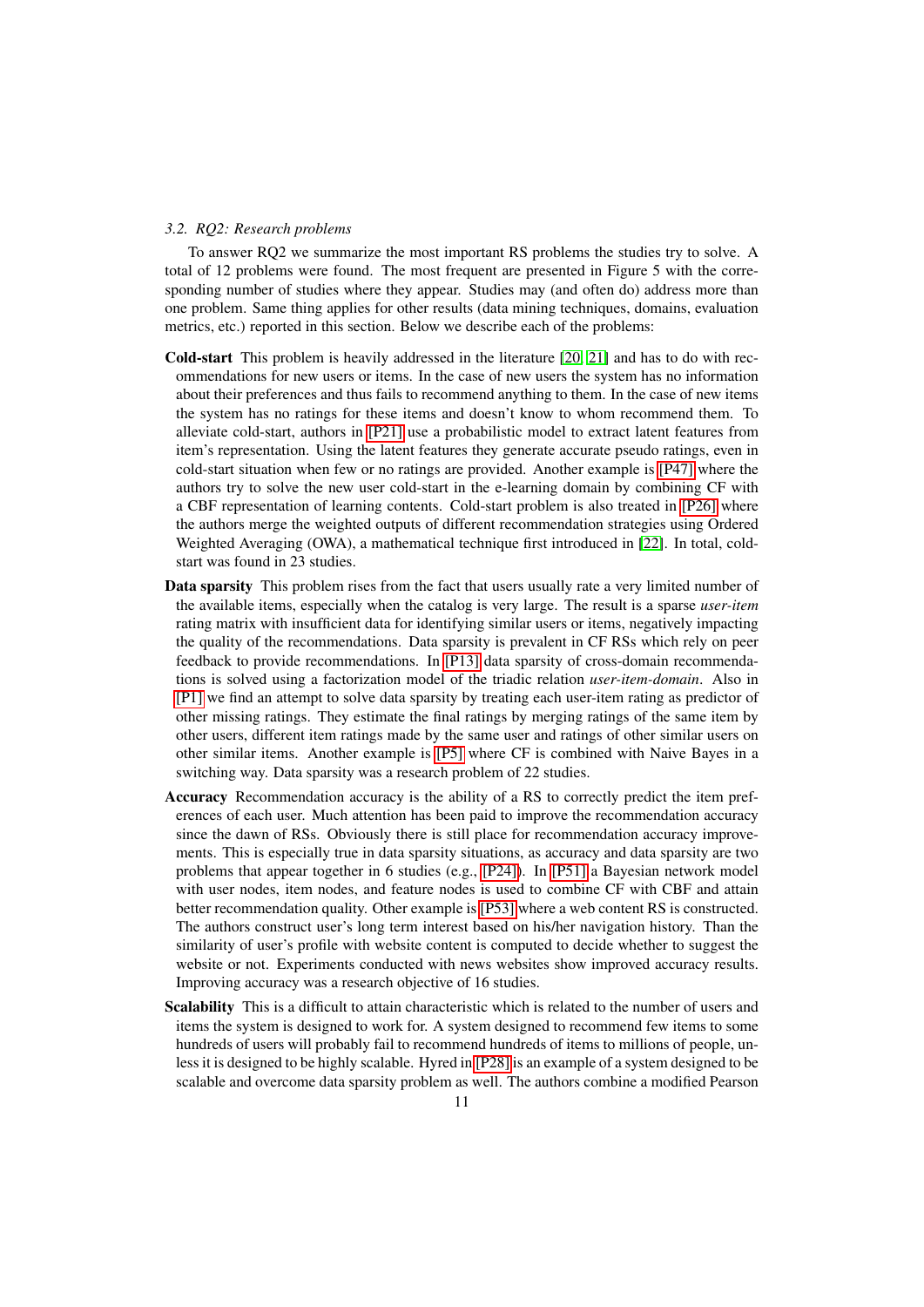correlation CF with distance-to-boundary CBF. They find the nearest and furthest neighbors of each user to reduce the dataset. The use of this compressed dataset improves scalability, alleviates sparsity, and also slightly reduced the computational time of the system. In [P69] the authors propose a hybrid RS designed to recommend images in social networks. They involve CF and CBF in a weighted way and also consider aesthetic characteristics of images for a better filtering, which overcomes the problem of scalability and cold-start as well. In [P29] a system with better scalability is conceived by combining Naive Bayer and SVM with CF. Improving scalability was addressed in 11 studies.

- Diversity This is a desired characteristic that is getting attention recently [23]. Having diverse recommendations is important as it helps to avoid the popularity bias. The latter is having a recommendation list with items very similar to each other (e.g., showing all the episodes of a very popular saga). A user that is not interested in one of them is probably not interested in any of them and gets no value from that recommendation list. *K-Furthest Neighbors*, the inverted neighborhood model of K-NN is used in [P12] for the purpose of creating more diverse recommendations. The authors report an increased diversity. However, the user study they conduct shows that the perceived usefulness of it is not different from the one of traditional CF. In [P46] the concept of Experts is utilized to find novel and relevant items to recommend. The ratings of users are analyzed and some of the users are promoted as "experts" of a certain taste. They generate recommendations of their for the rest of the "normal" users in that item taste. Diversity is also addressed in [P36] totaling in 3 studies.
- Other These are other problems appearing in few studies. They include Lack of Personalization, Privacy Preserving, Noise Reduction, Data source Integration, Lack of Novelty and User preference Adaptiveness.



Figure 5: Addressed problems

# *3.3. RQ3a: Data mining and machine learning techniques*

In this section we address the distribution of the studies according to the basic Data Mining (DM) and Machine Learning (ML) techniques they use to build their hybrid RSs. The variety of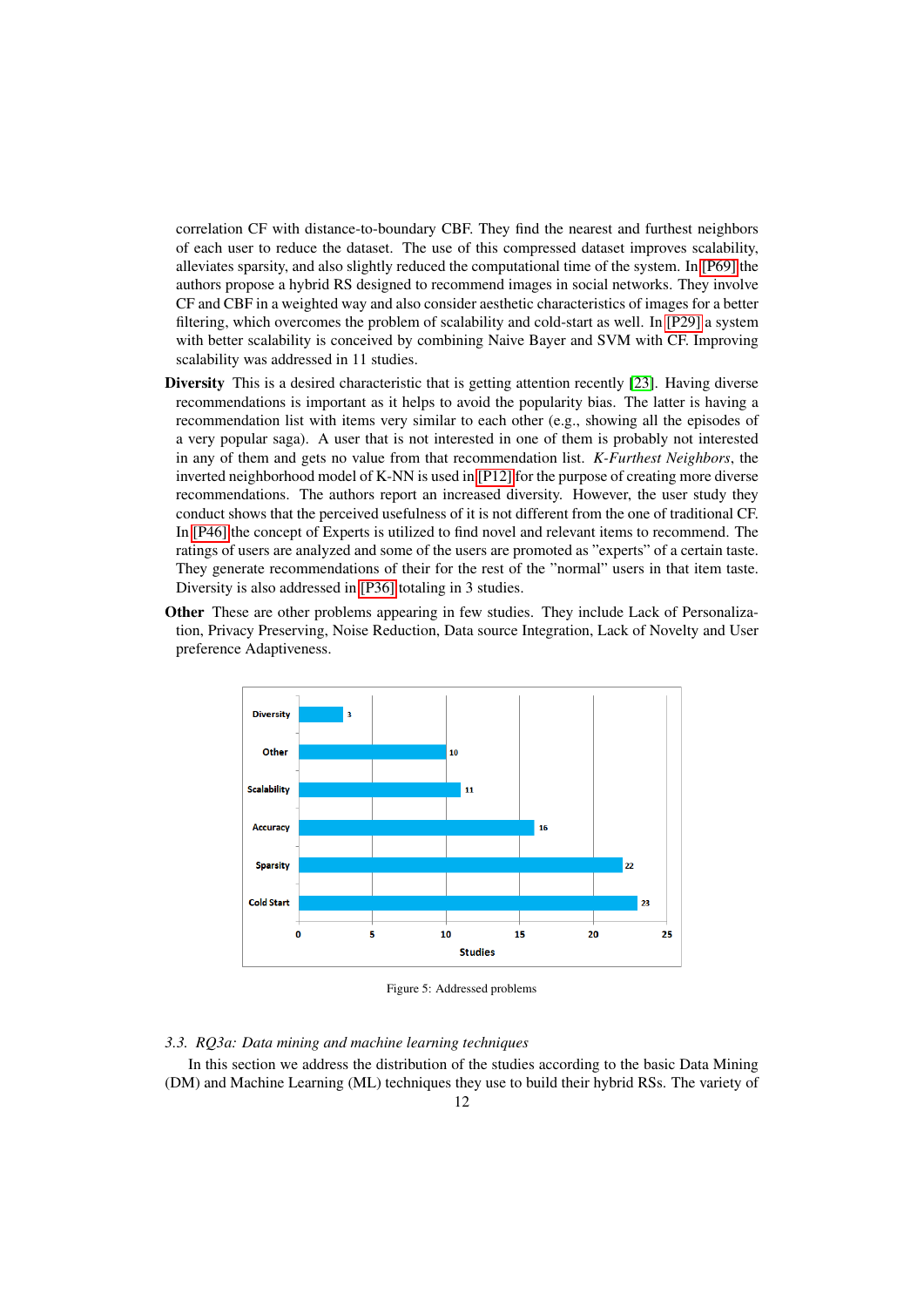DM and ML techniques or algorithms used is high. Authors typically use different techniques to build the diverse components of their solutions or prototypes. In Table 7 we present the most frequent that were found in the included studies. Below we describe some of them. More details about the characteristics of DM/ML techniques and how they are utilized to build RSs can be found at [24].

- K-NN *K-Nearest Neighbors* is a well known classification algorithm with several versions and implementations, widely utilized in numerous data mining and other applications. This technique is popular among collaborative filtering RSs which represent the most common family of recommenders. It is mostly utilized to analyze neighborhood and find users of similar profiles or analyze items' catalog and find items with similar characteristics. K-NN was found in a total of 59 studies.
- Clustering There are various clustering algorithms used in RSs and other data mining applications. They typically try to put up a set of categories with which data can be identified. The most popular is *K-means* which partitions the entire data into K clusters. In RSs clustering is mostly applied to preprocess the data. In [P6] the authors experiment with K-way (similar to Kmeans) clustering and *Bisecting K-means* for grouping different types of learning items. They also use CBF to create learners' profiles and build an e-learning recommender with improved accuracy. An other example is [P44] where websites are clustered using co-occurence of pages and the content data of pages. The results are aggregated to get the final recommendations and overcome data sparsity. In total clustering algorithms were used in 34 studies.
- Association rules Association rule mining tries to discover valuable relations (association rules) in large databases of data. These associations are in the form  $X \Rightarrow Y$ , where X and Y are sets of items. The association that are above a minimum level of support with an acceptable level of confidence can be used to derive certain conclusions. In recommender systems this conclusions are of the form "X likes Y" where X is a user to whom the system can recommend item Y. In [P58] information collected from a discussion group is mined and association rules are used to form the user similarity neighborhood. Word Sense Disambiguation is also used to select the appropriate semantically related concept from posts which are then recommended to the appropriate users of the forum. This hybrid meliorates different problems such as cold-start, data sparsity and scalability. In [P59] classification based on association methods is applied to build a RS in the domain of tourism. The system is more resistant to cold-start and sparsity problems. To overcome cold-start, the authors in [P61] propose a procedure for finding similar items by association rules. Their algorithm considers the user-item matrix as a transaction database where the user Id is the transactional Id. They find the support of each item and keep items with support greater than a threshold. Afterwards, they calculate the confidence of remaining rules and rule scores by which they find the most similar item to any of the items. Association rules were found in 17 studies.
- Fuzzy logic Also called *fuzzy set theory* it is a set of mathematical methods that can be used to build hybrid RSs. Those methods are also called reclusive in the literature. Contrary to CF which relies on neighborhood preferences without considering item characteristics, they require some representation of the recommended items [25]. Reclusive methods are complementary to collaborative methods and are often combined with them to form hybrid RSs. An example of using Fuzzy logic is [P27] where better accuracy is achieved by combining 2 CFs with a fuzzy inference system in a weighted way to recommend leaning web resources. In [P34] fuzzy clustering is used to integrate user profiles retrieved by a CF with Point Of Interest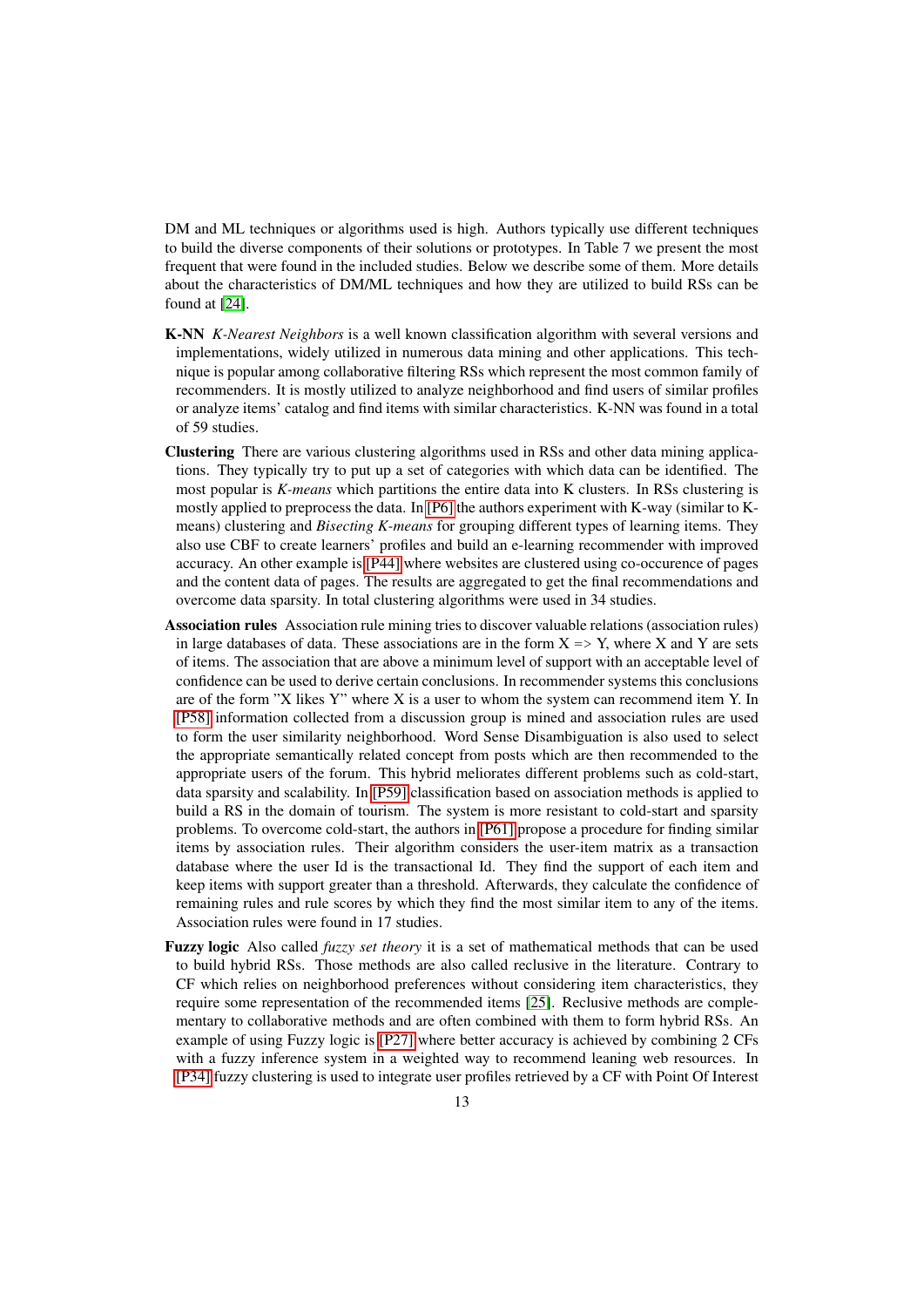(POI) data retrieved from a context aware recommender. The system is used in the domain of tourism and provides improved accuracy. In total Fuzzy logic was found in 14 studies.

- Matrix manipulation Here we put together the different methods and algorithms that are based on matrix operations. The methods we identified are Singular Value Decomposition (SVD), Latent Dirichlet Allocation (LDA), Principal Component Analysis (PCA), Dimensionality Reduction and similar matrix factorization techniques. Matrix manipulation methods are often used to build low error collaborative RSs and were especially promoted after the Netflix challenge was launched in 2006. In [P75] a topic model based on LDA is used to learn the probability that a user rates an item. An other example is [P76] where Dimensionality Reduction is used to solve sparsity and scalability in a multi-criteria CF. They were found in 9 studies.
- Other Other less frequent techniques such as Genetic Algorithms, Naive Bayes, Neural Networks, Notion of Experts, Statistical Modeling, etc. were found in 19 papers.

| <b>DM/ML</b> technique | <b>Studies</b> |
|------------------------|----------------|
| K-NN                   | 59             |
| Clustering             | 34             |
| Association rules      | 17             |
| Fuzzy logic            | 14             |
| Matrix manipulation    | 9              |
| Other                  | 19             |

Table 7: Distribution of studies by DM/ML techniques

# *3.4. RQ3b: Recommendation technique combinations*

In this section we present a list of the most common technique combinations that form hybrid RSs. We also present the problems each of this combinations is most frequently associated with. In the following subsections the construct and technical details of some of the prototypes implementing each combination is described. Table 8 presents the summarized results.

|                | <b>Hybrid recommenders and studies</b> |               |  |                    |              |              |
|----------------|----------------------------------------|---------------|--|--------------------|--------------|--------------|
| <b>Problem</b> | $CF-X$                                 | <b>CF-CBF</b> |  | CF-CBF-X IICF-UUCF | <b>CBF-X</b> | <b>Other</b> |
| Cold-start     |                                        |               |  |                    |              |              |
| Data Sparsity  |                                        |               |  |                    |              | 6            |
| Accuracy       |                                        |               |  |                    |              |              |
| Scalability    |                                        |               |  |                    |              |              |
| Diversity      |                                        | 0             |  |                    |              |              |
| Other          |                                        | ∍             |  |                    |              | ◠            |
| Total          |                                        | 15            |  |                    | 10           | 20           |

Table 8: Hybrid recommendation approaches distributed per problem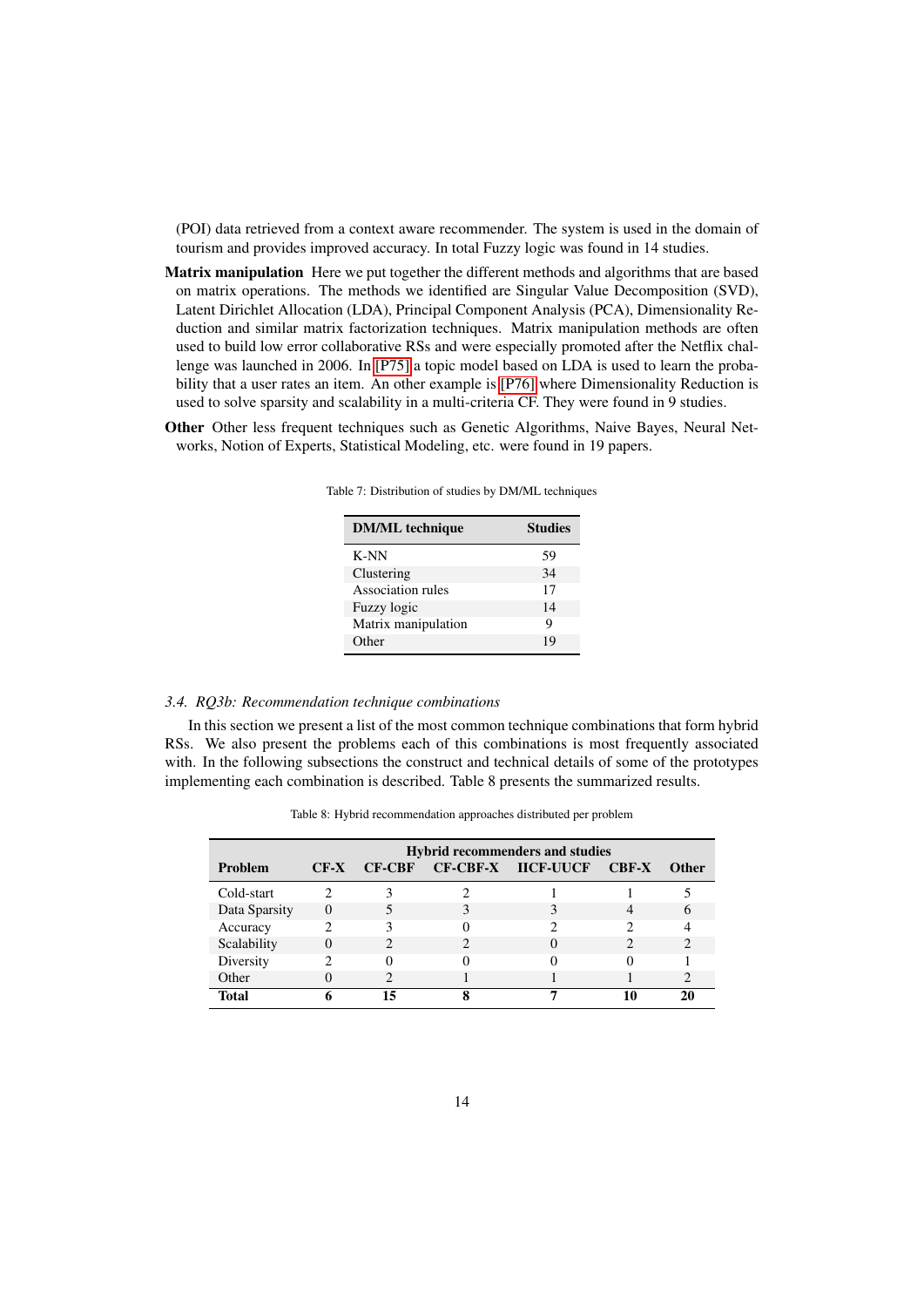# *3.4.1. CF-X*

Here we report studies that combine CF with one other technique which is not CBF (those are counted as CF-CBF). An example of this combination is [P8] where the authors go hybrid to improve the performance of a multi-criteria recommender. They base their solution on the assumption that usually only a few selection criteria are the ones which impact user preferences about items and their corresponding ratings. Clustering is used first to group users based on the items' criteria they prefer. CF is then used within each cluster of similar users to predict the ratings. They illustrate their method by recommending hotels from TripAdvisor<sup>5</sup> and report performance improvements over traditional CF. Other attempt to improve the predictive accuracy of traditional CF is [P60]. Here the authors integrate in CF discrete demographic data about the users such as *gender*, *age*, *occupation*, etc. Fuzzy logic is used to compute similarities between users utilizing this extra demographic data and integrate the extra similarities with the userbased similarities calculated from ratings history. After calculating the final user similarities their algorithm predicts the rating values. The extra performance which is gained from the better user similarities that are obtained, comes at the cost of a slightly larger computational time which is however acceptable. In total CF-X combination was found in 6 studies with X being KBF, DF or a DM/ML technique from those listed in Table 6.

#### *3.4.2. CF-CBF*

This is a very popular hybrid RS utilizing the two most successful recommendation strategies. In many cases the recommendations of both systems are weighted to produce the final list of predictions. In other cases the hybrid RS switches from CF to CBF or is made up of a more complex type of combination (see section 3.5). An example is [P28] where the authors develop a hybrid RS suitable for working with high volumes of data and solve scalability problems in e-commerce systems. Their solution first involves CF (Pearson's product moment coefficients) to reduce the dataset by finding the nearest neighbors of each user, discarding the rest and reducing the dataset. Afterwards distance-to-boundary CBF is used to define the decision boundary of items purchased by the target user. The final step combines the CF score (correlation coeficient between two customers) with the distance-to-boundary score (distance between the decision boundary and each item) in a weighted linear form. The authors report an improved accuracy of their hybrid RS working in the reduced dataset, compared to other existing algorithms that use full datasets.

In [P51] the authors propose a CF-CBF hybrid recommender which is based on Bayesian networks. This model they build uses probabilistic reasoning to compute the probability distribution over the expected rating. The weight of each recommending strategy (CF and CBF) is automatically selected, adapting the model to the specific conditions of the problem (it can be applied to various domains). The authors demonstrate that their combination of CF and CBF improves the recommendation accuracy. Other studies involve similar mathematical models or constructs (e.g., fuzzy logic) to put together CF and CBF and gain performance or other benefits. In total CF-CBF contributions were found in 15 studies.

# *3.4.3. CF-CBF-X*

Those are cases in which CF and CBF are combined together with a third approach. One example is [P14] where CF and CBF are combined with DF to generate recommendations for

<sup>5</sup><http://www.tripadvisor.co.uk>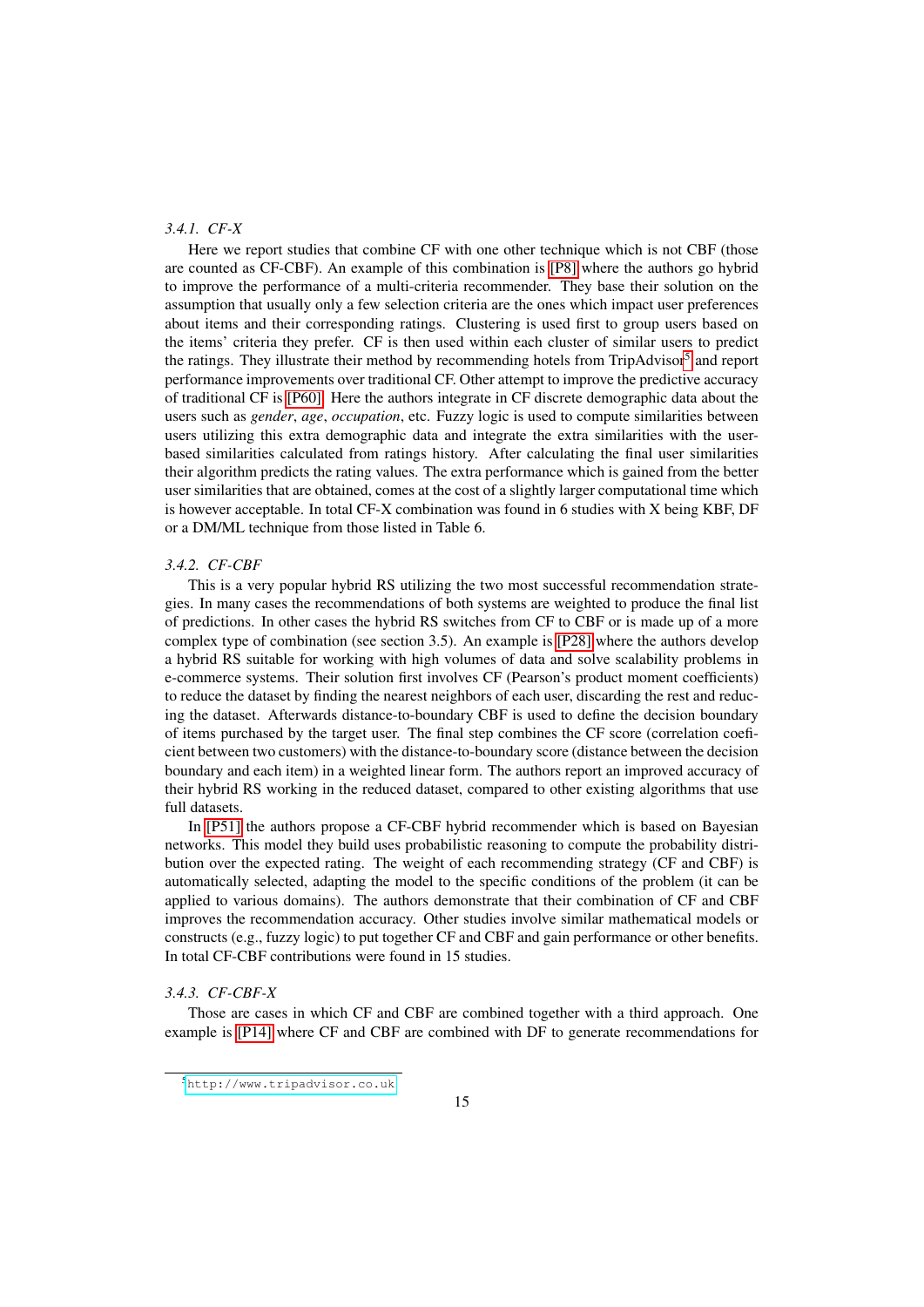groups of similar profiles (users). These kind of recommendations are particularly useful in online social networks (e.g., for advertising). The goal of the authors is to provide good recommendations in data sparsity situations. First CBF is used to analyse ratings and items' attributes. CF is then invoked as the second stage of the cascade to generate the group recommendations. DF is used to reinforce CF in the cases of sparse profiles (users with few ratings). In total CF-CBF-X was found in 8 studies. X is mostly a clustering technique or DF.

#### *3.4.4. IICF-UUCF*

Item-Item CF and User-User CF are two forms of CF recommenders, differing on the way the neighborhoods are formed. Some studies combine both of them to improve overall CF performance. An example is [P70] where the authors present a hybrid recommendation framework they call Collaborative Filtering Topic Model (CFTM) which considers both user's reviews and ratings about items of a certain topic (or domain) in e-commerce. The first stage which is offline performs sentiment analysis in the reviews to calculate the User or Item similarity. The second stage of the cascade uses IICF or UUCF (switching) to predict the ratings. The authors evaluate using 6 datasets of different domains from Amazon and report that their hybrid approach performs better than traditional CF, especially in sparsity situations. IICF-UUCF combinations were found in 7 studies.

# *3.4.5. CBF-X*

There were also 10 studies in which CBF is combined with another technique X which is not CF (counted as CF-CBF). X represents different approaches like KBF and DF or DM/ML techniques like clustering etc. One example is [P63] where the authors describe and use the interesting notion of *user lifestyle*. They select demographic information, consumer credit data and TV program preferences as lifestyle indicators, and confirm their significance by performing statistical analysis on 502 users. The most significant lifestyle attributes are binary encoded and used to form the neighborhoods and ratings of each user by means of Pearson correlation. The authors call the resulting complete (in terms of ratings) matrix *pseudoUser - item* matrix. It is then used for a Pearson based (classical CF) prediction of the original *user-item* ratings. Considerable performance improvements are reported.

## *3.4.6. Other*

Other implementations include combinations of the same recommendation strategy (e.g., *CF1-CF2* with different similarity measures or tuning parameters each), trust-aware recommenders that are being used in social communities, prototypes using association rules mining, neural networks, genetic algorithms, dimensionality reduction, social tagging, semantic ontologies, pattern mining or different machine learning classifiers.

#### *3.5. RQ4: Classes of hybridization*

To answer RQ4 we classified the examined hybrid RSs according to the taxonomy proposed by Burke [12]. This taxonomy categorizes hybrid RSs in 7 classes based on the way the different recommendations techniques are aggregated with each other. Each class is explained in the subsections below where we discuss in more details few examples from the included papers. The results are summarized in Figure 6.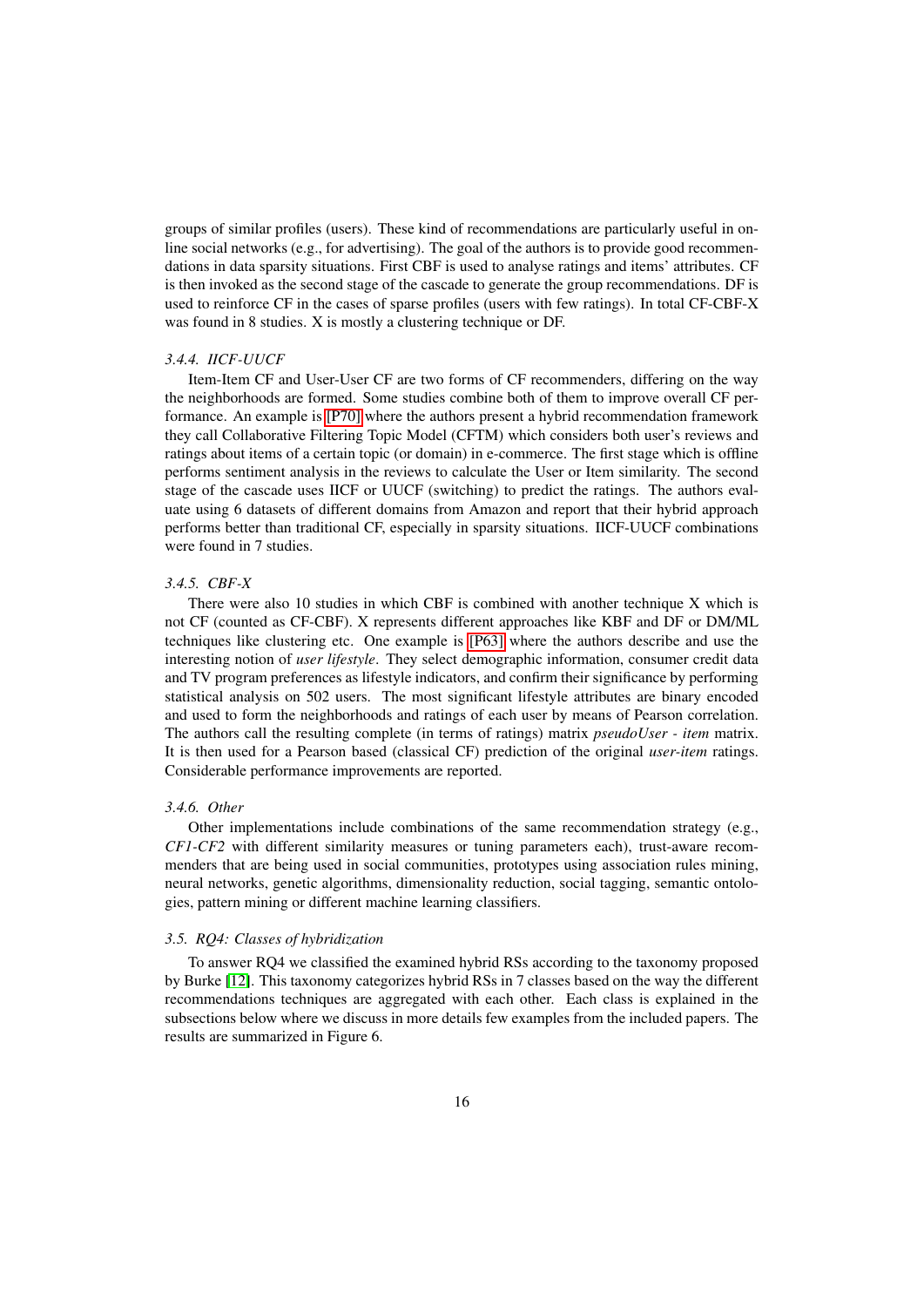

Figure 6: Distribution of studies per hybridization class

#### *3.5.1. Weighted*

Weighted hybrids were the most frequent. They compute the scores of the items they recommend by aggregating the output scores of each recommendation technique using weighted linear functions. One of the first weighted recommenders was P-Tango [26] which combined CF and CBF rating scores in a linear weighted way to recommend online newspapers. In P-Tango, aggregation was made giving equal initial weights to each score and then possibly adapting by the feedback of users. The weights of CF and CBF are set on a per-user basis enabling the system to determine the optimal mix for each user and alleviating the "gray sheep" problem. In [P38] the authors propose a weighting method for combining user-user, user-tag and user-item CF relations in social media. The method they propose computes the final rating score of an item for a user as the linear combination of the above three CF relations. Unlike the traditional CF, this weighted hybrid CF recommender is completely based on tags and does not require that users provide explicit rating scores for the items that are recommended (e.g., photos). An other example is [P6] where the authors combine a content-based model with a rule-based model to recommend e-learning materials. They build their CBF using an education domain ontology and compute the scores of each learning material using *Vector Space Model* and *TF-IDF*. The rulebased recommender utilizes the ontology and the user's previously visited concepts to realize a semantic mapping between user's query and his/her semantic profile, resulting in adequate term recommendations about learning materials. The two RS modules set different weights to each recommended item based on user's preferences and higher accuracy is achieved. Apparently the benefit of a weighted hybrid is the fact that it uses a straightforward way to combine the results of each involved technique. It is also easy to adjust priority assignment for each involved strategy by changing the weights. This class of hybrid RS was used in 22 (28.9%) of the included studies.

#### *3.5.2. Feature combination*

This type of hybrid RSs treats one recommender's output as additional feature data, and uses the other recommender (usually content-based which makes extensive use of item features) over the new extended data. In case of a CF-CBF hybrid, the system does not exclusively rely on the collaborative data output of CF. That output is considered as additional data for the CBF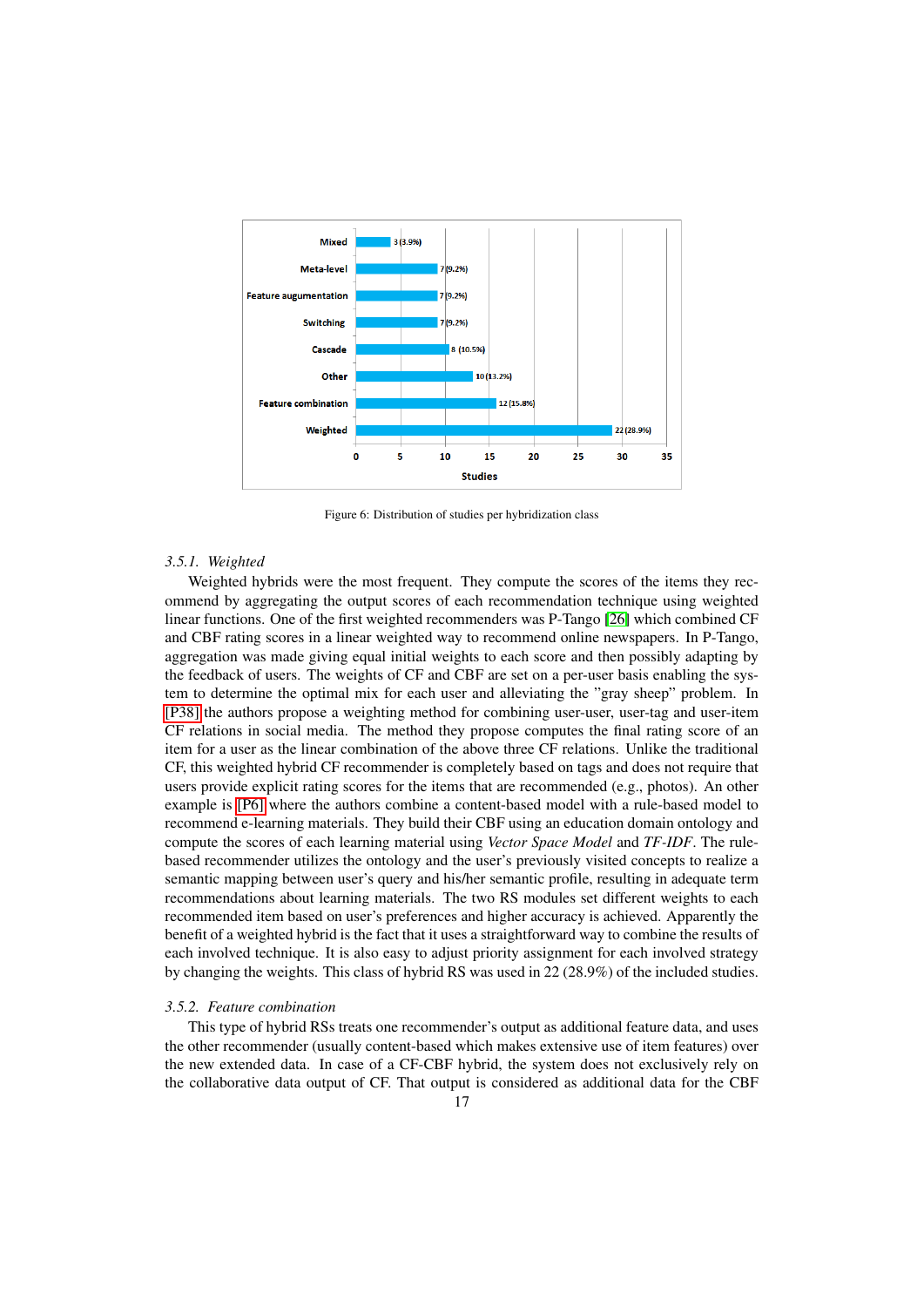which generates the final list. This reduces the sensitivity to possible sparsity of the initial data. For example, in [P40] the authors present a CF-CBF book recommender which implements an extended feature combination strategy. In the first phase new features (prefered books) are generated by applying CF among the readers. In the second phase they utilize *fuzzy c-means clustering* and *type-2 fuzzy logic* to obtained data for creating book categories of each user type (teacher, researcher, student). In the third and final phase CBF is involved to recommend the most relevant books to each user. The authors report performance improvements both in MAE and F1 accuracy scores. Also in [P25] the authors build an information system about courses and study materials for scholars. The system invokes a web crawler to collect related web pages and classifies the obtained results in different item categories (websites, courses, academic activities) using a web page classifier supported by a school ontology. An information extractor is later invoked to get significant web page features. Finally the system operates on the extra features of each item category to produce integrated recommendations based on the order of the keyword weight of each item. System verification reports higher recommendation quality and reliability. Feature combination hybrids were found in 12 (15.8%) studies.

#### *3.5.3. Cascade*

Cascade hybrids are examples of a staged recommendation process. First one technique is employed to generate a coarse ranking of candidate items and than a second technique refines the list from the preliminary candidate set. Cascades are order-sensitive; A CF-CBF would certainly produce different results from a CBF-CF. An example is [P67] which presents a mobile music cascade recommender combining SVM genre classification with collaborative user personality diagnosis. The first level of the recommendation process consists of a multi-class SVM classifier of songs based on their genre. The second level is a personality diagnosis which assumes that user preferences for songs constitute a characterization of their underlying personality. The personality type of each user is assumed to be the vector of ratings in the items the user has seen. The personality diagnosis approach estimates the probability that each active user is of the same personality type as other users. As a result the probability that a active user will like new songs is computed in a more personalized way.

In [P49] the authors combine two CF systems with different properties. The first module is responsible for retrieving the data and generating the list of neighbors for each user. This module uses two distance measures, Pearson's coefficient and Euclidean distance in a switching way, depending on the user's deviation from his/her average rating. The authors report that Euclidean distance performs better than Pearson's coefficient in most of the cases. In the second module of the cascade, they experiment switching between three predictors to generate the final recommendations: Bayesian estimator, Pearson's weighted sum and adjusted weighted sum. They also report that the Bayesian prediction gives best results. An other example of a cascade hybrid is [P68]. It implements a cascade of item-based CF and Sequential Pattern Mining (SPM) to recommend items in an e-learning environment. To adopt the CF to the e-learning domain they introduce a damping function which decreases the importance of "old" ratings. The SPM module takes in a list of k most similar items for each item and determines it support. At the end it prunes the items with support less than the threshold and generates the recommended items. The authors also apply this recommender in P2P learning environments for resource pre-fetching. Cascade hybrids were found in 8 (10.5%) studies.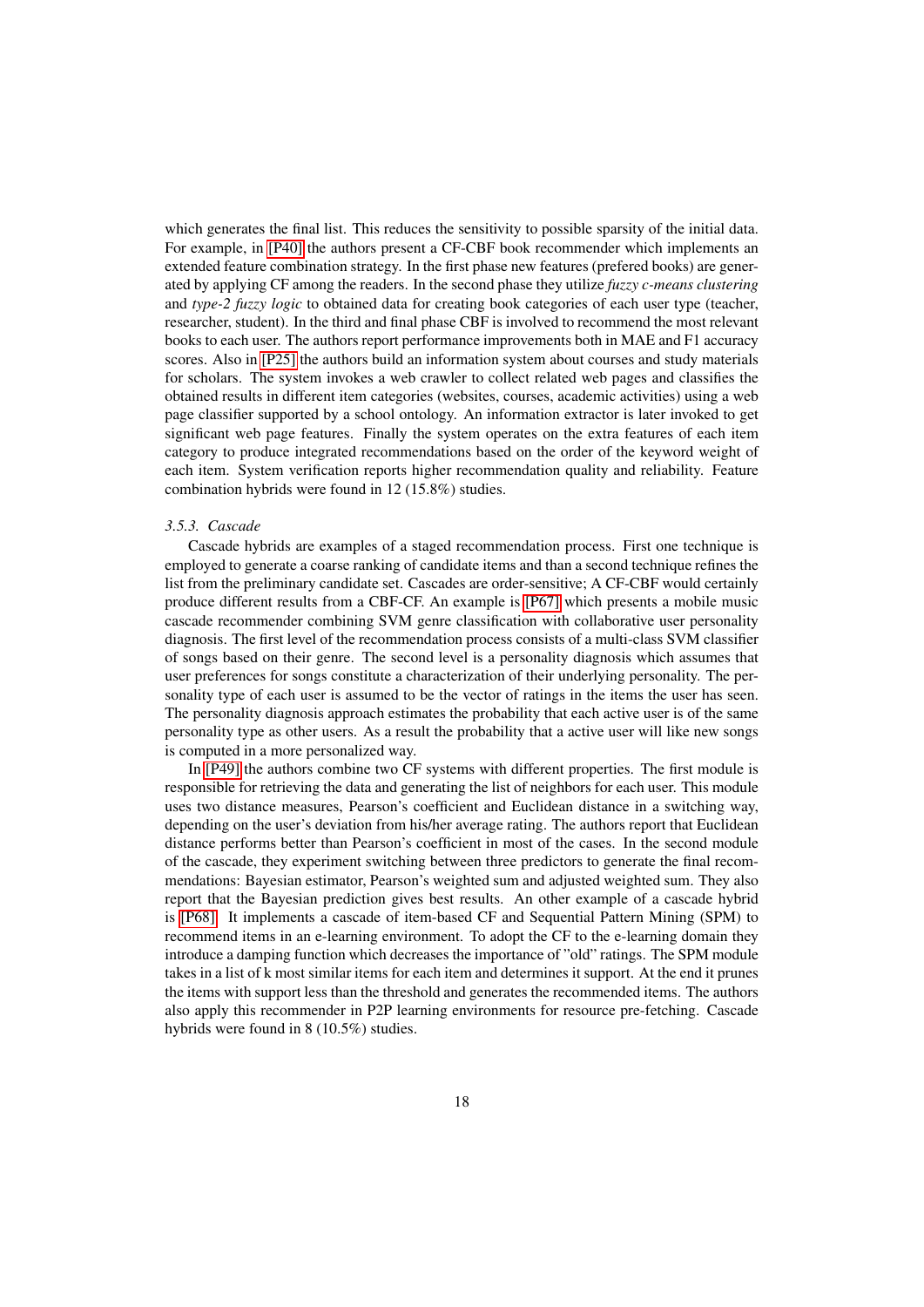#### *3.5.4. Switching*

In a switching hybrid the system switches between different recommendation techniques according to some criteria. For example, a CF-CBF approach can switch to the content-based recommender only when the collaborative strategy doesn't provide enough credible recommendations. Even different versions of the same basic strategy (e.g., CBF1-CBF2 or CF1-CF2) can be integrated in a switching form. An example is DailyLearner, an online news recommender presented in [27]. It first employs a short-term CBF recommender which considers the recently rated news stories utilizing *Nearest Neighbor* text classification and *Vector Space Model* with *TF-IDF* weights. If a new story has no near neighbors the system switches to the long-term model which is based on data collected over a longer time period, presenting user's general preferences. It uses a Naive Bayes classifier to estimate the probability of news being important or not.

In [P29] the authors build a switching hybrid RS that is based on a Naive Bayes classifier and Item-Item CF. The classifier is trained in offline phase and used to generate the recommendations. If this recommendations have poor confidence the Item-Item CF recommendations are used instead. First, they compute the posterior probability of each class generated by the Naive Bayes classifier. Then they assume that the classifier's confidence is high if the posterior probability of the predicted class is sufficiently higher than the ones of the other classes. Movielens and Filmtrust are employed to evaluate the approach and performance improvements are reported, both in accuracy and in coverage. An other example of a switching hybrid is [P55] where the authors describe the design and implementation of a mobile locaton-aware CF-KBF recommender of touristic sites (e.g., restaurants). Their system involves both CF and KBF modules in generating recommendations. Then 3D-GIS location data are used to compute the physical distance of the mobile user from the recommended sites. The system switches from one recommendation strategy to the other and performs a distance-based re-ranking of the recommendations, choosing the sites that are physically closer to the user with higher accuracy. In most of the cases we see that complexity of switching RSs lies in the switching criteria which are mostly based on distance or similarity measures. However, this systems are sensitive to the strengths and weaknesses of the composing techniques. This hybrid RS category was found in 7 (9.2%) studies.

## *3.5.5. Feature augmentation*

In this class of hybrids, one of the combined techniques is used to produce an item prediction or classification which is then comprised in the operation of the other recommendation technique. Feature augmentation hybrids are order-sensitive as the second technique is based on the output of the first. For example an association rules engine can generate for any item, similar items which can be used as augmented item attributes inside a second recommender to improve its recommendations. Libra presented in [28] is a content-based book recommender. It augments the textual features of the books with "related authors" and "related titles" data obtained from Amazon CF recommender to obtain a better recommendation quality. Libra uses an inductive learner to create user profiles. This inductive learner is based on vectorized bag-of-words naive Bayes text classifier. The authors report that the integrated collaborative content has a significant positive effect on recommendation performance.

[P36] presents a hybrid method which combines multidimensional clustering and CF to increase recommendation diversity. They first invoke multidimensional clustering to collect and cluster user and item data. Clusters with similar features are deleted and the remaining feature clusters are fed into the CF module. Item-Item similarity is computed using an adjusted cosine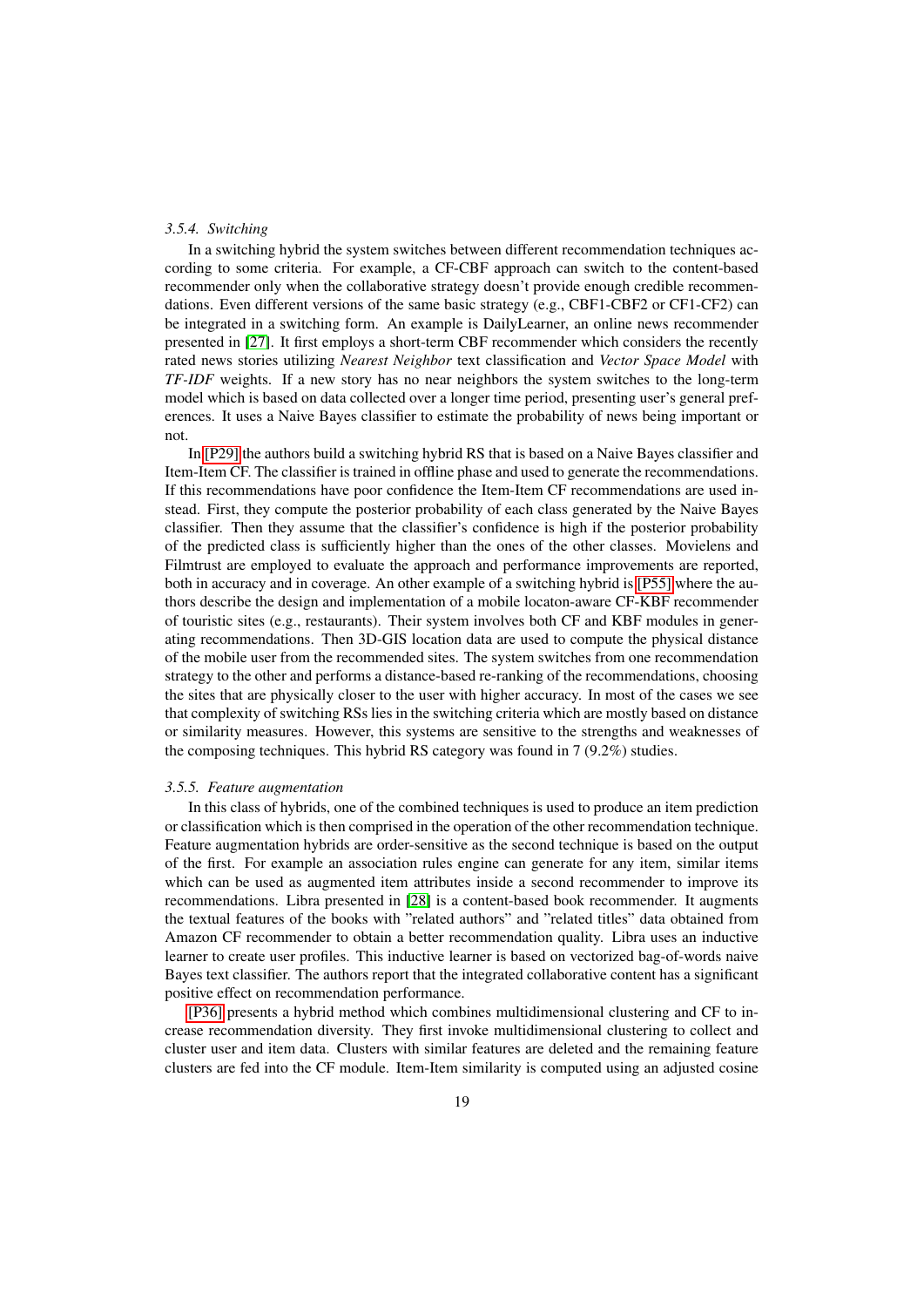similarity which works for *m* cluster features of each item. Finally the rating predictions are computed base on item-item similarity and the rating deviations from neighbors. The authors report an increase in recommendation diversity with only minimal loss in accuracy. Feature augmentation offers a means of improving the performance of a system (in the above examples the second recommender) without the need to modify it. The extra functionality is added by augmenting the processed data. This hybrid RS class was used in 7 (9.2%) studies.

#### *3.5.6. Meta level*

Meta levels are also an example of order-sensitive hybrid RSs that use an entire model produced by the first technique as input for the second technique. It is typical to use content-based recommenders to build item representation models, and then employ this models in collaborative recommenders to match the items with user profiles. A meta level recommendation strategy was implemented by Fab [10], one of the first website recommenders. Fab uses a selection agent which based on *term vector model* accumulate user-specific feedback about areas of interest for each user. There are also two collection agents: search agents which perform a search for websites, and index agents which construct queries for already found websites to avoid duplicate work. Collection agents utilize the models of the users (collaborative component) to collect the most relevant websites which are then recommended to the users.

Also [P20] presents a meta level recommender used in the domain of music which integrates CF with CBF. Here each user is stochastically matched with a music genre based on the collaborative output. Then the system generates a musical piece for the user based on the acoustic features. For the integration they adopt a probabilistic generative model called *three-way aspect model*. As this model is only used for textual analysis and indexing (bag-of-words representation) they propose the *bag-of-timbres* model, an interesting approach to content-based music recommendations which represents each musical piece as a set of polyphonic timbres. The advantage this hybridization class presents is that the learned model of the first technique is compressed and thus better used from the second. However, the integration effort is considerable and use of advanced constructs is often required. This hybrid RS class was found in 7 (9.2%) studies.

#### *3.5.7. Mixed*

Mixed hybrids represent the simplest form of hybridization and are reasonable when it is possible to put together a high number of different recommenders simultaneously. Here the generated item lists of each technique are added to produce a final list of recommended items. One of the first examples of mixed hybrids was PTV system [29] which used CBF to relate similar programs to the user profile and CF to relate similar user profiles together. The CBF module converts each user profile in a feature-based representation they call *profile schema* which is basically a TV program content summary represented in features. The CF module computes the similarity of two users utilizing a graded difference metric of the ranked TV programs in each user's profile. At the end, a selection of programs recommended by the two modules is suggested.

Yet another example of recommending TV programs is a CF-CBF mixed hybrid named queveo.tv described in [P52]. Here the authors use demographic information such as age, gender and profession together with user's history to build his/her profile which is used by the CBF module. This module makes use of Vector Space Model and cosine correlation to provide the recommended TV programs. The CF module uses both user-based CF to generate the top neighbors of the active user, and item-based CF to predict the level of interest of the user for a certain item. At the end the system takes recommendations from the two modules to generates the final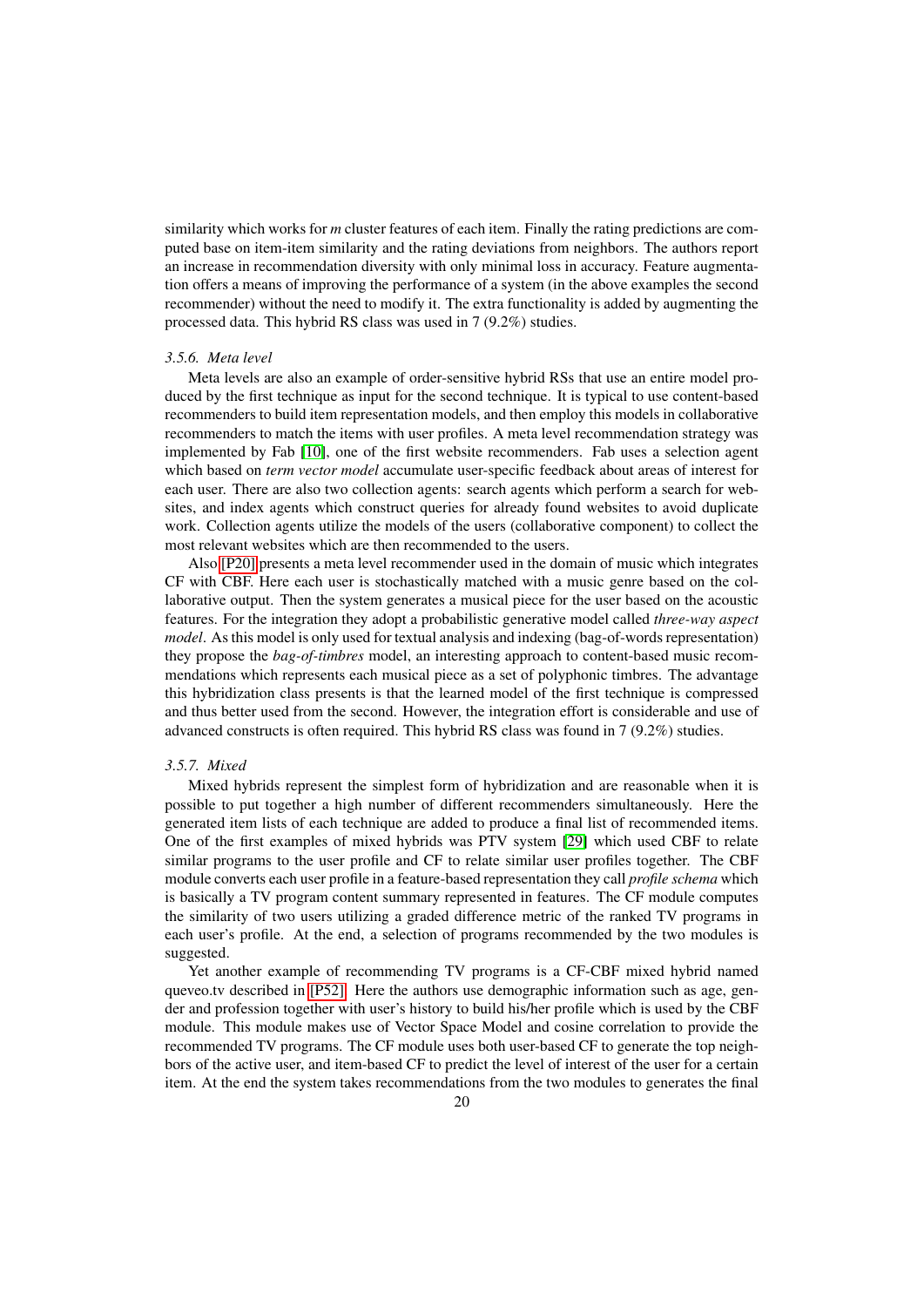list of TV programs. Those TV programs that were part of both listings (CBF and CF) are highlighted as *Star Recommendations*, as they are probably the most interesting for the user. Mixed hybrid RSs are simple and can eliminate acute problems like cold-start (new user or new item). They were found in 3 (3.9%) studies only.

# *3.6. RQ5: Application domains*

A rich collection of 18 application domains was identified. Figure 7 presents the percentage of studies for each application domain. We see that most of the studies (21 or 27.6%) are domain independent. They haven't been applied to a particular domain. Movie domain was considered by 17 (22.3%) studies. Next comes education or e-learning considered by 9 (11.8%) studies. Six (7.8%) studies were applied in the domain of music. There were also web service RSs



Figure 7: Distribution of studies according to the application domains

implemented in 5 (6.5%) studies. Other domains are images, touristic sites, TV programs, web pages and microposts which appeared in 2 (2.6%) studies each. Domains like business, food, news, bibliography, etc. categorized as "Other" count for less than 10.5% of the total number of studies.

## *3.7. RQ6: Evaluation*

Another important aspect of hybrid RSs that we examined is the evaluation process. In this section we present results about the evaluation methodologies and the corresponding involved metrics (answering RQ6a), evaluated RS characteristics and the utilized metrics for each (answering RQ6b) and finally the public datasets used to train and test the algorithms (answering RQ6c).

## *3.7.1. RQ6a: Evaluation Methodologies*

Here we try to explain how (with what methodologies) the evaluation process is performed and what metrics are involved in each methodology. Table 9 lists the distribution of studies according to the methodology they use to perform the evaluation. There are 58 (more than three-quarters)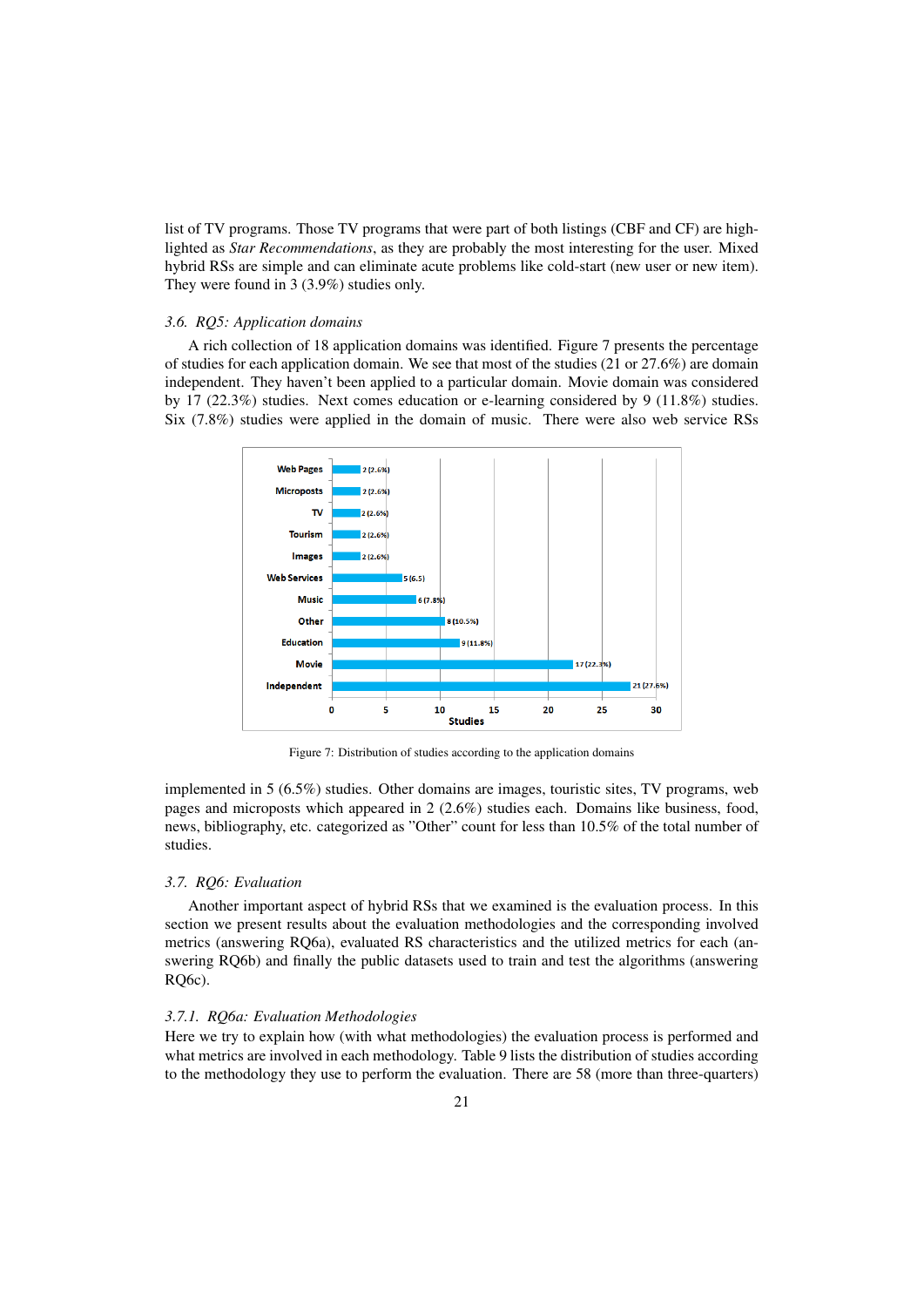#### Table 9: Evaluation methodology

| <b>Methodology</b>             | <b>Studies</b> |
|--------------------------------|----------------|
| Comparison with similar method | 58             |
| User survey                    | 14             |
| Comparison and user survey     | 3              |
| No evaluation                  |                |

studies comparing the proposed system (or solution) with a similar well known method or technique. Usually CF-X or CF-CBF hybrid RSs are compared with pure CF or CBF. In some cases the proposed system is compared with different parameter configurations of itself. Accuracy or error measures like MAE (Mean Average Error) or RMSE (Root Mean Square Error) are very common. They estimate the divergence of the RS predictions from the actual ratings. Decision support metrics like Precision, Recall and F1 are also very frequent. Precision is the percentage of selected items that are relevant. Recall is the percentage of relevant items that are recommended. F1 is the harmonic mean of the two. User surveys are the other evaluation methodology utilized in 14 studies. They mainly perform subjective quality assessment of the RS and require the involvement of users who provide feedback for their perception about the system. Surveys are usually question based and reflect the opinion of users about different aspects of the hybrid recommender. An example of user surveys is [P27] where the participants were 30 high school students. In [P50] the users of the survey are customers of a web retail store who rated products they purchased. In [P74] a mix of real and simulated users are used to rate movies, books, etc. In total user surveys were conducted in 14 studies.

Both comparisons and surveys are used in 3 studies: [P9] where the participants were 17 males along with 15 females and different versions of the system were compared with each-other, [P12] where the system was compared with CF using Movielens and the survey involved 132 participants, and [P40] where online user profiles were utilized for the survey, and the proposed fuzzy hybrid book RS was compared with traditional CF. The only study with no evaluation at all was [P23]. Here the authors present a personalized hybrid recommendation framework which integrates trust-based filtering with multi-criteria CF. This framework is specifically designed for various Government-to-Business e-service recommendations. The authors leave the evaluation of their framework as a future work.

#### *3.7.2. RQ6b: Characteristics and metrics*

In order to address RQ6b we analyzed the recommendation characteristics the authors evaluate, and what metrics they utilize. Five characteristics were identified, listed in Table 10. The top characteristic is accuracy measured in 62 studies. It is followed by user satisfaction, a subjective characteristic assessed in 10 studies. Diversity is about having different list of recommended items each time the user interacts with the system. In total it was measured in 7 studies. Computational complexity of the RS is measured in 6 studies. Novelty and serendipity express the capability of the hybrid RS to recommend new or even unexpected but still relevant items to the user. They were measured in 4 studies. We also observed the metrics that authors use for each evaluated characteristic, summarized in Table 11. Accuracy is mostly measured by means of precision (31 studies), recall (23) and F1 (14). MAE and RMSE were found in 27 and 6 studies correspondingly. Other less frequent metrics used to evaluate accuracy include MSE (Mean Squared Error), nDCG (normalized Discounted Cumulative Gain), AUC, etc. They were found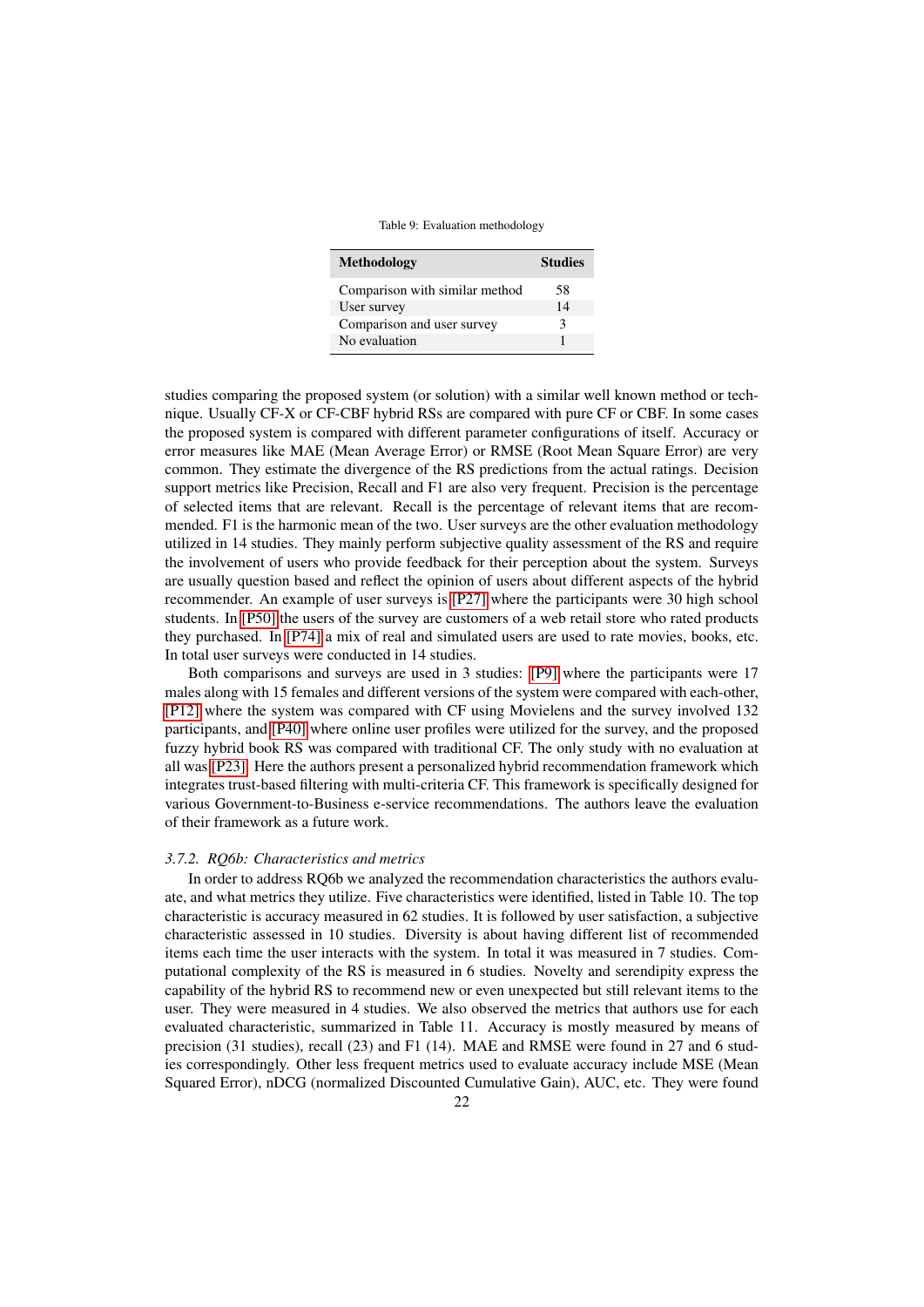| Table 10: Evaluated characteristics |  |
|-------------------------------------|--|
|-------------------------------------|--|

| <b>Recommendation characteristic</b> | <b>Studies</b> |
|--------------------------------------|----------------|
| Accuracy                             | 62             |
| User satisfaction                    | 10             |
| Diversity                            |                |
| Computational complexity             | 6              |
| Novelty-Serendipity                  |                |

in 15 studies. As previously mentioned user satisfaction is measured by means of user surveys which were found in 10 studies. They usually consist of polls which aim to get the opinion of the users about different recommendation aspects of the system. Diversity is measured mostly by coverage which was found in 4 studies. In the other cases it is measured using ranking distances (3 studies). Execution time is the time it takes for the system to provide the recommendations and is a measure of the computational complexity. It was found in 6 studies. Novelty and Serendipity are measured by less known metrics such as Surprisal, Coverage in Long-Tail or Expected Popularity Complement.

Table 11: Evaluated characteristics and involved metrics

| <b>Characteristic</b> | <b>Metrics</b>                           | <b>Studies</b> |
|-----------------------|------------------------------------------|----------------|
| Accuracy              | Precision                                | 31             |
|                       | <b>MAE</b>                               | 27             |
|                       | Recall                                   | 23             |
|                       | F1                                       | 14             |
|                       | <b>RMSE</b>                              | 6              |
|                       | Other                                    | 15             |
| User satisfaction     | <b>Qualitative Subjective Assessment</b> | 10             |
| Diversity             | Coverage                                 | 4              |
|                       | Ranking distances                        | 3              |
| Complexity            | <b>Execution time</b>                    | 6              |
| Novelty-Serendipity   | Surprisal                                | $\overline{c}$ |
|                       | Coverage in Long-Tail                    |                |
|                       | <b>Expected Popularity Complement</b>    |                |

## *3.7.3. RQ6c: Datasets*

We also kept track of the public datasets used by the authors to evaluate their hybrid RSs. These datasets are used by the scientific community to replicate experiments and validate or improve their techniques. There are 55 studies that use at least one public dataset. Sometimes a study uses more than one dataset. On the other hand 21 studies do not use any dataset. Sometimes they use synthetic data or rely on user surveys or other techniques. In Figure 8 we present the datasets that were used and the number of studies in which they appear.

MovieLens <sup>6</sup> used in 26 studies, is one of the most popular public datasets used in the field of

<sup>6</sup><http://grouplens.org/node/73>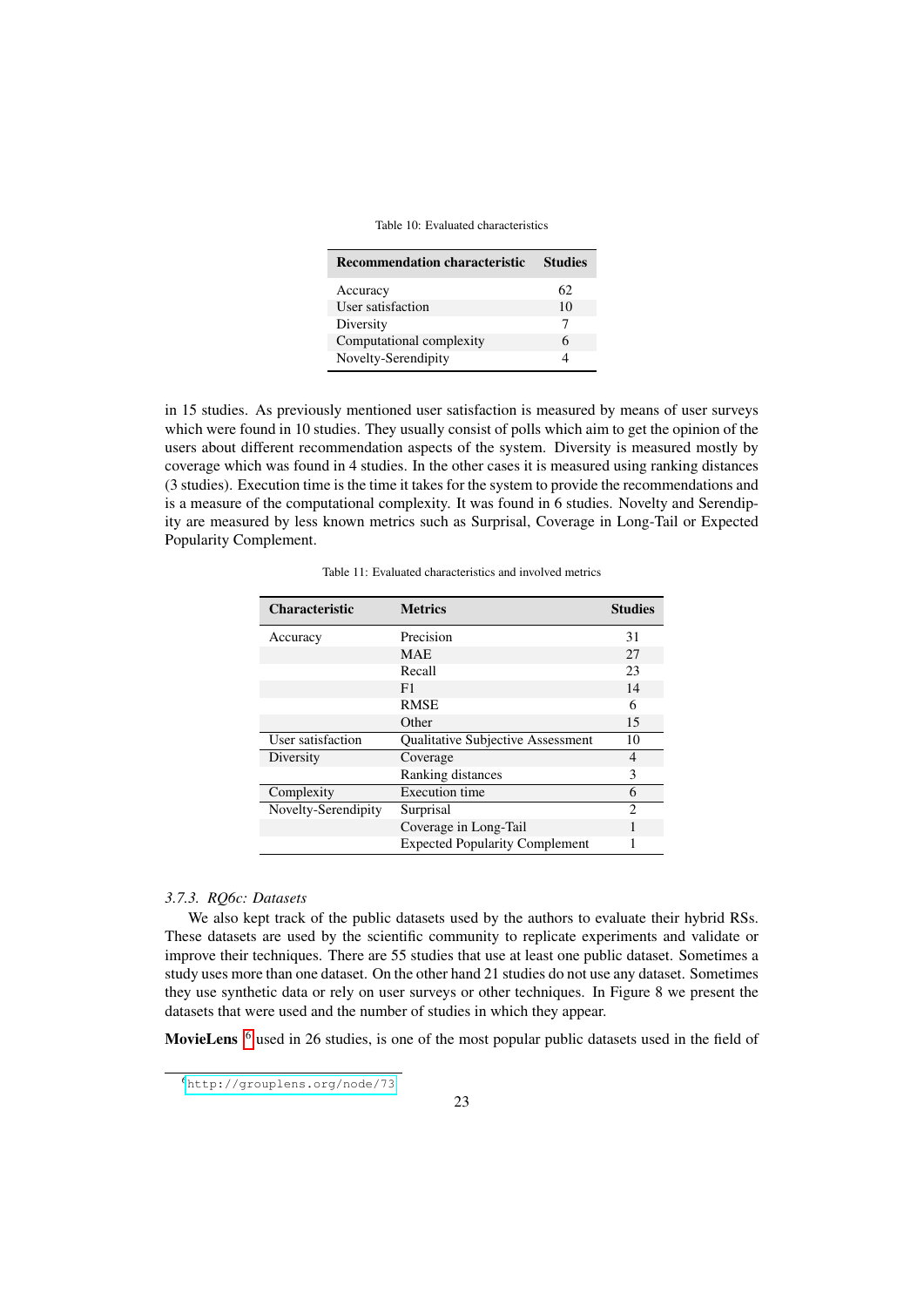

Figure 8: Distribution of studies according to the datasets they use for evaluation

RSs. It was collected and made available by GroupLens<sup>7</sup> which is still maintaining it.

- EachMovie is also a movie dataset used in 6 studies. Even though it is now retired, it was the original basis for MovieLens and has been extensively used by the RS community.
- FilmTrust is a movie dataset and a recommendation website that uses the concept of trust to recommend movies. It is smaller in size compared to the other movie datasets but it has the advantage of being more recent in content. FilmTrust was used in 5 studies.
- Yahoo-Movie is a dataset containing a subset of Yahoo Movie community preferences for movies. It also contains descriptive information about many movies released prior to November 2003. Yahoo-Movie was used in 3 studies.
- **Last.fm**  $8$  is a music dataset crawled by last.fm website. It contains information about some of the users' attributes, their track preferences and the artists. Last.fm was used in 3 studies.
- Tripadvisor is a dataset consisting of hotel and site reviews crawled by tripadvisor website. It is especially used to provide touristic recommendations to mobile users. Tripadvisor was used in 2 studies.
- Delicious<sup>9</sup> is a dataset containing website bookmarks and tags of the form (user, tag, bookmark) shared by many users within the network. Delicious dataset was used in 2 studies.
- Other less popular datasets containing different type of recommendable items were found in 16 studies.
- *3.8. RQ7: Future work*

The last research question has to do with future work opportunities and directions. Our findings are summarized in Table 12 and shortly explained below:

<sup>7</sup><http://grouplens.org>

<sup>8</sup><http://ocelma.net/MusicRecommendationDataset/lastfm-360K.html>

<sup>9</sup>[http://disi.unitn.it/˜knowdive/dataset/delicious/](http://disi.unitn.it/~knowdive/dataset/delicious/)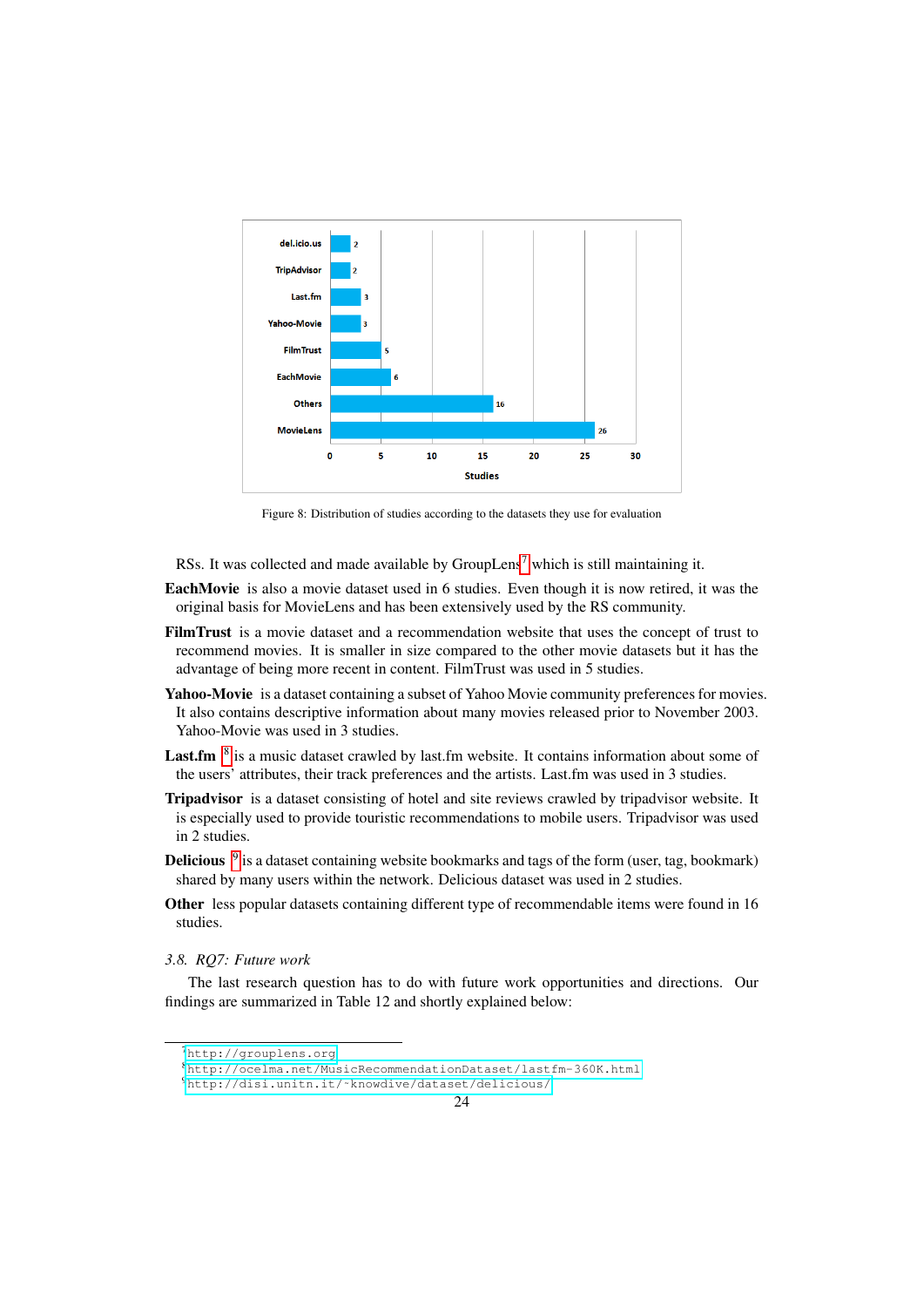- Extend the proposed solution It is a common suggestion stated by many authors. They often identify and suggest several additional parts or components which could be aggregated to the system to improve the performance, extend the functionalities, etc. It is suggested in 14 (18.4%) studies.
- Perform better evaluation It is difficult to evaluate recommender systems. The hard part is to find the most appropriate techniques or algorithms that can be used as benchmark. Performing a good evaluation of the proposed system increases its value and credibility. This suggestion appears in 11 (14.4%) studies.
- Add context to recommendations The authors suggest to make more use of contextual (location, time of day, etc.) data which are revealed by mobile users. It appears in 8 (10.5%) studies.
- Consider other application domains Some of the studies apply their contributions in a certain domain. Different authors target alternative domains or propose domain independent contributions. Considering other domains was suggested in 7 (9.2%) studies.
- Use more data or item features Some authors plan to use more data for training their algorithms or plan to extract and use more features of the recommended items. This has been stated in 7 (9.2%) studies.
- Experiment with more or different algorithms Some authors suggest to combine different recommendation or data mining algorithms and see the results they can obtain. Sometimes they suggest to use alternative similarity measures also. This has been suggested in 6 (7.9%) studies.
- Try other hybridization class Although it is not always possible, combining the applied techniques in another way could bring better results. Trying another hybridization class appeared in 5 (6.5%) studies.
- Other Other future work suggestions include applying hybrid RSs in less frequent domains or contexts, making more personalized recommendations, reducing the computational cost of the solution, improving other recommendation quality criteria (besides accuracy) like diversity or serendipity, etc.

| Future work                                  | <b>Studies</b> |
|----------------------------------------------|----------------|
| Extend the proposed solution                 | 14             |
| Perform better evaluation                    | 11             |
| Other                                        | 9              |
| Add context to recommendations               | 8              |
| Consider other application domains           |                |
| Use more data or item features               | 7              |
| Experiment with more or different algorithms | 6              |
| Try other hybrid recommendation class        | 5              |

|  |  |  | Table 12: Future work suggestions |
|--|--|--|-----------------------------------|
|--|--|--|-----------------------------------|

# 4. Discussion

The main issues covered in this work are presented in the schematic model of Figure 9. The issues are associated with the research question they belong to. In this section we discuss the obtained results for each research question.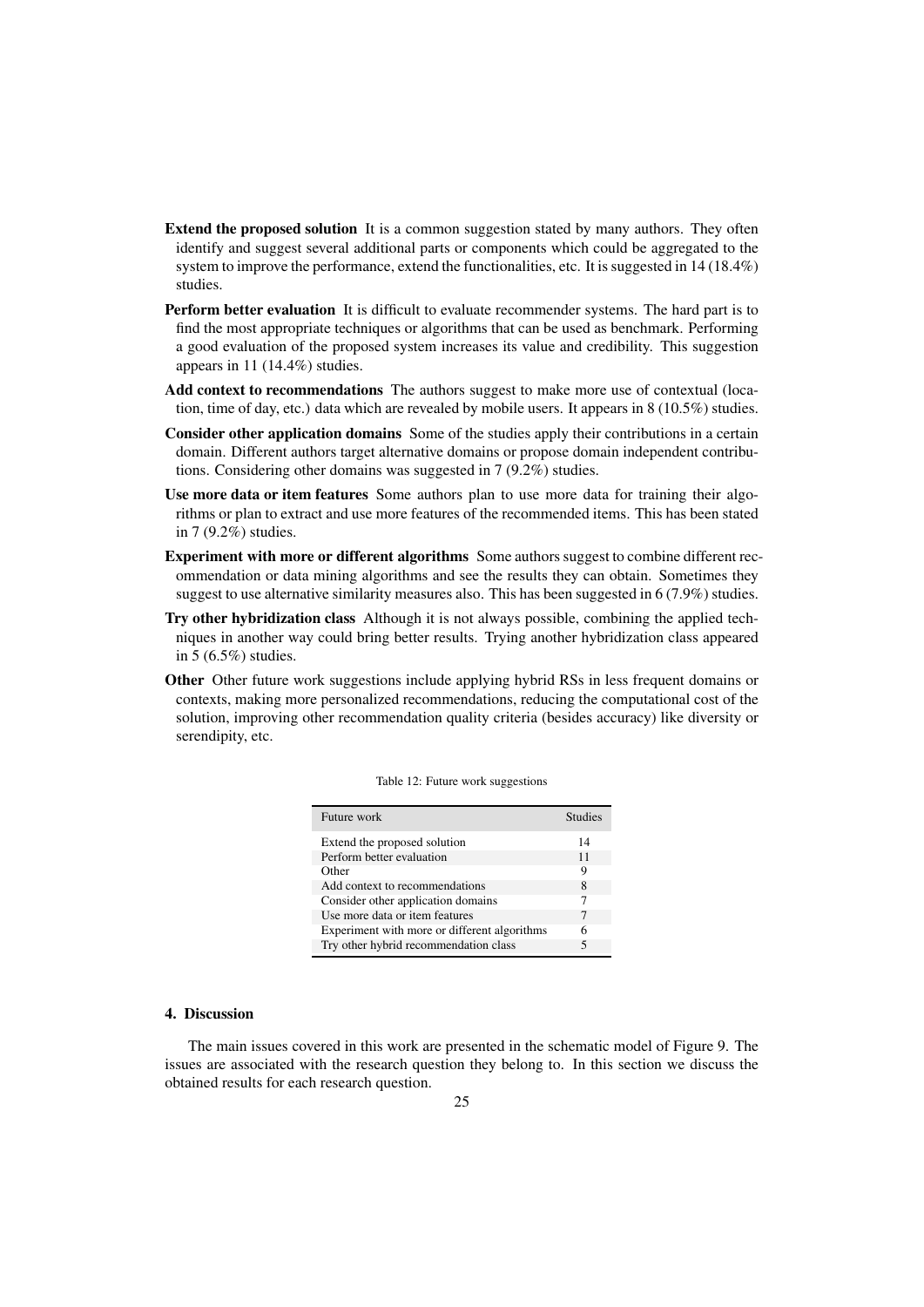

Figure 9: RQs and higher-order themes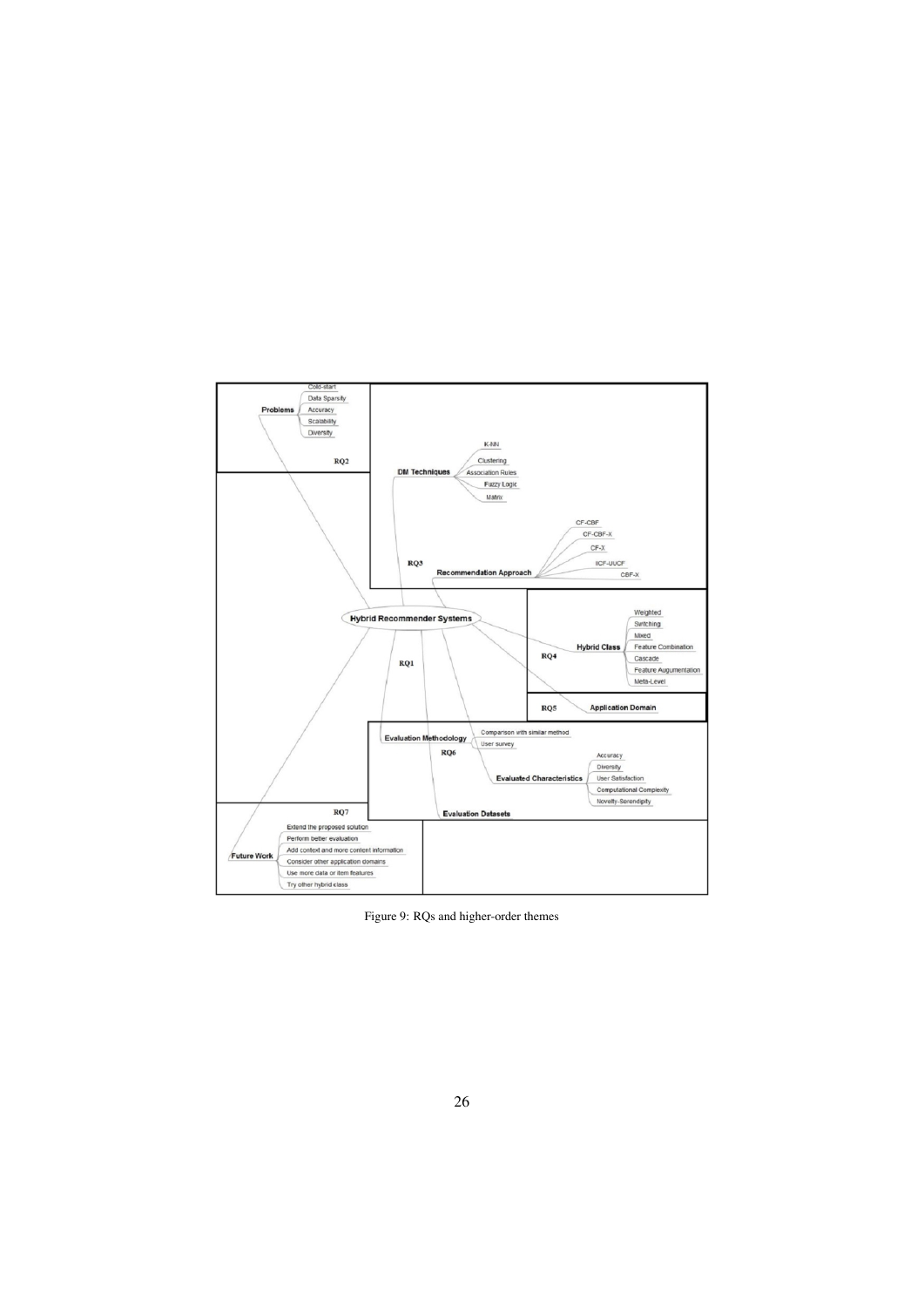## *4.1. Selected studies*

The quality evaluation results of the selected studies are presented in Figure 3 and Figure 4. These results indicate that journal studies have lower spread and slightly higher quality score than conference studies. The authors in [30], a systematic review work about linked data-based recommender systems, report similar results. Regarding the publication year of the selected studies, we see in Figure 2 a steady increase in hybrid RS publications. More than 76% of the included papers were published in the second half (from 2010 later on) of the 10 years time period. This high number of recent publications suggest that hybrid RSs are still a hot topic. As mentioned in introduction, similar increased academic interest in RSs is also reported by other surveys like [14] or [15]. Some factors that have boosted the publications and development of RSs are probably the Netflix Prize<sup>10</sup> (2006-2009) and the boom of social networks.

## *4.2. Problems and challanges*

Cold-start was the most acute problem that was found. CF RSs are the most affected by coldstart as they generate recommendations relying on ratings only. Hybrid RSs try to overcome the lack of ratings by combining CF or other recommendation techniques with association rule mining or other mathematical constructs which extract and use features from items. Data sparsity is also a very frequent problem in the field of RSs. It represents a recommendation quality degradation due to the insufficient number of ratings. Hybrid approaches try to solve it by combining several matrix manipulation techniques with the basic recommendation strategies. They also try to make more use of item features, item reviews, user demographic data or other known user characteristics.

Accuracy has been the top desired characteristic of RSs since their dawn, as it directly influences user satisfaction. Improving recommendation accuracy is a problem that is mostly addressed by using parallel (i.e. in a weighted or switching hybrid classes) recommendation techniques. Scalability is also an important problem which is frequently found in association with data sparsity (appear together in 9 studies). Lack of diversity is a problem that has been addressed in few studies. As explained in [31] diversity is frequently in contradiction with accuracy. Authors usually attain higher diversity by tolerable relaxations in accuracy. In general we see that hybrid RSs try to solve the most acute problems that RSs face. In Table 13 we summarize some typical solutions about each problem with examples from papers discussed in sections 3.2 - 3.5.

## *4.3. Techniques and combinations*

As shown in Table 7, K-NN is the most popular DM technique among hybrid RSs. This result highlights the fact that K-NN CF is one of the most successful and widespread RSs. Clustering techniques are also commonly used. There are different types of clustering algorithms with *K-means* being the most popular. Clustering as a process is mostly involved in preliminary phases to identify similar users, similar items, similar item features, etc. Association rules are also used to identify frequent relations between users and items. Fuzzy logic and matrix manipulation methods are also incorporated in hybrid RSs. In most of the cases authors combine 2 recommendation strategies. In few cases event 3 are involved. CF-CBF is the most popular combination, commonly associated with recurrent problems like data sparsity, cold-start and accuracy. CF-CBF-X is also common. Here CF and CBF are combined together and reinforced by a third technique.

<sup>10</sup>http://www.netflixprize.com/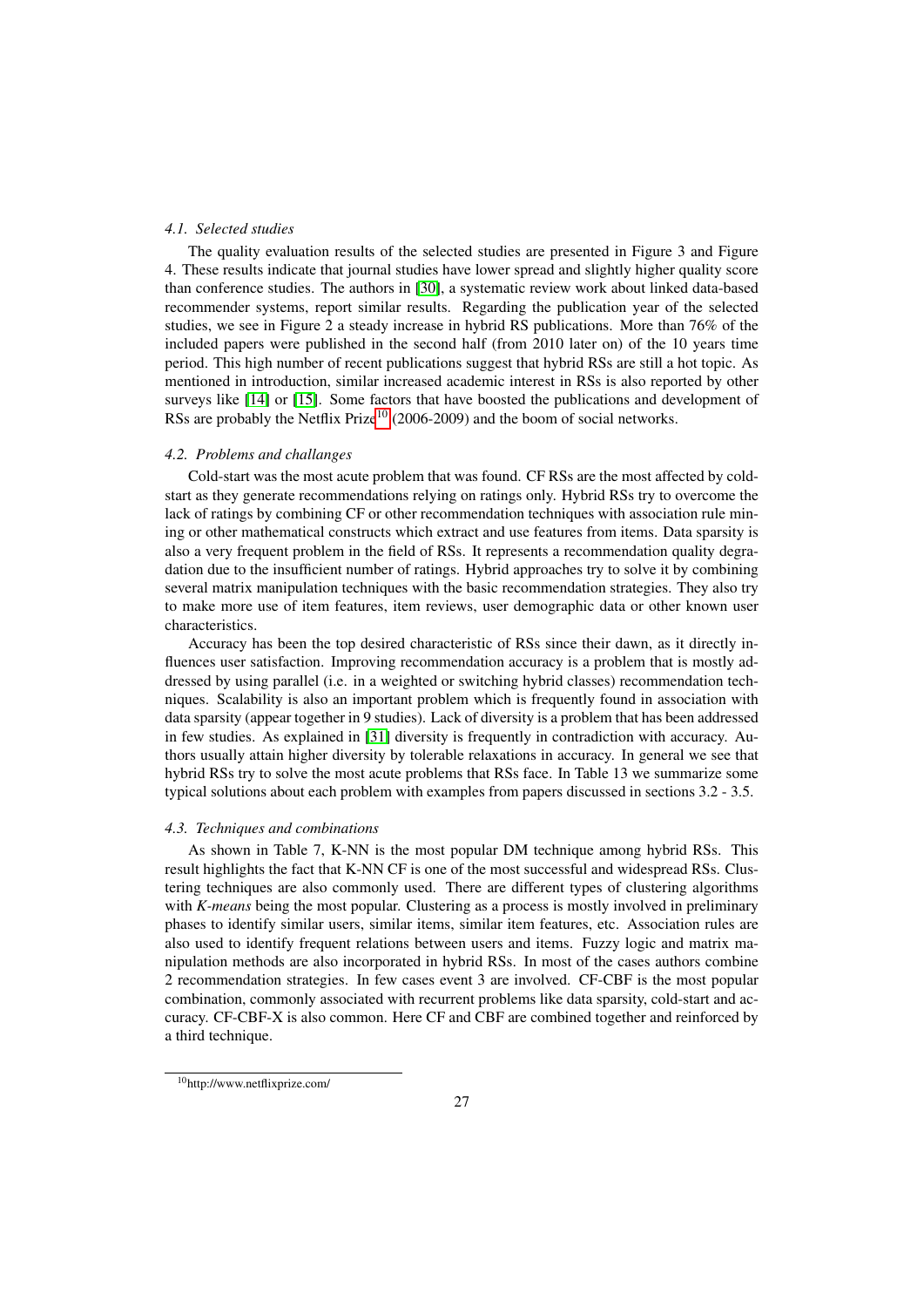| Table 13: Problems and possible solutions |  |
|-------------------------------------------|--|
|-------------------------------------------|--|

| <b>Problems</b> | <b>Possible Solutions</b>                                                                                                                                                                                                   | <b>References</b>                          |
|-----------------|-----------------------------------------------------------------------------------------------------------------------------------------------------------------------------------------------------------------------------|--------------------------------------------|
| Cold-Start      | Use association rule mining on item or user data to find relations which<br>can compensate the lack of ratings. Mathematical constructs for feature<br>extraction and combination of different strategies can also be used. | [P21], [P61], [P26],<br>$[P58]$ , $[P59]$  |
| <b>Sparsity</b> | Use the few existing ratings or certain item features to generate extra<br>pseudo ratings. Experiment with Matrix Factorization or Dimensionality<br>Reduction.                                                             | [P1]<br>[P44],<br>$[P76]$ ,<br>[P13]       |
| Accuracy        | Use Fuzzy Logic or Fuzzy Clustering in association with CF. Try putting<br>together CF with CBF using Probabilistic Models, Bayesian Networks or<br>other mathematical constructs.                                          | [P27], [P34], [P6],<br>[P40], [P20], [P51] |
| Scalability     | Try to compress or reduce the datasets with Clustering or different measures<br>of similarity.                                                                                                                              | $[P28]$ , $[P76]$ , $[P28]$                |
| Diversity       | Try modifying neighborhood creation by relaxing similarity (possible loss)<br>in accuracy) or use the concept of experts for certain item tastes.                                                                           | $[P36]$ , $[P46]$ , $[P12]$                |

In CF-X combinations, X is usually integrated in CF to improve its performance and usually represents fuzzy logic (reclusive methods are complementary to collaborative methods) or clustering. IICF-UUCF is also popular as it represents the combination of two basic version of CF. In conclusion, as can be inferred from Table 8, the most common recommendation techniques (with CF been the most popular) are combined to solve the typical problems which are cold-start, data sparsity and accuracy. Actually it is not a surprise that CF combines with almost any other recommendation technique. Other surveys report similar results. In [32] the authors present a broad survey about CF techniques. They also conclude that most of hybrid CF recommenders use CF methods in combination with content-based methods (CF-CBF is also the most frequent combination we found) or other methods to fix problems of either recommendation technique and to improve recommendation performance. CBF-X addresses problems like data sparsity, accuracy and scalability.

Other combinations put together techniques like Bayesian methods, demographic filtering, neural networks, regression, association rules mining or genetic algorithms. It is important to note that in some cases hybrid RSs are not built by combining different recommendation techniques. In those cases they represent combinations of different data sources, item or user representations, etc. embedded in a single RS. For this reason the number of the reported combinations is smaller than the number of total primary studies we analyzed.

#### *4.4. Hybridization classes*

Regarding the hybrid classes, weighted hybrid is the most popular. It often combines CF and CBF recommendations in a dynamic way (weights change over time). Feature combination is the second, putting together data from two or more sources. Cascade, switching, feature augmentation and meta-level have almost equal frequency of appearance whereas mixed hybrid is the least common class. There is also a last category we denoted as "Other" which includes 13.2% of the studies. It was not possible for us to identify a hybridization class of this recommenders based on Burke's taxonomy (which might also need to be extended). In some studies hybrid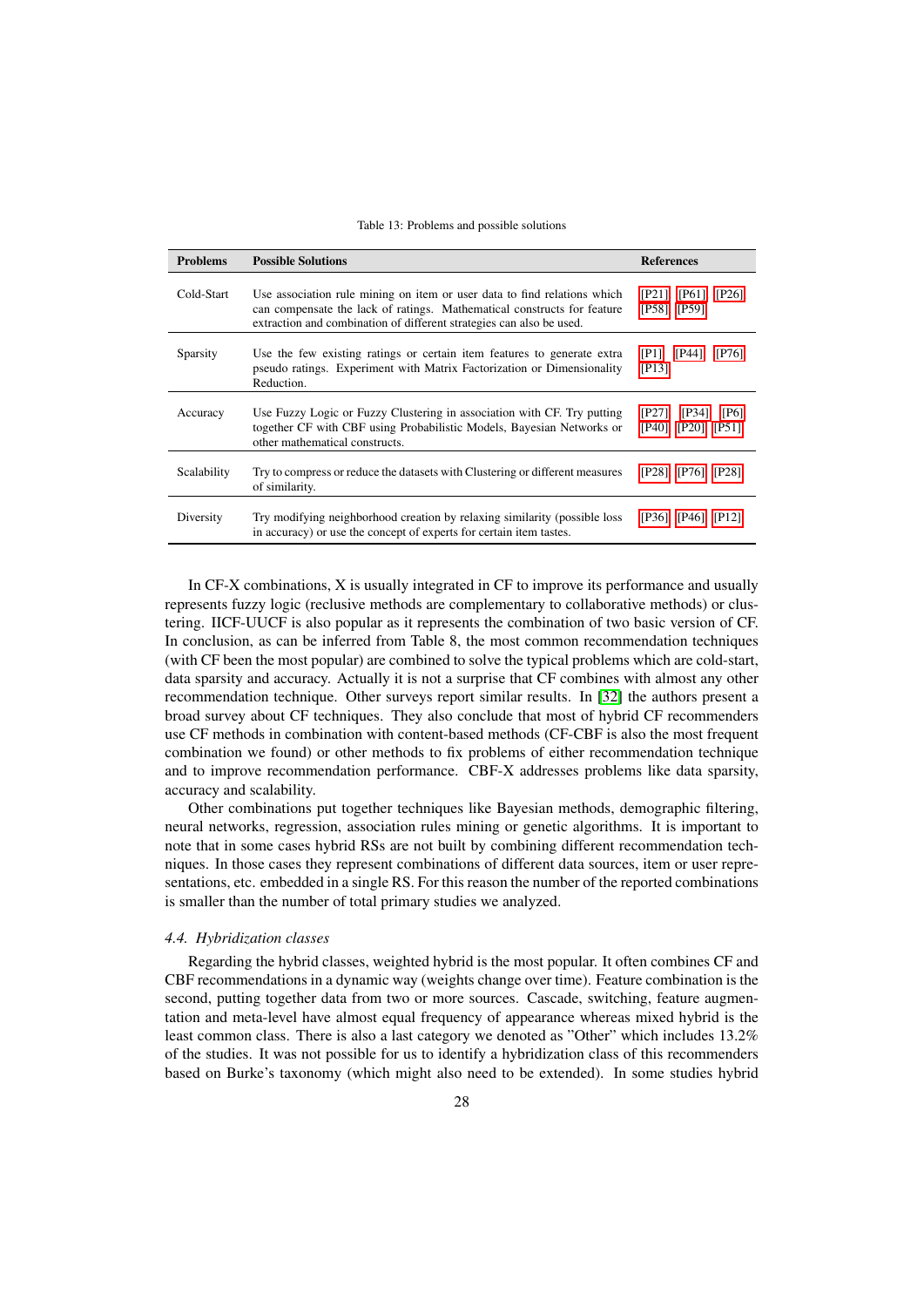RSs are not combinations of two or more recommendation strategies in a certain way. They put together different data sources and item or user representations in a single strategy. In this sense, the "Other" category means "we don't know".

Various mathematical constructs are used as "gluing" methods between the different components of the systems based on the hybridization class. Weighted, Mixed, Switching and Feature Combination are order-insensitive; there is no difference between a switching CF-CBF and a switching CBF-CF. In this sense these 4 classes are easier to concatenate compared to Cascade, Feature Augmentation and meta-level which are inherently ordered. The few mixed systems do not need the "glue" at all as their components generate recommendations independently from each other. Our results indicate that Weighted hybrids usually rely on weighted linear functions with static or dynamic weights which are updated based on the user feedback. Switching hybrids usually rely on distance/similarity measures such as Euclidean distance, Pearson correlation, Cosine similarity, etc. to decide which of the components to activate in a certain time. Feature combinations usually involve fuzzy logic to match the features obtained by one module with those of the other module. Feature augmentation, Cascade and Meta-level hybrids rely on even more complex and advanced mathematical frameworks such as probabilistic modeling, Bayesian networks, etc.

#### *4.5. Application domains*

A rich set of application domains was found as shown in Figure 7. Many of the studies are domain independent (more than a quarter). They are not limited to any particular domain and the methods or algorithms they present can be applied in different domains with minor or no changes at all. Movies are obviously the most recommended items. It is somehow because of the large amount of public and freely accessible user feedback about movie preferences (i.e. many public movie datasets on the web<sup>11</sup>) which are highly helpful. There is also a rich set of algorithms and solutions (Netflix \$1M challenge was a big motivation to improve movie recommenders). This allows researchers to train and test their recommendation algorithms easily. Education or e-learning is another domain in which hybrid RSs are gaining popularity. The amount of educational material on the web has been increasing dramatically in the last years and MOOCs (Massive Open Online Course) are becoming very popular. Other somehow popular domains are music and web services. More detailed information about the application domains of recommender systems can be found at [33] where the authors illustrate each application domain category with real RS applications found in the web.

#### *4.6. Evaluation*

Evaluation of Recommender Systems is an essential phase which helps in choosing the right algorithm in a certain context and for a certain problem. However, as explained in [34], evaluating recommender systems is not an easy task. Certain algorithms may perform better or worse in different datasets and it is not easy to decide what metrics to combine when performing comparative evaluations. With the three research questions about evaluation, we addressed different aspects of this delicate process. Based on our results most of the studies evaluate hybrid RSs by comparing them with similar methods. The experiments which are usually offline utilize accuracy or error metrics like MAE or RMSE and information retrieval metrics like precision, recall

<sup>11</sup><https://gist.github.com/entaroadun/1653794>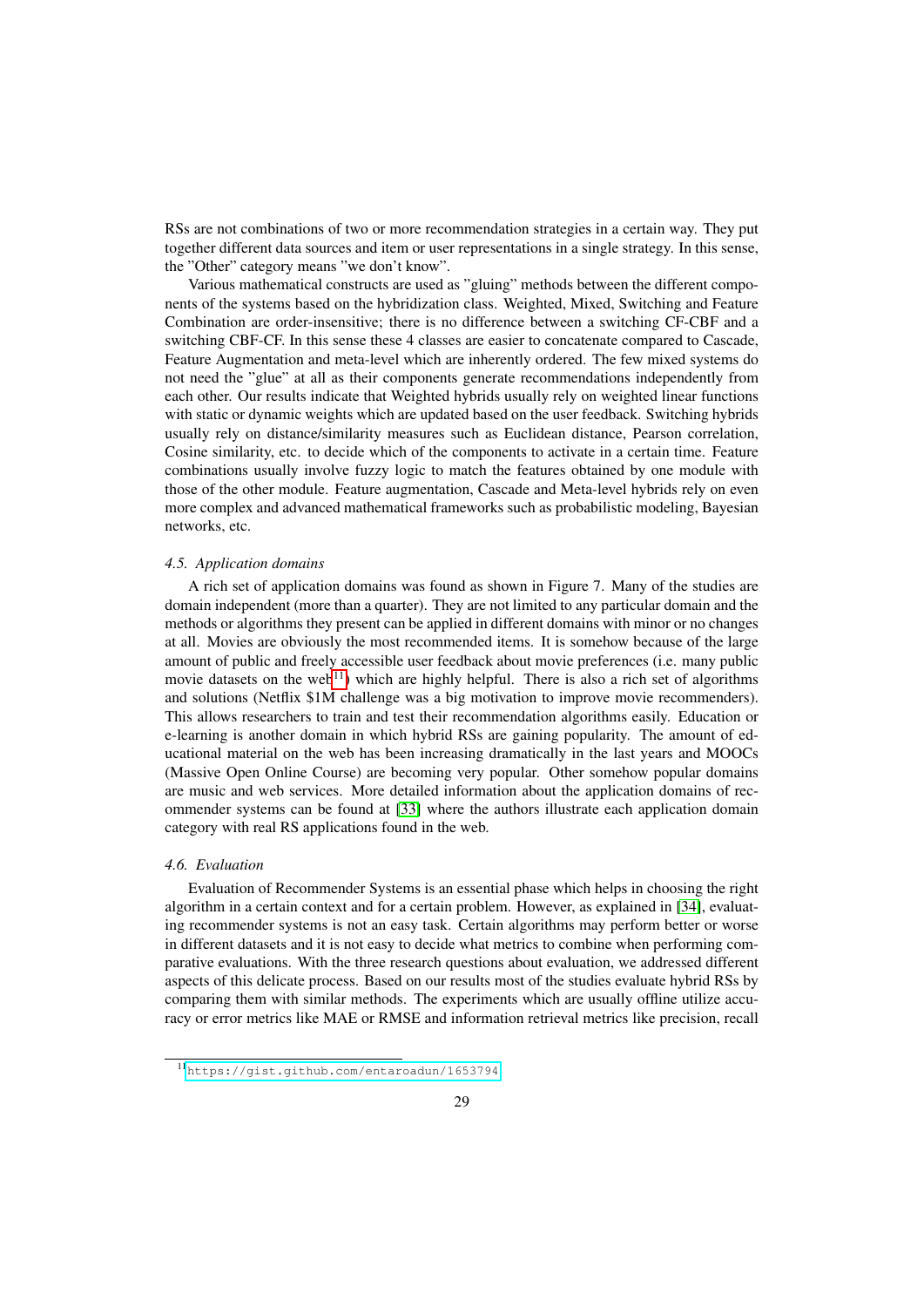and F1. Similar results are reported in [35] where offline evaluations that typically measure accuracy are dominant. User surveys are less popular, using subjective quality assessments and occasionally precision or recall. These kind of experiments are mostly online (i.e. users interacting with the system and answering questions) and offer more direct and credible evaluation conclusions. From the results, we see that researchers find it easier to compare their system with other systems using public data rather than to perform massive user surveys for a more subjective and qualitative evaluation.

Regarding RS characteristics, accuracy results to be the most commonly evaluated characteristic of the hybrid RSs. This is partly because it is easy to represent and compute it by means of various measures that exist. The most frequent metrics used to evaluate accuracy are Precision, Recall and MAE. User satisfaction (subjective recommendation quality) comes second. It is evaluated by means of user surveys. There is a lot of discussion in the literature about recommendation diversity. In [36] the authors conclude that the user's overall liking of recommendations goes beyond accuracy and involves other factors like diversity. On the other hand, in [31] the authors agree that increasing diversity in recommendations comes with a cost in accuracy. Our results show that diversity is still less frequently evaluated. Actually most of the studies that try to provide diversity do it by conceding accuracy. In [23] the authors explore the use of serendipity and coverage as both characteristics and quality measures of RSs. They suggest that serendipity and coverage are designed to account for the quality and usefulness of the recommendations better than accuracy does. In our results serendipity is rarely evaluated.

It is important to note that the difference between recommendation characteristics and evaluation metrics is sometimes subtle. This is the case for coverage. Is coverage a recommendation characteristic, a recommendation metric or both? In some works like [34] and [23] coverage is considered as both a characteristic and metric. As a characteristic it reflects the usefulness of the system. The higher the coverage (more items predicted and recommended) the more useful the recommender system for the users. In other works like [37] it is only considered as a metric with which the authors evaluate diversity, another recommendation characteristic. In the studies we considered for this review coverage is both considered as a metric for estimating the diversity and as a recommendation characteristic of the systems. Few studies we analyzed evaluate the computational complexity of the systems they propose by measuring the execution time. Besides the new trends, the results indicate that accuracy is still the most frequently evaluated characteristic.

We also considered the public datasets used to perform the evaluation. With the exponential growth of the web content there are more and more public data and datasets which can be used to train and test new algorithms. These datasets usually come from highly visited web portals or services and represent user preferences about things like movies, music, news, books, etc. In [38] we present the characteristics of some of the most popular public datasets and the types of RSs they can be used for. It is convenient to exploit them for evaluating novel algorithms or recommendation techniques in offline experiments. The evaluation process steps are clearly explained in [39]. The result of this review indicate that movie datasets led by Movielens are very popular being used in more than 72% of the studies. This is somehow related with the fact that movie domain is also highly preferred. Many authors chose to experiment in the domain of movies to easily evaluate their prototypes. Music, web services, tourism, images datasets, etc. make up the rest of the datasets the studies use.

## *4.7. Future work*

With RQ7 we tried to uncover the most important future work directions in hybrid recommender systems. Extending or improving the proposed solution is the most common future work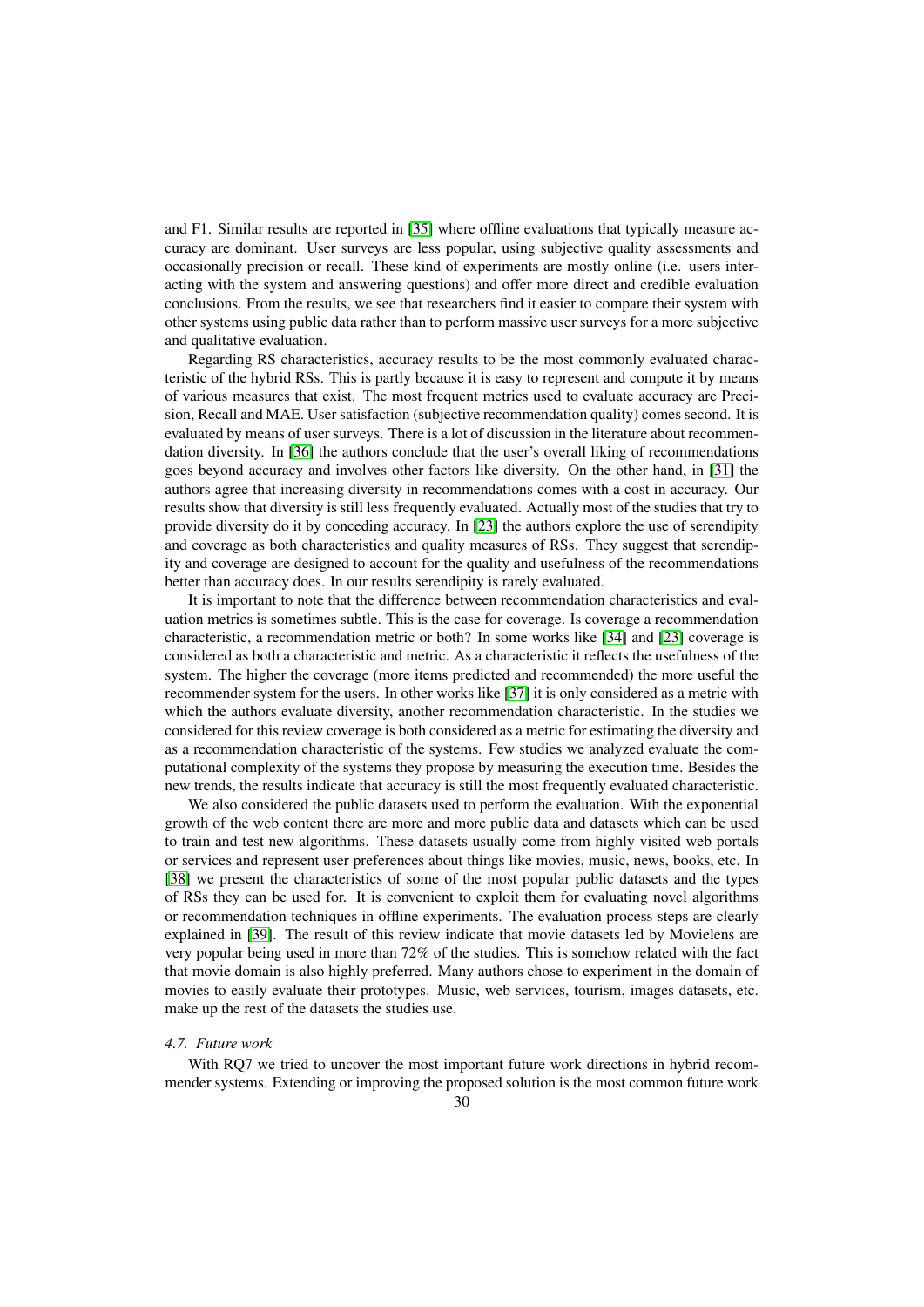the authors intend to undertake. Extension of the proposed solutions comes in diverse forms like *(i)* extend by applying more algorithms, *(ii)* extend the personalization level by adapting more to the user context and profile, *(iii)* extend by using more datasets or item features, etc. Performing a comprehensive evaluation is something in which many studies fail. This is why some authors present it as a future work. It usually happens in the cases when the authors implement their algorithm or method in a prototype. In these cases comparison with similar methods using accuracy metrics does not provide clear insights about recommendation or system quality. Reinforcing with subjective user feedback may be the best way to optimize evaluation of the system, making it more user oriented.

A highly desired characteristic from RSs is adapting to the user interest shifting or evolving over time, especially as a results of rapid context changes. As a result, different authors suggest to add context to their systems or to analyze different criteria of items or users as ways to improve the recommendation quality. Context-Aware Recommender Systems (CARS) and Multi-Criteria Recommender Systems (MCRS) are relatively new approaches which are gaining popularity in the field of RSs [40]. They are promoted by the increased use of mobile devices which reveal user details (i.e. the location) that can be used as important contextual inputs. Combining context and multiple criteria with other hybrid recommendation techniques could be a good direction in which to experiment.

Considering other application domains in which hybrid RSs could be applied is also stated by some authors. Many of the works were domain independent and can be easily adapted to different recommendation domains. One step further could be to have hybrid RSs recommend items from different (changing) domains and implement the so called cross domain recommender systems. Having found the best movie for the weekend, the user may also want to find the corresponding soundtrack or the book in which the movie may be based on. Cross-domain RSs are an emerging research topic [41, 42]. Different recommendation strategies like CF and CBF could be specialized in different domains of interest and then joined together in a weighted, switching, mixed or other hybrid cross-domain RS which would recommend different items to its users.

Combining more data from different sources or with various item features was a way to create hybrid RSs. Using more data is a common trend not only in recommender systems but in similar disciplines as well. However, having and using big volumes of data requires scaling in computations. One way to achieve this high scalability is by parallelizing the algorithms following *MapReduce* model which could be a future direction as suggested in [43]. Experimenting with other hybrid recommendation classes is also possible in many cases. The results indicate that some hybrid classes are rarely explored (i.e. mixed hybrid appears in 3 studies only). It could be a good idea to experiment building CF-CBF, CF-CBF, CF-KBF or other types of mixed hybrids and observe what characteristics this systems could provide. Other future work suggestions include increasing personalization and reducing the computational cost of the system.

#### 5. Conclusions

In this review work we analyzed 76 primary studies from journals and conference proceedings which address hybrid RSs. We tried to identify the most acute problems they solve to provide better recommendations. We also analyzed the data mining and machine learning techniques they use, the recommendation strategies they combine, hybridization classes they belong to, application domains and dataset, evaluation process, and possible future work directions.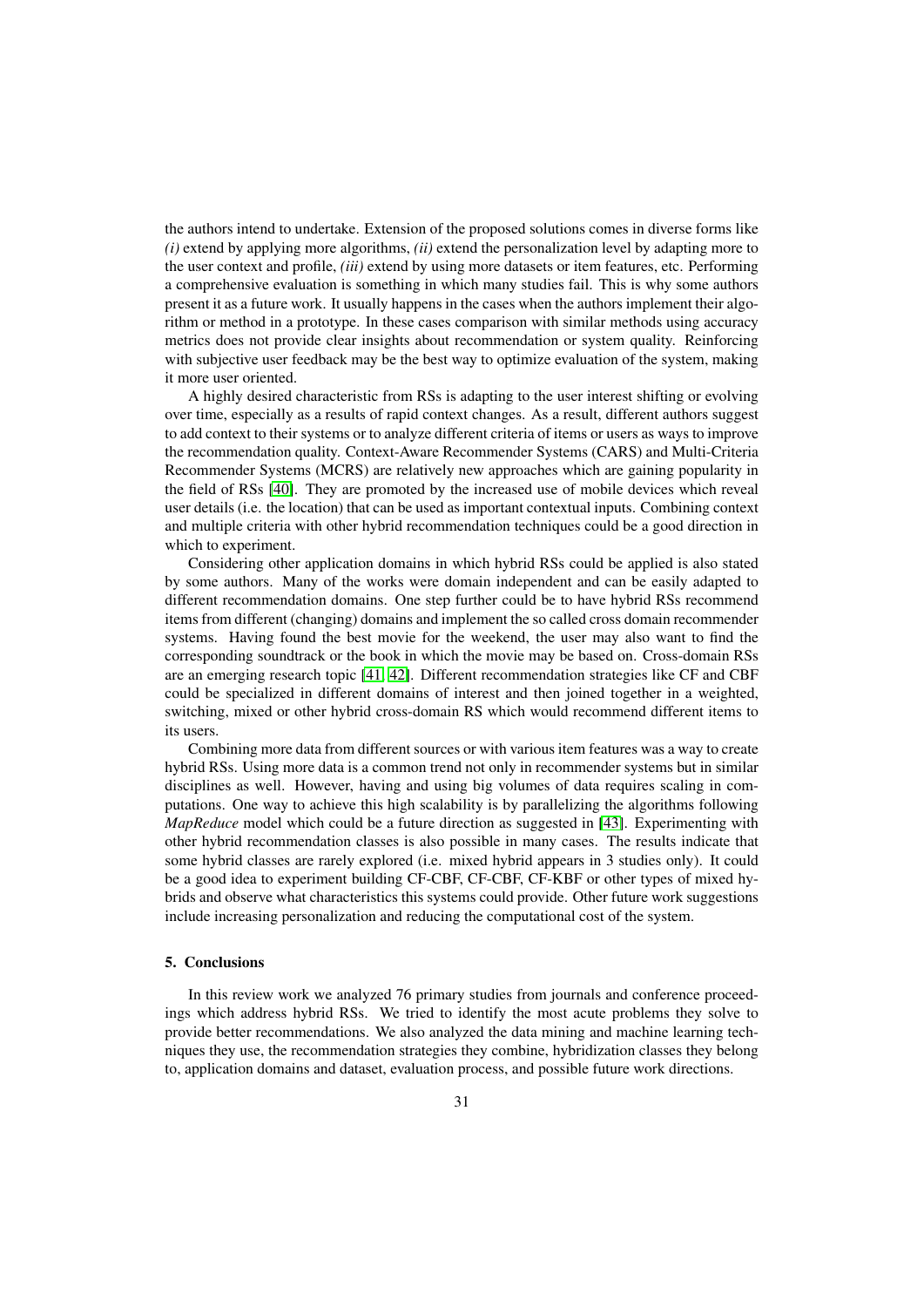With regard to the research problems cold-start, data sparsity and accuracy are the most recurrent problems for which hybrid approaches are explored. The authors typically use association rules mining in combination with traditional recommendation strategies to find user-item relations and compensate the lack of ratings in cold-start situations. We also found that matrix factorization techniques help to compress the existing sparse ratings and attain acceptable accuracy. It was also typical to find studies in which collaborative filtering was combined with other techniques such as fuzzy logic attempting to alleviate cold-start or data sparsity and at the same time provide good recommendation accuracy.

We also presented a classification of the included studies based on the different DM/ML techniques they utilize to build the systems and their recommendation technique combinations. K-NN classifier which is commonly used to construct the neighborhood in collaborative RSs, was the most popular among the data mining technique. On the other hand, CF was the most commonly used recommendation strategy, frequently combined with each of the other strategies attempting to solve any kind of problem.

We identified and classified the different hybridization approaches relying in the taxonomy proposed by Burke and found that the weighted hybrid is the most recurrent, obviously because of the simplicity and dynamicity it offers. Other hybridization classes such as meta level or feature augmentation are rare as they need complicated mathematical constructs to aggregate the results of the different recommenders they combine.

Concerning evaluation, accuracy is still considered the most important characteristic. The authors predominantly use comparisons with similar methods and involve error or prediction metrics in the evaluation process. This evaluation methodology is "hermetic" and often not credible. User satisfaction is commonly evaluated with subjective data feedback from surveys which are user oriented, more credible and thus highly suggested. Additionally, computational complexity was found in few cases. We also investigated what public datasets are typically used to perform evaluation of the hybrid systems. Based on our findings movie datasets led by Movielens are the most popular, facilitating the evaluation process. Moreover movie domain was the most preferred for prototyping, among the numerous that were identified.

More than three-quarters of our included studies were published in the last five years. This high and growing number of recent publications in the field lets us believe that hybrid RSs are a hot and interesting topic. Our findings indicate that future works could be focused in context awareness of recommendations and models with which to formalize and aggregate severals contextual factors inside a hybrid recommender. Such RSs could be able to respond to quick shifts of user interest with high accuracy.

We also found that there are many combinations of recommendation techniques or hybridization classes which are not explored. Thus they represent a good basis for future experimentations in the field. Using more data was another possible work direction we found. In the epoch of big data, processing more or larger dataset (as even more become available) with hybrid parallel algorithms could be a good way to alleviate the problem of scalability and also provide better recommendation quality. Other future work direction could be using hybrid RSs to build cross domain recommenders or improve the computation complexity of the existing techniques.

#### Acknowledgments

This work was supported by a fellowship from  $TIM^{12}$ .

<sup>12</sup>https://www.tim.it/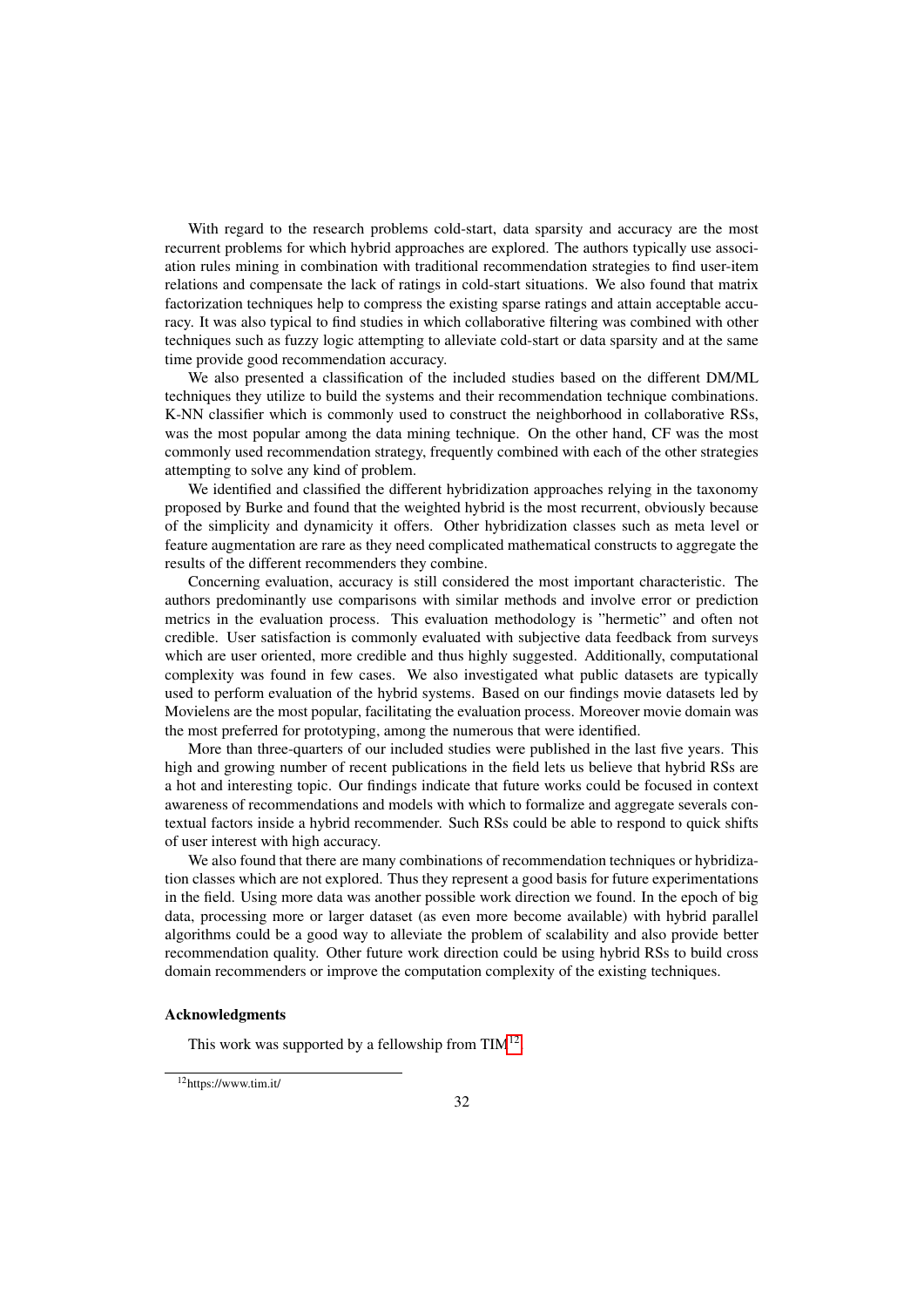# Appendix A. Selected Papers

# Table 14: Selected papers

| P               | Authors                                                                             | Year | Title                                                                                                              | Source      | Publication details                                                                                                                      |
|-----------------|-------------------------------------------------------------------------------------|------|--------------------------------------------------------------------------------------------------------------------|-------------|------------------------------------------------------------------------------------------------------------------------------------------|
| P1              | Wang, $J$ .;<br>De Vries, P. A.;<br>Reinders, J. T. M.;                             | 2006 | Unifying User-based and Item-based<br>Collaborative Filtering Approaches by<br><b>Similarity Fusion</b>            | <b>ACM</b>  | 29th Annual International ACM SIGIR<br>Conference on Research & Development on<br>Information Retrieval, Seattle 2006                    |
| P <sub>2</sub>  | Gunawardana, A.;<br>Meek, C.;                                                       | 2008 | Tied Boltzmann Machines for Cold Start<br>Recommendations                                                          | <b>ACM</b>  | 2nd ACM Conference on Recommender<br>Systems, Lousanne, Switzerland, 23rd-25th<br>October 2008                                           |
| P3              | Gunawardana, A.;<br>Meek, C.;                                                       | 2009 | A Unified Approach to Building Hybrid<br>Recommender Systems                                                       | <b>ACM</b>  | 3rd ACM Conference on Recommender<br>Systems, New York, October 23-25, 2009                                                              |
| P4              | Park, S. T.; Chu, W.;                                                               | 2009 | Pairwise Preference Regression for<br>Cold-start Recommendation                                                    | ACM         | 3rd ACM Conference on Recommender<br>Systems, New York, October 23-25, 2009                                                              |
| P <sub>5</sub>  | Ghazanfar, M. A.;<br>Prugel-Bennett, A.;                                            | 2010 | An Improved Switching Hybrid<br>Recommender System Using Naive Bayes<br>Classifier and Collaborative Filtering     | <b>ACM</b>  | Proceedings of the International<br>MultiConference of Engineers and<br>Computer Scientists 2010, Vol I, Hong<br>Kong, March 17-19, 2010 |
| P6              | Zhuhadar, L.;<br>Nasraoui, O.;                                                      | 2010 | An Improved Switching Hybrid<br>Recommender System Using Naive Bayes<br>Classifier and Collaborative Filtering     | <b>ACM</b>  | Proceedings of the International<br>MultiConference of Engineers and<br>Computer Scientists 2010, Vol I, Hong<br>Kong, March 17-19, 2010 |
| P7              | Hwang, C. S.;                                                                       | 2010 | Genetic Algorithms for Feature Weighting in<br>Multi-criteria Recommender Systems                                  | <b>ACM</b>  | Journal of Convergence Information<br>Technology, Vol. 5, N. 8, October 2010                                                             |
| P8              | Liu, L.; Mehandjiev,<br>N.; Xu, D. L.;                                              | 2011 | Multi-Criteria Service Recommendation<br>Based on User Criteria Preferences                                        | <b>ACM</b>  | 5th ACM Conference on Recommender<br>Systems, Chicago, Oct 23rd-27th 2011                                                                |
| P <sub>9</sub>  | Bostandjiev, S.;<br>ODonovan, J.; Hllerer,<br>$T$ .                                 | 2012 | TasteWeights: A Visual Interactive Hybrid<br>Recommender System                                                    | <b>ACM</b>  | 6th ACM Conference on Recommender<br>Systems, Dublin, Sep. 9th-13th, 2012                                                                |
| P10             | Stanescu, A.; Nagar,<br>S.; Caragea, D.;                                            | 2013 | A Hybrid Recommender System: User<br>Profiling from Keywords and Ratings                                           | <b>ACM</b>  | A Hybrid Recommender System: User<br>Profiling from Keywords and Ratings                                                                 |
| P11             | Hornung, T.; Ziegler,<br>C. N.; Franz, S.;                                          | 2013 | <b>Evaluating Hybrid Music Recommender</b><br>Systems                                                              | <b>ACM</b>  | 2013 IEEE/WIC/ACM International<br>Conferences on Web Intelligence (WI) and<br>Intelligent Agent Technology (IAT)                        |
| P12             | Said, A.; Fields, B.;<br>Jain, B. J.;                                               | 2013 | User-Centric Evaluation of a K-Furthest<br>Neighbor Collaborative Filtering<br>Recommender Algorithm               | <b>ACM</b>  | The 16th ACM Conference on Computer<br>Supported Cooperative Work and Social<br>Computing, Texas, Feb. 2013                              |
| P13             | Hu, L.; Cao, J.; Xu, G.;<br>Cao, L.; Gu, Z.; Zhu,<br>$C$ :                          | 2013 | Personalized Recommendation via<br>Cross-Domain Triadic Factorization                                              | Scopus      | 22nd ACM International WWW Conference,<br>May 2013, Brasil                                                                               |
| P14             | Christensen, I.;<br>Schiaffino, S.;                                                 | 2014 | A Hybrid Approach for Group Profiling in<br><b>Recommender Systems</b>                                             | <b>ACM</b>  | Journal of Universal Computer Science, vol.<br>20, no. 4, 2014                                                                           |
| P15             | Garden, M.; Dudek, G.;                                                              | 2005 | Semantic feedback for hybrid<br>recommendations in Recommendz                                                      | <b>IEEE</b> | IEEE 2005 International Conference on<br>e-Technology, e-Commerce and e-Service                                                          |
| P16             | Bezerra, B. L. D.;<br>Carvalho, F. T.; Filho,<br>V. M.;                             | 2006 | C2 :: A Collaborative Recommendation<br>System Based on Modal Symbolic User<br>Profile                             | <b>IEEE</b> | Proceedings of the 2006 IEEE/WIC/ACM<br>International Conference on Web<br>Intelligence                                                  |
| P17             | Ren, L.; He, L.; Gu, J.;<br>Xia, W.; Wu, F.;                                        | 2008 | A Hybrid Recommender Approach Based on<br>Widrow-Hoff Learning                                                     | <b>IEEE</b> | IEEE 2008 Second International Conference<br>on Future Generation Communication and<br>Networking                                        |
| P18             | Godoy, D.; Amandi,<br>A.;                                                           | 2008 | Hybrid Content and Tag-based Profiles for<br>Recommendation in Collaborative Tagging<br>Systems                    | <b>IEEE</b> | IEEE 2008 Latin American Web Conference                                                                                                  |
| P19             | Aimeur, E.; Brassard,<br>G.; Fernandez, J. M.;<br>Onana, F. S. M.;<br>Rakowski, Z.; | 2008 | Experimental Demonstration of a Hybrid<br>Privacy-Preserving Recommender System                                    | IEEE        | The Third International Conference on<br>Availability, Reliability and Security, IEEE<br>2008                                            |
| P <sub>20</sub> | Yoshii, K.; Goto, M.;<br>Komatani, K.; Ogata,<br>T.; Okuno, H. G.;                  | 2008 | An Efficient Hybrid Music Recommender<br>System Using an Incrementally Trainable<br>Probabilistic Generative Model | <b>IEEE</b> | IEEE TRANSACTIONS ON AUDIO,<br>SPEECH, AND LANGUAGE<br>PROCESSING, VOL. 16, NO. 2,<br>FEBRUARY 2008                                      |
| P21             | Maneeroj, S.; Takasu,<br>A.;                                                        | 2009 | Hybrid Recommender System Using Latent<br>Features                                                                 | <b>IEEE</b> | IEEE 2009 International Conference on<br>Advanced Information Networking and<br>Applications                                             |
| P22             | Meller, T.; Wang, E.;<br>Lin, F.; Yang, C.;                                         | 2009 | New Classification Algorithms for<br>Developing Online Program<br><b>Recommendation Systems</b>                    | <b>IEEE</b> | IEEE 2009 International Conference on<br>Mobile, Hybrid, and On-line Learning                                                            |
|                 | Continued on next page                                                              |      |                                                                                                                    |             |                                                                                                                                          |

33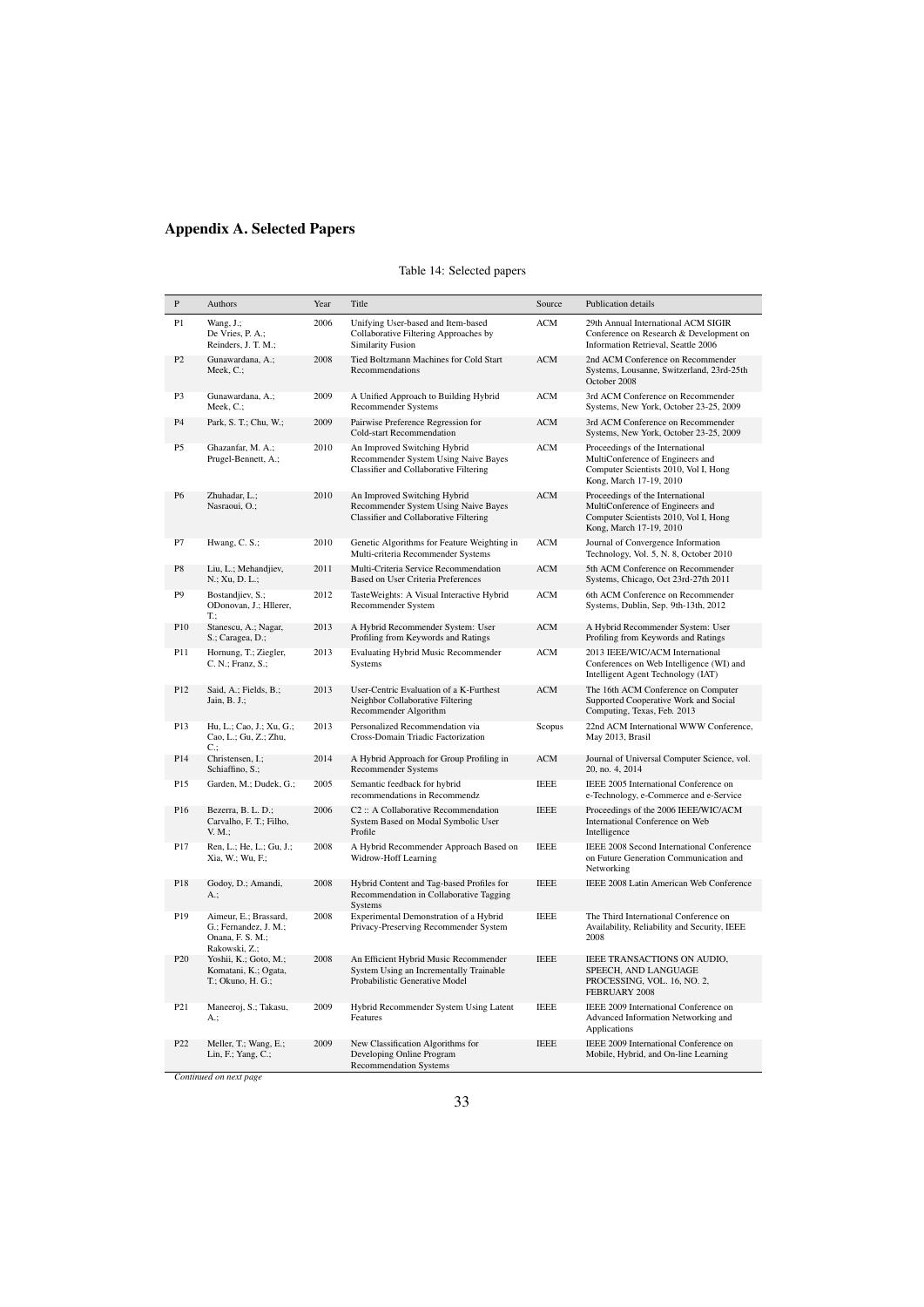|                 | Table 14 - Continued from previous page                           |      |                                                                                                                   |             |                                                                                                                           |
|-----------------|-------------------------------------------------------------------|------|-------------------------------------------------------------------------------------------------------------------|-------------|---------------------------------------------------------------------------------------------------------------------------|
| P               | Authors                                                           | Year | Title                                                                                                             | Source      | Publication details                                                                                                       |
| P23             | Shambour, Q.; Lu, J.;                                             | 2010 | A Framework of Hybrid Recommendation<br>System for Government-to-Business<br>Personalized e-Services              | <b>IEEE</b> | IEEE 2010 Seventh International<br>Conference on Information Technology                                                   |
| P24             | Deng, Y.; Wu, Z.;<br>Tang, C.; Si, H.; Xiong,<br>$H$ .; Chen, Z.; | 2010 | A Hybrid Movie Recommender Based on<br>Ontology and Neural Networks                                               | <b>IEEE</b> | A Hybrid Movie Recommender Based on<br>Ontology and Neural Networks                                                       |
| P25             | Yang, S. Y.; Hsu, C. L.;                                          | 2010 | A New Ontology-Supported and Hybrid<br>Recommending Information System for<br>Scholars                            | Scopus      | 13th International Conference on<br>Network-Based Information Systems                                                     |
| P <sub>26</sub> | Basiri, J.; Shakery, A.;<br>Moshiri, B.; Hayat, M.;               | 2010 | Alleviating the Cold-Start Problem of<br>Recommender Systems Using a New Hybrid<br>Approach                       | <b>IEEE</b> | IEEE 2010 5th International Symposium on<br>Telecommunications (IST'2010)                                                 |
| P27             | Valdez, M. G.; Alanis,<br>A.; Parra, B.;                          | 2010 | Fuzzy Inference for Learning Object<br>Recommendation                                                             | <b>IEEE</b> | IEEE 2010 International Conference on<br><b>Fuzzy Systems</b>                                                             |
| P28             | Choi, S. H.; Jeong, Y.<br>S.; Jeong, M. K.;                       | 2010 | A Hybrid Recommendation Method with<br>Reduced Data for Large-Scale Application                                   | <b>IEEE</b> | IEEE Transactions on systems, man and<br>cybernetics - Part C: Applicatios and<br>Reviews, VOL. 40, NO. 5, September 2010 |
| P <sub>29</sub> | Ghazanfar, M. A.;<br>Prugel-Bennett, A.;                          | 2010 | Building Switching Hybrid Recommender<br>System Using Machine Learning Classifiers<br>and Collaborative Filtering | <b>IEEE</b> | IEEE IAENG International Journal of<br>Computer Science, 37:3, IJCS_37_3_09                                               |
| P30             | Castro-Herrera, C.;                                               | 2010 | A Hybrid Recommender System for Finding<br>Relevant Users in Open Source Forums                                   | Scopus      | IEEE 3rd International Conference on<br>Managing Requirements Knowledge, Sept.<br>2010                                    |
| P31             | Tath, I.; Biturk, A.;                                             | 2011 | A Tag-based Hybrid Music<br>Recommendation System Using Semantic<br>Relations and Multi-domain Information        | <b>IEEE</b> | 11th IEEE International Conference on Data<br>Mining Workshops, Dec. 2011                                                 |
| P32             | Kohi, A.; Ebrahimi, S.<br>J.; Jalali, M.;                         | 2011 | Improving the Accuracy and Efficiency of<br>Tag Recommendation System by Applying<br><b>Hybrid Methods</b>        | <b>IEEE</b> | IEEE 1st International eConference on<br>Computer and Knowledge Engineering<br>(ICCKE), October 13-14, 2011               |
| P33             | Kohi, A.; Ebrahimi, S.<br>J.; Jalali, M.;                         | 2011 | Improving the Accuracy and Efficiency of<br>Tag Recommendation System by Applying<br><b>Hybrid Methods</b>        | <b>IEEE</b> | IEEE 1st International eConference on<br>Computer and Knowledge Engineering<br>(ICCKE), October 13-14, 2011               |
| P34             | Fenza, G.; Fischetti, E.;<br>Furno, D.; Loia, V.;                 | 2011 | A hybrid context aware system for tourist<br>guidance based on collaborative filtering                            | Scopus      | 2011 IEEE International Conference on<br>Fuzzy Systems, June 27-30, 2011, Taipei,<br>Taiwan                               |
| P35             | Shambour, Q.; Lu, J.;                                             | 2011 | A Hybrid Multi-Criteria Semantic-enhanced<br>Collaborative Filtering Approach for<br>Personalized Recommendations | <b>IEEE</b> | 2011 IEEE/WIC/ACM International<br>Conferences on Web Intelligence and<br>Intelligent Agent Technology                    |
| P36             | Li, X.; Murata, T.;                                               | 2012 | Multidimensional Clustering Based<br>Collaborative Filtering Approach for<br>Diversified Recommendation           | <b>IEEE</b> | The 7th International Conference on<br>Computer Science & Education July 14-17,<br>2012. Melbourne, Australia             |
| P37             | Shahriyary, S.;<br>Aghabab, M. P.;                                | 2013 | Recommender systems on web service<br>selection problems using a new hybrid<br>approach                           | IEEE        | IEEE 4th International Conference on<br>Computer and Knowledge Engineering,<br>2014                                       |
| P38             | Yu, C. C.; Yamaguchi,<br>T.; Takama, Y.;                          | 2013 | A Hybrid Recommender System based<br>Non-common Items in Social Media                                             | <b>IEEE</b> | IEEE International Joint Conference on<br>Awareness Science and Technology and<br>Ubi-Media Computing, 2013               |
| P39             | Buncle, J.; Anane, R.;<br>Nakayama, M.;                           | 2013 | A Recommendation Cascade for e-learning                                                                           | <b>IEEE</b> | 2013 IEEE 27th International Conference on<br>Advanced Information Networking and<br>Applications                         |
| P40             | Bedi, P.; Vashisth, P.;<br>Khurana, P.;                           | 2013 | Modeling User Preferences in a Hybrid<br>Recommender System using Type-2 Fuzzy<br>Sets                            | Scopus      | IEEE International Conference on Fuzzy<br>Systems, July 2013                                                              |
| P41             | Andrade, M. T.;<br>Almeida, F.;                                   | 2013 | Novel Hybrid Approach to Content<br>Recommendation based on Predicted<br>Profiles                                 | <b>IEEE</b> | 2013 IEEE 10th International Conference on<br>Ubiquitous Intelligence & Computing                                         |
| P42             | Yao, L.; Sheng, Q. Z.;<br>Segev, A.; Yu, J.;                      | 2013 | Recommending Web Services via<br>Combining Collaborative Filtering with<br><b>Content-based Features</b>          | <b>IEEE</b> | 2013 IEEE 20th International Conference on<br>Web Services                                                                |
| P43             | Luo, Y.; Xu, B.; Cai,<br>H.; Bu, F.;                              | 2014 | A Hybrid User Profile Model for<br>Personalized Recommender System with<br>Linked Open Data                       | <b>IEEE</b> | IEEE 2014 Second International Conference<br>on Enterprise Systems                                                        |
| P44             | Sharif, M. A.;<br>Raghavan, V. V.;                                | 2014 | A Clustering Based Scalable Hybrid<br>Approach for Web Page                                                       | IEEE        | 2014 IEEE International Conference on Big<br>Data                                                                         |
| P45             | Xu, S.; Watada, J.;                                               | 2014 | A Method for Hybrid Personalized<br>Recommender based on Clustering of Fuzzy<br><b>User Profiles</b>              | IEEE        | IEEE International Conference on Fuzzy<br>Systems (FUZZ-IEEE) July 6-11, 2014,<br>Beijing, China                          |
| P46             | Lee, $K$ .; Lee, $K$ .;                                           | 2014 | Using Dynamically Promoted Experts for<br>Music Recommendation                                                    | <b>IEEE</b> | IEEE Transactions on Multimedia, VOL. 16,<br>NO. 5, August 2014                                                           |
| P47             | Chughtai, M. W.;<br>Selamat, A.; Ghani, I.;<br>Jung, J. J.;       | 2014 | E-Learning Recommender Systems Based<br>on Goal-Based Hybrid Filtering                                            | IEEE        | International Journal of Distributed Sensor<br>Networks Volume 2014pages                                                  |
|                 | Continued on next page                                            |      |                                                                                                                   |             |                                                                                                                           |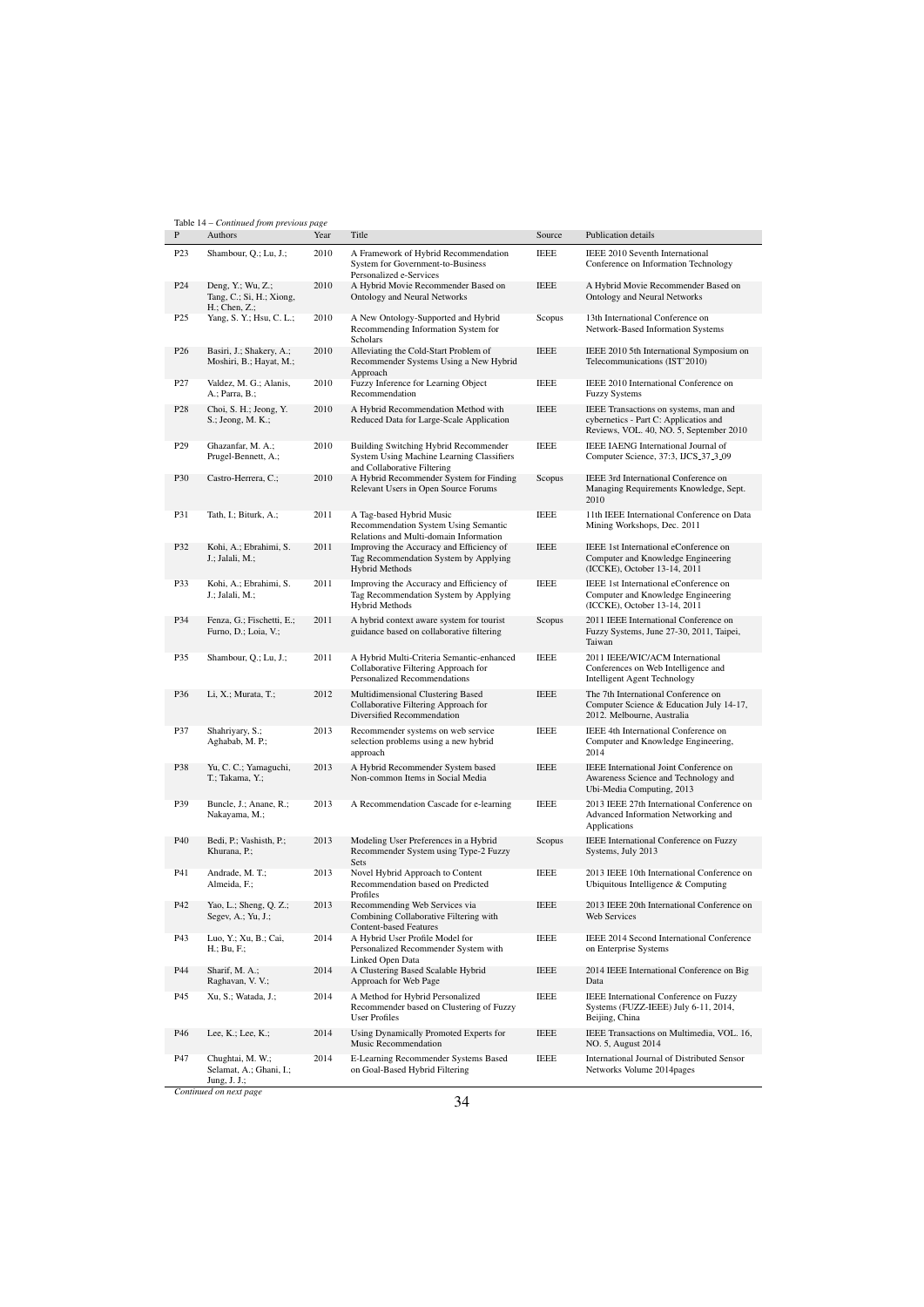|                 | Table 14 - Continued from previous page                                                                                            |      |                                                                                                                                                           |                   |                                                                                                                                                            |
|-----------------|------------------------------------------------------------------------------------------------------------------------------------|------|-----------------------------------------------------------------------------------------------------------------------------------------------------------|-------------------|------------------------------------------------------------------------------------------------------------------------------------------------------------|
| $\mathbf P$     | Authors                                                                                                                            | Year | Title                                                                                                                                                     | Source            | Publication details                                                                                                                                        |
| P48             | Li, Y.; Lu, L.; Xufeng,<br>L.                                                                                                      | 2005 | A hybrid collaborative filtering method for<br>multiple-interests and multiple-content<br>recommendation in E-Commerce                                    | Science<br>Direct | Expert Systems with Applications 28 (2005)<br>6777                                                                                                         |
| P49             | Kunaver, M.; Pozrl, T.;<br>Pogacnik, M.; Tasic, J.;                                                                                | 2007 | Optimisation of combined collaborative<br>recommender systems                                                                                             | Science<br>Direct | International Journal of Electronics and<br>Communications (AEU), 2007, 433-443                                                                            |
| P50             | Albadvi, A.; Shahbazi,<br>M.;                                                                                                      | 2009 | A hybrid recommendation technique based<br>on product category attributes                                                                                 | Scopus            | Expert Systems with Applications 36 (2009)<br>1148011488                                                                                                   |
| P51             | Capos, L. M.;<br>Fernandez-Luna, J. M.;<br>Huete, J. F.;<br>Rueda-Morales, M. A.;                                                  | 2010 | Combining content-based and collaborative<br>recommendations: A hybrid approach based<br>on Bayesian networks                                             | Science<br>Direct | International Journal of Approximate<br>Reasoning 51 (2010) 785799                                                                                         |
| P52             | Barragans-Martnez, A.<br>B.; Costa-Montenegro,<br>E.; Burguillo, J. C.;<br>Rey-Lopez, M.;<br>Mikic-Fonte, F. A.;<br>Peleteiro, A.; | 2010 | A hybrid content-based and item-based<br>collaborative filtering approach to<br>recommend TV programs enhanced with<br>singular value decomposition       | Science<br>Direct | International Journal of Information<br>Sciences 180 (2010) 42904311                                                                                       |
| P53             | Wen, H.; Fang, L.;<br>Guan, L.;                                                                                                    | 2012 | A hybrid approach for personalized<br>recommendation of news on the Web                                                                                   | Science<br>Direct | International Journal of Expert Systems with<br>Applications 39 (2012) 58065814                                                                            |
| P54             | Porcel, C.;<br>Tejeda-Lorente, A.;<br>Martinez, M. A.;<br>Herrera-Viedma, E.;                                                      | 2012 | A hybrid recommender system for the<br>selective dissemination of research resources<br>in a Technology Transfer Office                                   | Science<br>Direct | International Journal of Information<br>Sciences 184 (2012) 119                                                                                            |
| P55             | Noguera, J. M.;<br>Barranco, M. J.;<br>Segura, R. J.; Martinez,<br>L.;                                                             | 2012 | A mobile 3D-GIS hybrid recommender<br>system for tourism                                                                                                  | Science<br>Direct | International Journal of Information<br>Sciences 215 (2012) 3752                                                                                           |
| P56             | Salehi, M.;<br>Pourzaferani, M.;<br>Razavi, S. A.;                                                                                 | 2013 | Hybrid attribute-based recommender system<br>for learning material using genetic algorithm<br>and a multidimensional information model                    | Science<br>Direct | Egyptian Informatics Journal (2013) 14,<br>6778                                                                                                            |
| P57             | Zang, Z.; Lin, H.; Liu,<br>K.; Wu, D.; Zhang, G.;<br>Lu. J.:                                                                       | 2013 | A hybrid fuzzy-based personalized<br>recommender system for telecom<br>products/services                                                                  | Science<br>Direct | International Journal of Information<br>Sciences 235 (2013) 117129                                                                                         |
| P58             | Kardan, A. A.;<br>Ebrahimi, M.;                                                                                                    | 2013 | A novel approach to hybrid recommendation<br>systems based on association rules mining<br>for content recommendation in<br>asynchronous discussion groups | Science<br>Direct | International Journal of Information<br>Sciences 219 (2013) 93110                                                                                          |
| P59             | Lucas, J. P.; Luz, N.;<br>Moreno, M. N.;<br>Anacleto, R.;<br>Figueiredo, A. A.;<br>Martins, C.;                                    | 2013 | A hybrid recommendation approach for a<br>tourism system                                                                                                  | Science<br>Direct | International Journal of Expert Systems with<br>Applications 40 (2013) 35323550                                                                            |
| P60             | Son, L. H.;                                                                                                                        | 2014 | HU-FCF: A hybrid user-based fuzzy<br>collaborative filtering method in<br>Recommender Systems                                                             | Science<br>Direct | International Journal of Expert Systems with<br>Applications 41 (2014) 68616870                                                                            |
| P61             | Son, L. H.;                                                                                                                        | 2014 | HU-FCF++: A novel hybrid method for the<br>new user cold-start problem in recommender<br>systems                                                          | Scopus            | Engineering Applications of Artificial<br>Intelligence 41(2015)207222                                                                                      |
| P <sub>62</sub> | Lekakos, G.;<br>Caravelas, P.;                                                                                                     | 2006 | A hybrid approach for movie<br>recommendation                                                                                                             | Springer          | Multimed Tools Appl (2008) 36:5570 DOI<br>10.1007/s11042-006-0082-7, Springer                                                                              |
| P63             | Lekakos, G.; Giaglis,<br>G. M.;                                                                                                    | 2007 | A hybrid approach for improving predictive<br>accuracy of collaborative filtering algorithms                                                              | Springer          | User Model User-Adap Inter (2007) 17:540<br>DOI 10.1007/s11257-006-9019-0, Springer                                                                        |
| P64             | Degemmis, M.; Lops,<br>P.; Semeraro, G.;                                                                                           | 2007 | A content-collaborative recommender that<br>exploits WordNet-based user profiles for<br>neighborhood formation                                            | Springer          | User Model User-Adap Inter (2007)<br>17:217255, DOI<br>10.1007/s11257-006-9023-4, Springer                                                                 |
| P65             | Cho, J.; Kang, E.;                                                                                                                 | 2010 | Personalized Curriculum Recommender<br>System Based on Hybrid Filtering                                                                                   | Springer          | ICWL 2010, LNCS 6483, pp. 6271, 2010,<br>Springer                                                                                                          |
| P66             | Aksel, F.; Biturk, A.;                                                                                                             | 2010 | Enhancing Accuracy of Hybrid<br>Recommender Systems through Adapting<br>the Domain Trends                                                                 | Scopus            | Workshop on the Practical Use of<br>Recommender Systems, Algorithms and<br>Technologies held in conjunction with<br>RecSys 2010. Sept. 30, 2010, Barcelona |
| P67             | Lampropoulos, A. S.;<br>Lampropoulos, P. S.;<br>Tsihrintzis, G. A.;                                                                | 2011 | A Cascade-Hybrid Music Recommender<br>System for mobile services based on musical<br>genre classification and personality<br>diagnosis                    | Springer          | Multimed Tools Appl (2012) 59:241258<br>DOI 10.1007/s11042-011-0742-0, Springer                                                                            |
| 68              | Chen, W.; Niu, Z.;<br>Zhao, X.; Li, Y.;                                                                                            | 2012 | A hybrid recommendation algorithm adapted<br>in e-learning environments                                                                                   | Springer          | World Wide Web (2014) 17:271284 DOI<br>10.1007/s11280-012-0187-z                                                                                           |
| P69             | Sanchez, F.; Barrileo,<br>M.; Uribe, S.; Alvarez,<br>F.; Tena, A.; Mendez,<br>$J. M.$ ;                                            | 2012 | Social and Content Hybrid Image<br>Recommender System for Mobile Social<br>Networks                                                                       | Springer          | Mobile Netw Appl (2012) 17:782795 DOI<br>10.1007/s11036-012-0399-6, Springer                                                                               |
| P70             | Zheng, X.; Ding, W.;<br>Xu, J.; Chen, D.;                                                                                          | 2013 | Personalized recommendation based on<br>review topics                                                                                                     | Scopus            | SOCA (2014) 8:1531 DOI<br>10.1007/s11761-013-0140-8                                                                                                        |

*Continued on next page*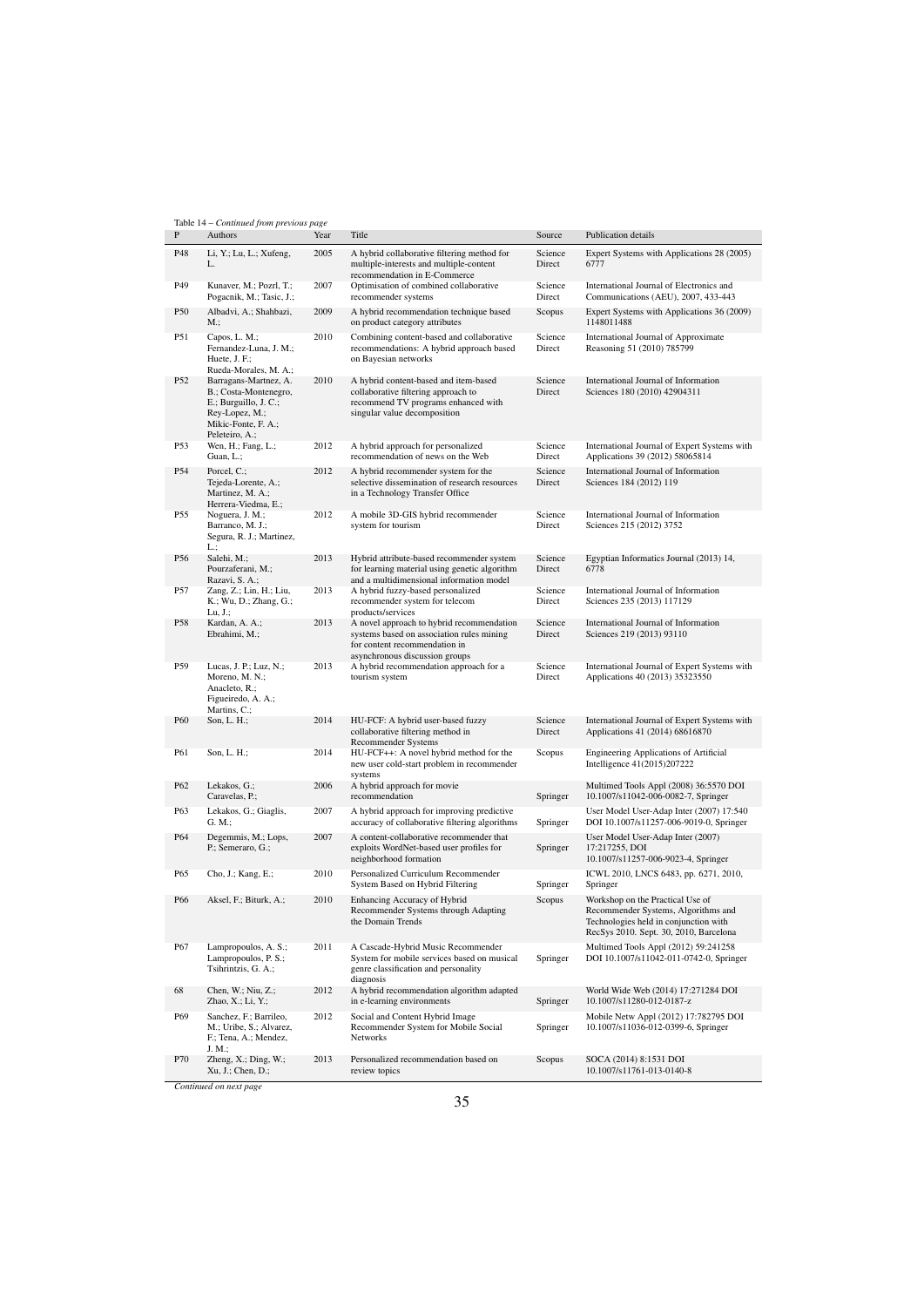| P   | <b>Authors</b>                                                 | Year | Title                                                                                                      | Source   | Publication details                                                                     |
|-----|----------------------------------------------------------------|------|------------------------------------------------------------------------------------------------------------|----------|-----------------------------------------------------------------------------------------|
| P71 | Cao, J.; Wu, Z.; Wang,<br>$Y$ .; Zhuang, $Y$ .;                | 2013 | Hybrid Collaborative Filtering algorithm for<br>bidirectionalWeb service recommendation                    | Springer | Knowl Inf Syst (2013) 36:607627 DOI<br>10.1007/s10115-012-0562-1                        |
| P72 | Burke, R.; Vahedian,<br>F.; Mobasher, B.;                      | 2014 | Hybrid Recommendation in Heterogeneous<br><b>Networks</b>                                                  | Springer | UMAP 2014, LNCS 8538, pp. 4960, 2014,<br>Springer                                       |
| P73 | Nikulin, V.:                                                   | 2014 | Hybrid Recommender System for Prediction<br>of the Yelp Users Preferences                                  | Springer | ICDM 2014, LNAI 8557, pp. 8599, 2014,<br>Springer                                       |
| P74 | Sarne, G. M. L.:                                               | 2014 | A novel hybrid approach improving<br>effectiveness of recommender systems                                  | Springer | J Intell Inf Syst DOI<br>10.1007/s10844-014-0338-z                                      |
| P75 | Zhao, X.; Niu, Z.;<br>Chen, W.; Shi, C.; Niu,<br>K.; Liu, D.;  | 2014 | A hybrid approach of topic model and<br>matrix factorization based on two-step<br>recommendation framework | Springer | J Intell Inf Syst DOI<br>10.1007/s10844-014-0334-3, Springer                            |
| P76 | Nilashi, M.; Ibrahim,<br>$O. B$ .; Ithnin, N.;<br>Zakaria, R.; | 2014 | A multi-criteria recommendation system<br>using dimensionality reduction and<br>Neuro-Fuzzy techniques     | Springer | Soft Comput DOI<br>10.1007/s00500-014-1475-6,<br>Springer-Verlag Berlin Heidelberg 2014 |

#### References

- [1] F. Ricci, L. Rokach, B. Shapira, Recommender Systems Handbook, Springer US, Boston, MA, 2011, Ch. Introduction to Recommender Systems Handbook, pp. 1–35. [doi:10.1007/978-0-387-85820-3\\_1](http://dx.doi.org/10.1007/978-0-387-85820-3_1).
- [2] M. D. Ekstrand, J. T. Riedl, J. A. Konstan, Collaborative filtering recommender systems, Found. Trends Hum.- Comput. Interact. 4 (2) (2011) 81–173. [doi:10.1561/1100000009](http://dx.doi.org/10.1561/1100000009).
- [3] D. Goldberg, D. Nichols, B. M. Oki, D. Terry, Using collaborative filtering to weave an information tapestry, Commun. ACM 35 (12) (1992) 61–70. [doi:10.1145/138859.138867](http://dx.doi.org/10.1145/138859.138867).
- [4] R. Burke, Knowledge-based recommender systems, in: A. Kent (Ed.), Encyclopedia of Library and Information Science, Vol. 69, CRC Press, 2000, pp. 181–201.
- [5] A. Felfernig, R. Burke, Constraint-based recommender systems: Technologies and research issues, in: Proceedings of the 10th International Conference on Electronic Commerce, ICEC '08, ACM, New York, NY, USA, 2008, pp. 3:1–3:10. [doi:10.1145/1409540.1409544](http://dx.doi.org/10.1145/1409540.1409544).
- [6] P. Resnick, N. Iacovou, M. Suchak, P. Bergstrom, J. Riedl, Grouplens: An open architecture for collaborative filtering of netnews, in: Proceedings of the 1994 ACM Conference on Computer Supported Cooperative Work, CSCW '94, ACM, New York, NY, USA, 1994, pp. 175–186. [doi:10.1145/192844.192905](http://dx.doi.org/10.1145/192844.192905).
- [7] W. Hill, L. Stead, M. Rosenstein, G. Furnas, Recommending and evaluating choices in a virtual community of use, in: Proceedings of the SIGCHI Conference on Human Factors in Computing Systems, CHI '95, ACM Press/Addison-Wesley Publishing Co., New York, NY, USA, 1995, pp. 194–201. [doi:10.1145/223904.](http://dx.doi.org/10.1145/223904.223929) [223929](http://dx.doi.org/10.1145/223904.223929).
- [8] K. Lang, [NewsWeeder: learning to filter netnews,](http://citeseer.ist.psu.edu/lang95newsweeder.html) in: Proceedings of the 12th International Conference on Machine Learning, Morgan Kaufmann publishers Inc.: San Mateo, CA, USA, 1995, pp. 331–339. URL <http://citeseer.ist.psu.edu/lang95newsweeder.html>
- [9] B. Krulwich, C. Burkey, Learning user information interests through extraction of semantically significant phrases, in: Proceedings of the AAAI spring symposium on machine learning in information access, AAAI Press Menlo Park, 1996, pp. 100–112.
- [10] M. Balabanovic, Y. Shoham, Fab: Content-based, collaborative recommendation, Commun. ACM 40 (3) (1997) ´ 66–72. [doi:10.1145/245108.245124](http://dx.doi.org/10.1145/245108.245124).
- [11] B. M. Sarwar, J. A. Konstan, A. Borchers, J. Herlocker, B. Miller, J. Riedl, Using filtering agents to improve prediction quality in the grouplens research collaborative filtering system, in: Proceedings of the 1998 ACM Conference on Computer Supported Cooperative Work, CSCW '98, ACM, New York, NY, USA, 1998, pp. 345–354. [doi:10.1145/289444.289509](http://dx.doi.org/10.1145/289444.289509).
- [12] R. Burke, Hybrid recommender systems: Survey and experiments, User Modeling and User-Adapted Interaction 12 (4) (2002) 331–370. [doi:10.1023/A:1021240730564](http://dx.doi.org/10.1023/A:1021240730564).
- [13] N. Good, J. B. Schafer, J. A. Konstan, A. Borchers, B. Sarwar, J. Herlocker, J. Riedl, [Combining collaborative](http://dl.acm.org/citation.cfm?id=315149.315352) [filtering with personal agents for better recommendations,](http://dl.acm.org/citation.cfm?id=315149.315352) in: Proceedings of the Sixteenth National Conference on Artificial Intelligence and the Eleventh Innovative Applications of Artificial Intelligence Conference Innovative Applications of Artificial Intelligence, AAAI '99/IAAI '99, American Association for Artificial Intelligence, Menlo Park, CA, USA, 1999, pp. 439–446.

URL <http://dl.acm.org/citation.cfm?id=315149.315352>

- [14] J. Bobadilla, F. Ortega, A. Hernando, A. GutieRrez, Recommender systems survey, Know.-Based Syst. 46 (2013) ´ 109–132. [doi:10.1016/j.knosys.2013.03.012](http://dx.doi.org/10.1016/j.knosys.2013.03.012).
- [15] D. H. Park, H. K. Kim, I. Y. Choi, J. K. Kim, A literature review and classification of recommender systems research, Expert Syst. Appl. 39 (11) (2012) 10059–10072. [doi:10.1016/j.eswa.2012.02.038](http://dx.doi.org/10.1016/j.eswa.2012.02.038).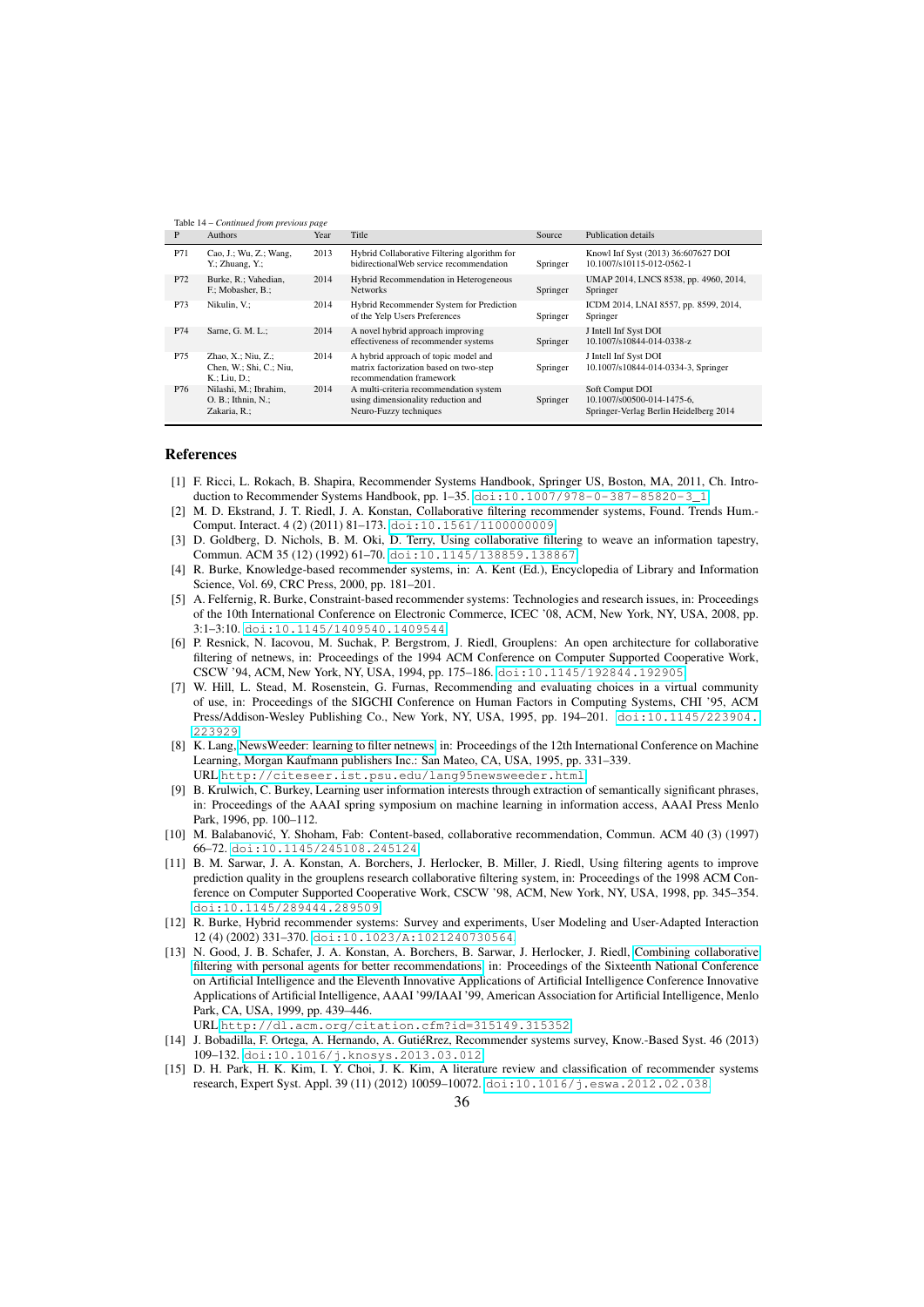- [16] B. Kitchenham, Procedures for performing systematic reviews, Keele, UK, Keele University, 33, (2004) (2004) 1–26.
- [17] B. Kitchenham, S. Charters, Guidelines for performing systematic literature reviews in software engineering, EBSE Technical Report, EBSE 2007-001, Keele University and Durham University Joint Report (2007).
- [18] D. Jannach, M. Zanker, M. Ge, M. Gröning, E-Commerce and Web Technologies: 13th International Conference, EC-Web 2012, Vienna, Austria, September 4-5, 2012. Proceedings, Springer Berlin Heidelberg, Berlin, Heidelberg, 2012, Ch. Recommender Systems in Computer Science and Information Systems – A Landscape of Research, pp. 76–87. [doi:10.1007/978-3-642-32273-0\\_7](http://dx.doi.org/10.1007/978-3-642-32273-0_7).
- [19] D. Cruzes, T. Dyba, Recommended steps for thematic synthesis in software engineering, in: Empirical Software Engineering and Measurement (ESEM), 2011 International Symposium on, 2011, pp. 275–284. [doi:10.1109/](http://dx.doi.org/10.1109/ESEM.2011.36) [ESEM.2011.36](http://dx.doi.org/10.1109/ESEM.2011.36).
- [20] B. Lika, K. Kolomvatsos, S. Hadjiefthymiades, Facing the cold start problem in recommender systems, Expert Systems with Applications 41 (4, Part 2) (2014) 2065 – 2073. [doi:http://dx.doi.org/10.1016/j.](http://dx.doi.org/http://dx.doi.org/10.1016/j.eswa.2013.09.005) [eswa.2013.09.005](http://dx.doi.org/http://dx.doi.org/10.1016/j.eswa.2013.09.005).
- [21] Z.-K. Zhang, C. Liu, Y.-C. Zhang, T. Zhou, Solving the cold-start problem in recommender systems with social tags, EPL (Europhysics Letters) 92 (2) (2010) 28002. [doi:10.1016/j.eswa.2012.03.025](http://dx.doi.org/10.1016/j.eswa.2012.03.025).
- [22] R. R. Yager, On ordered weighted averaging aggregation operators in multicriteria decisionmaking, IEEE Trans. Syst. Man Cybern. 18 (1) (1988) 183–190. [doi:10.1109/21.87068](http://dx.doi.org/10.1109/21.87068).
- [23] M. Ge, C. Delgado-Battenfeld, D. Jannach, Beyond accuracy: Evaluating recommender systems by coverage and serendipity, in: Proceedings of the Fourth ACM Conference on Recommender Systems, RecSys '10, ACM, New York, NY, USA, 2010, pp. 257–260. [doi:10.1145/1864708.1864761](http://dx.doi.org/10.1145/1864708.1864761).
- [24] X. Amatriain, A. Jaimes\*, N. Oliver, J. M. Pujol, Recommender Systems Handbook, Springer US, Boston, MA, 2011, Ch. Data Mining Methods for Recommender Systems, pp. 39–71. [doi:10.1007/](http://dx.doi.org/10.1007/978-0-387-85820-3_2) [978-0-387-85820-3\\_2](http://dx.doi.org/10.1007/978-0-387-85820-3_2).
- [25] R. R. Yager, Fuzzy logic methods in recommender systems, Fuzzy Sets Syst. 136 (2) (2003) 133–149. [doi:](http://dx.doi.org/10.1016/S0165-0114(02)00223-3) [10.1016/S0165-0114\(02\)00223-3](http://dx.doi.org/10.1016/S0165-0114(02)00223-3).
- [26] L. M. de Campos, J. M. Fernndez-Luna, J. F. Huete, M. A. Rueda-Morales, Combining content-based and collaborative recommendations: A hybrid approach based on bayesian networks, International Journal of Approximate Reasoning 51 (7) (2010) 785 – 799. [doi:http://dx.doi.org/10.1016/j.ijar.2010.04.001](http://dx.doi.org/http://dx.doi.org/10.1016/j.ijar.2010.04.001).
- [27] D. Billsus, M. J. Pazzani, J. Chen, A learning agent for wireless news access, in: Proceedings of the 5th International Conference on Intelligent User Interfaces, IUI '00, ACM, New York, NY, USA, 2000, pp. 33–36. [doi:10.1145/](http://dx.doi.org/10.1145/325737.325768) [325737.325768](http://dx.doi.org/10.1145/325737.325768).
- [28] R. J. Mooney, L. Roy, Content-based book recommending using learning for text categorization, in: Proceedings of the Fifth ACM Conference on Digital Libraries, DL '00, ACM, New York, NY, USA, 2000, pp. 195–204. [doi:10.1145/336597.336662](http://dx.doi.org/10.1145/336597.336662).
- [29] B. Smyth, P. Cotter, A personalised {TV} listings service for the digital {TV} age, Knowledge-Based Systems  $13 (23) (2000) 53 - 59.$  [doi:http://dx.doi.org/10.1016/S0950-7051\(00\)00046-0](http://dx.doi.org/http://dx.doi.org/10.1016/S0950-7051(00)00046-0).
- [30] C. Figueroa, I. Vagliano, O. R. Rocha, M. Morisio, A systematic literature review of linked data-based recommender systems, Concurrency and Computation: Practice and Experience 27 (17) (2015) 4659–4684.
- [31] T. Zhou, Z. Kuscsik, J.-G. Liu, M. Medo, J. R. Wakeling, Y.-C. Zhang, Solving the apparent diversity-accuracy dilemma of recommender systems, Proceedings of the National Academy of Science 107 (2010) 4511–4515. [doi:](http://dx.doi.org/10.1073/pnas.1000488107) [10.1073/pnas.1000488107](http://dx.doi.org/10.1073/pnas.1000488107).
- [32] X. Su, T. M. Khoshgoftaar, A survey of collaborative filtering techniques, Adv. in Artif. Intell. 2009 (2009) 4:2–4:2. [doi:10.1155/2009/421425](http://dx.doi.org/10.1155/2009/421425).
- [33] K. N. Rao, Application domain and functional classification of recommender systems-a survey, DESIDOC Journal of Library & Information Technology. 28 (3). [doi:http://dx.doi.org/10.14429/djlit.28.3.174](http://dx.doi.org/http://dx.doi.org/10.14429/djlit.28.3.174).
- [34] J. L. Herlocker, J. A. Konstan, L. G. Terveen, J. T. Riedl, Evaluating collaborative filtering recommender systems, ACM Trans. Inf. Syst. 22 (1) (2004) 5–53. [doi:10.1145/963770.963772](http://dx.doi.org/10.1145/963770.963772).
- [35] J. Beel, B. Gipp, S. Langer, C. Breitinger, Research paper recommender systems: A literature survey, International Journal on Digital Libraries (2015) 1–34[doi:10.1007/s00799-015-0156-0](http://dx.doi.org/10.1007/s00799-015-0156-0).
- [36] C.-N. Ziegler, S. M. McNee, J. A. Konstan, G. Lausen, Improving recommendation lists through topic diversification, in: Proceedings of the 14th International Conference on World Wide Web, WWW '05, ACM, New York, NY, USA, 2005, pp. 22–32. [doi:10.1145/1060745.1060754](http://dx.doi.org/10.1145/1060745.1060754).
- [37] G. Adomavicius, Y. Kwon, Improving aggregate recommendation diversity using ranking-based techniques, Knowledge and Data Engineering, IEEE Transactions on 24 (5) (2012) 896–911. [doi:10.1109/TKDE.2011.](http://dx.doi.org/10.1109/TKDE.2011.15) [15](http://dx.doi.org/10.1109/TKDE.2011.15).
- [38] E. Cano, M. Morisio, Characterization of public datasets for recommender systems, in: Research and Technologies for Society and Industry Leveraging a better tomorrow (RTSI), 2015 IEEE 1st International Forum on, 2015, pp. 249–257. [doi:10.1109/RTSI.2015.7325106](http://dx.doi.org/10.1109/RTSI.2015.7325106).